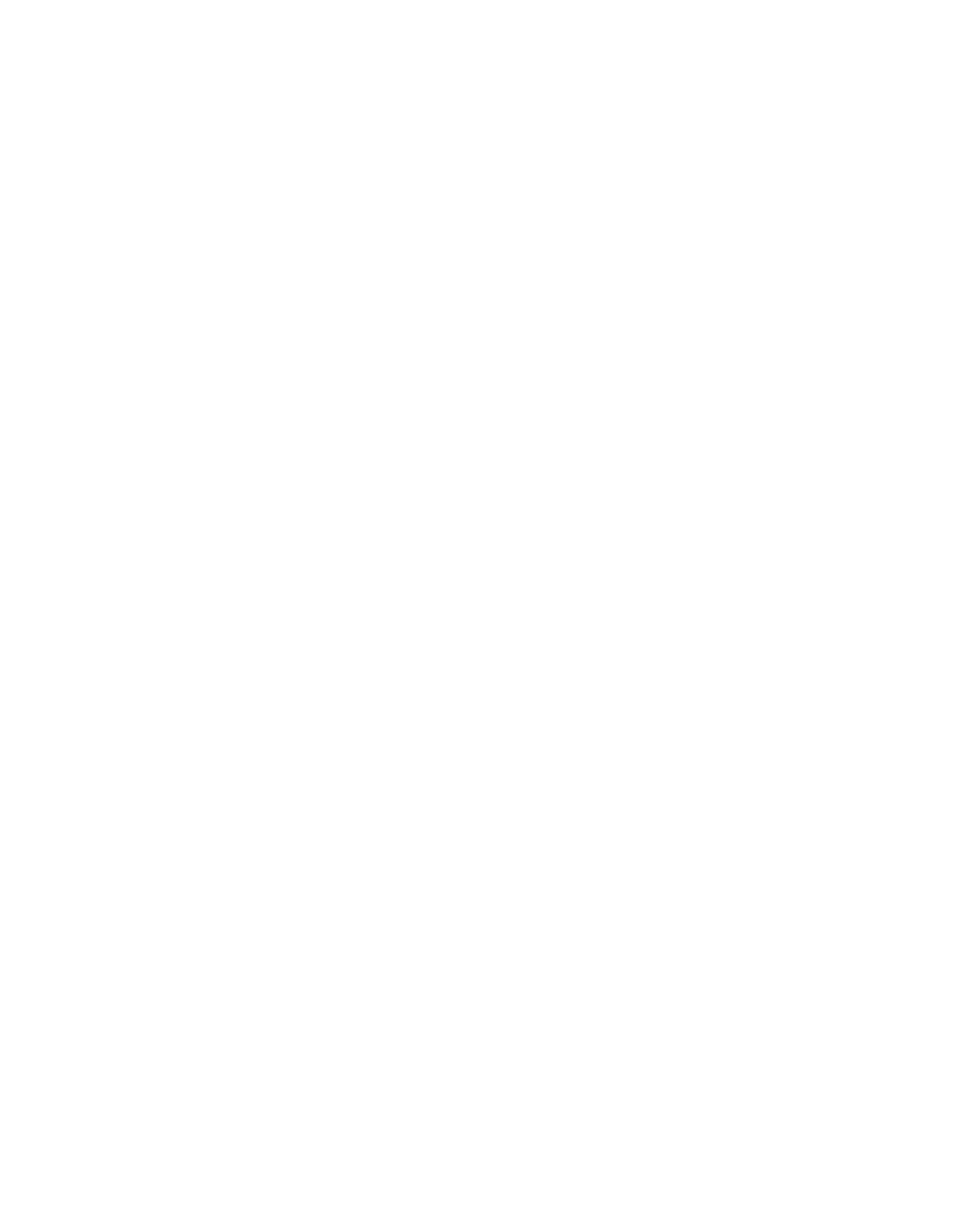# **Contents**

|    | <b>SUMMARY</b>                                          | $\mathbf{1}$ |
|----|---------------------------------------------------------|--------------|
| 1. | Introduction                                            | 4            |
| 2. | Who Are Opportunity Youth?                              | 5            |
|    | Defining Opportunity Youth                              | 5            |
|    | Measuring Opportunity Youth                             | 6            |
|    | Counting Opportunity Youth                              | 7            |
|    | Disaggregating Opportunity Youth                        | 8            |
| 3. | Defining the Economic Burden of Opportunity Youth       | 10           |
| 4. | The Immediate Economic Burden                           | 12           |
|    | Earnings and Taxes                                      | 12           |
|    | Crime                                                   | 12           |
|    | Health                                                  | 12           |
|    | Welfare and Social Supports                             | 14           |
|    | Education                                               | 14           |
|    | The Marginal Excess Tax Burden                          | 15           |
|    | The Immediate Burden per Youth                          | 15           |
|    | The Immediate Burden per Youth by Race and Gender       | 16           |
|    | The Immediate Burden per Cohort                         | 16           |
| 5. | The Lifetime Burden of Opportunity Youth                | 17           |
|    | Earnings, Productivity Spillovers and Taxes             | 18           |
|    | Crime                                                   | 20           |
|    | Health                                                  | 20           |
|    | Welfare and Social Supports                             | 21           |
|    | The Lifetime Burden per Opportunity Youth               | 22           |
|    | The Future Lifetime Burden per Youth by Race and Gender | 23           |
|    | The Future Lifetime Burden per Cohort                   | 23           |
| 6. | The Total Burden of Opportunity Youth                   | 24           |
|    | Sensitivity Analysis                                    | 25           |
| 7. | <b>Summary and Potential Policy Directions</b>          | 26           |
|    | <b>ENDNOTES</b>                                         | 29           |
|    | <b>REFERENCES</b>                                       | 33           |
|    | <b>APPENDIX TABLES</b>                                  | 38           |
|    | <b>APPENDIX FIGURES</b>                                 | 42           |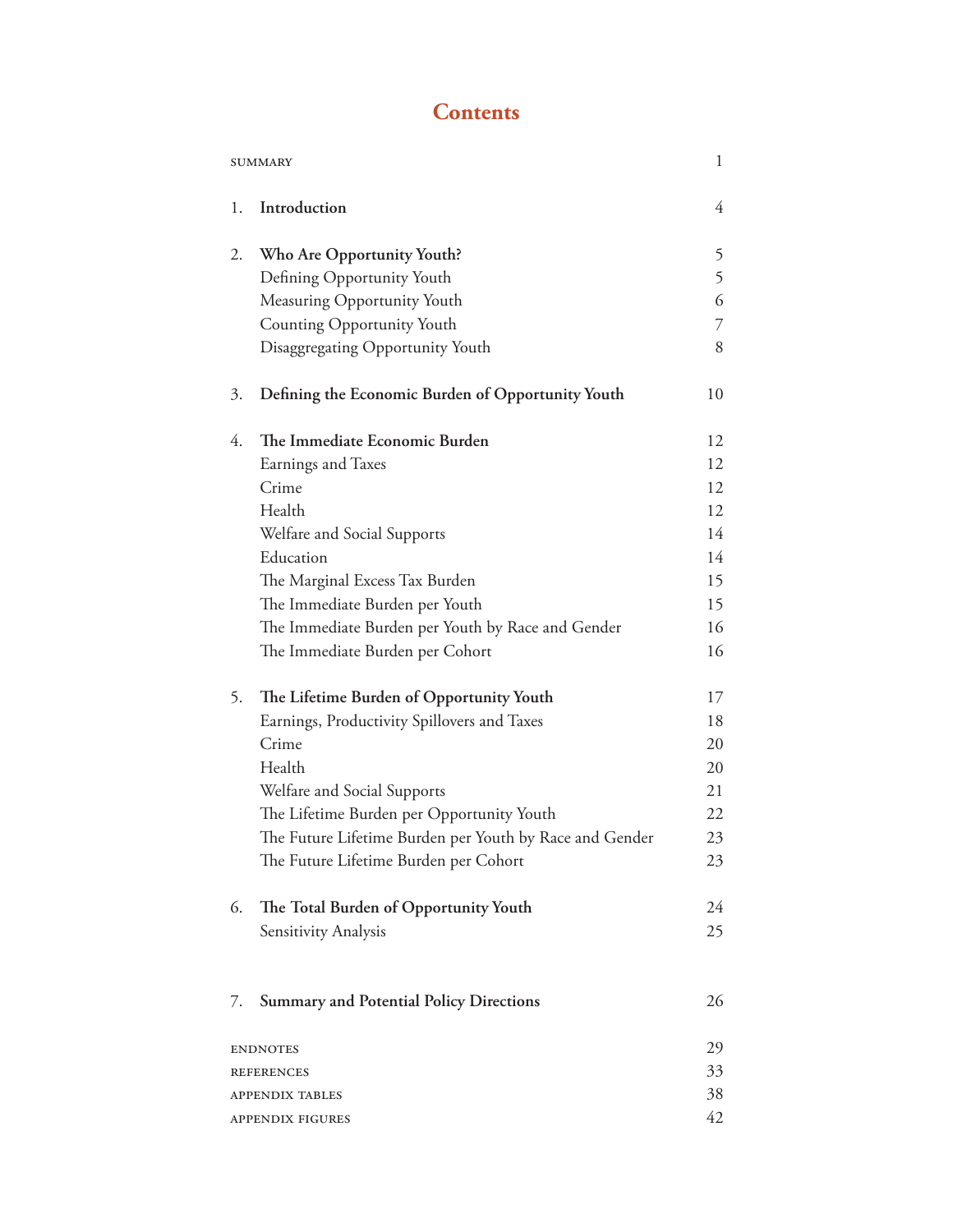iv | The Economic Value of Opportunity Youth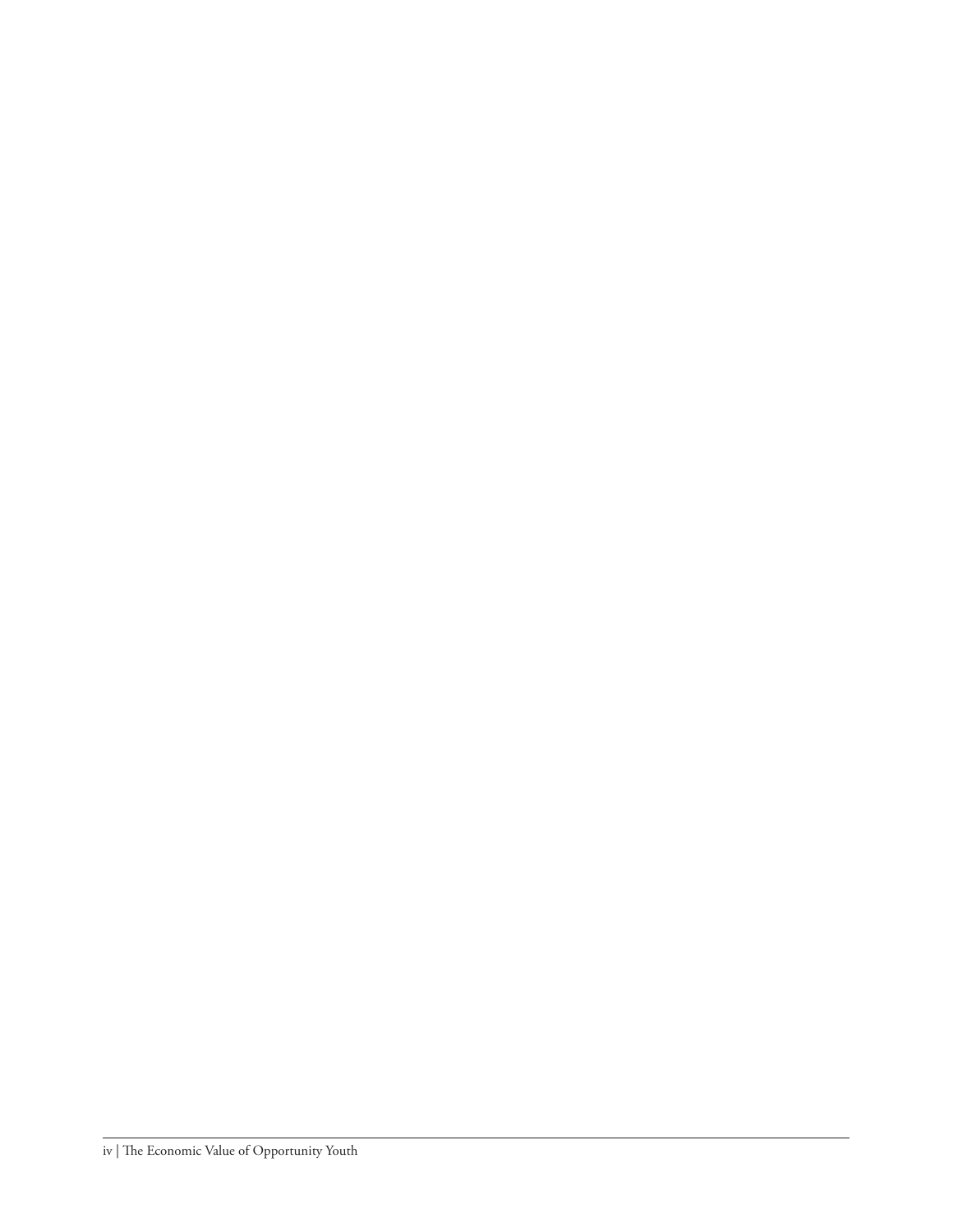# **Summary**

In their early adult years, it is important for youth to gain additional skills through further educational, training, and work experience. Yet, many of America's youth are neither enrolled in school nor participating in t n their early adult years, it is important for youth to gain additional skills through further educational, training, and work experience. Yet, many of America's youth are neither enrolled in school nor participating in the labor market – they are not investing in their human capital or earning income. Their disconnection represents a sig-

For the 16-24 age group, we estimate that at least 6.7 million (17%) are currently 'opportunity youth'. These youth are disproportionately male and from minority groups, but substantial rates are found for all youth groups. Opportunity youth may have dropped out of high school or college and been unable to find work; may have been involved in the criminal justice system; may have mental or health conditions that have inhibited their activities; or may have care-giving responsibilities in their families.

Some opportunity youth are 'chronic': they have never been in school or work after the age of 16. Others are 'under-attached': despite some schooling and some work experience beyond 16, these youth have not progressed through college or secured a stable attachment to the labor market. We estimate a chronic opportunity youth population of 3.4 million and an under-attached opportunity youth population of 3.3 million. Both groups are failing to build an economic foundation for adult independence.

The economic burden of opportunity youth is not just felt by the youth themselves. Both taxpayers and society lose out when the potential of these youth is not realized. Opportunity youth are less likely to be employed and more likely to rely on government supports. In addition, they report worse health status and are more likely to be involved in criminal activity. This has costly implications for taxpayers and for society both now and in the future.

Decisions made by youth have consequences for adult livelihoods: individuals with limited labor market experience in youth have lower earnings in adulthood; incarcerated youth who commit crimes find it much harder to get work after release; and youth in poor health may be unable to find work that offers health insurance. One key mediator is education. We estimate that the high school graduation rate of opportunity youth is 18 percentage points lower than the rest of the youth population. By age 28, only 1% of opportunity youth will have completed at least an Associate's degree; the rate for the rest of the population is 36%. Low levels of education in youth diminish economic well-being in adulthood.

We calculate the economic burden of opportunity youth from the perspective of both the taxpayer and society. We also calculate the immediate burden – that incurred when a person is aged 16-24 – and the future burden – that incurred over the rest of his or her adult lifetime. These calculations are derived from national surveys such as the American Community Survey and the Current Population Survey and from longitudinal surveys such as the National Longitudinal Survey of Youth 1997, the Educational Longitudinal Survey of 2002, and Add Health. Longitudinal surveys allow us to follow actual opportunity youth as they age into adulthood and so we attribute differences in adulthood to youth behaviors. We calculate the lost earnings, lower economic growth, lower tax revenues and higher government spending associated with opportunity youth.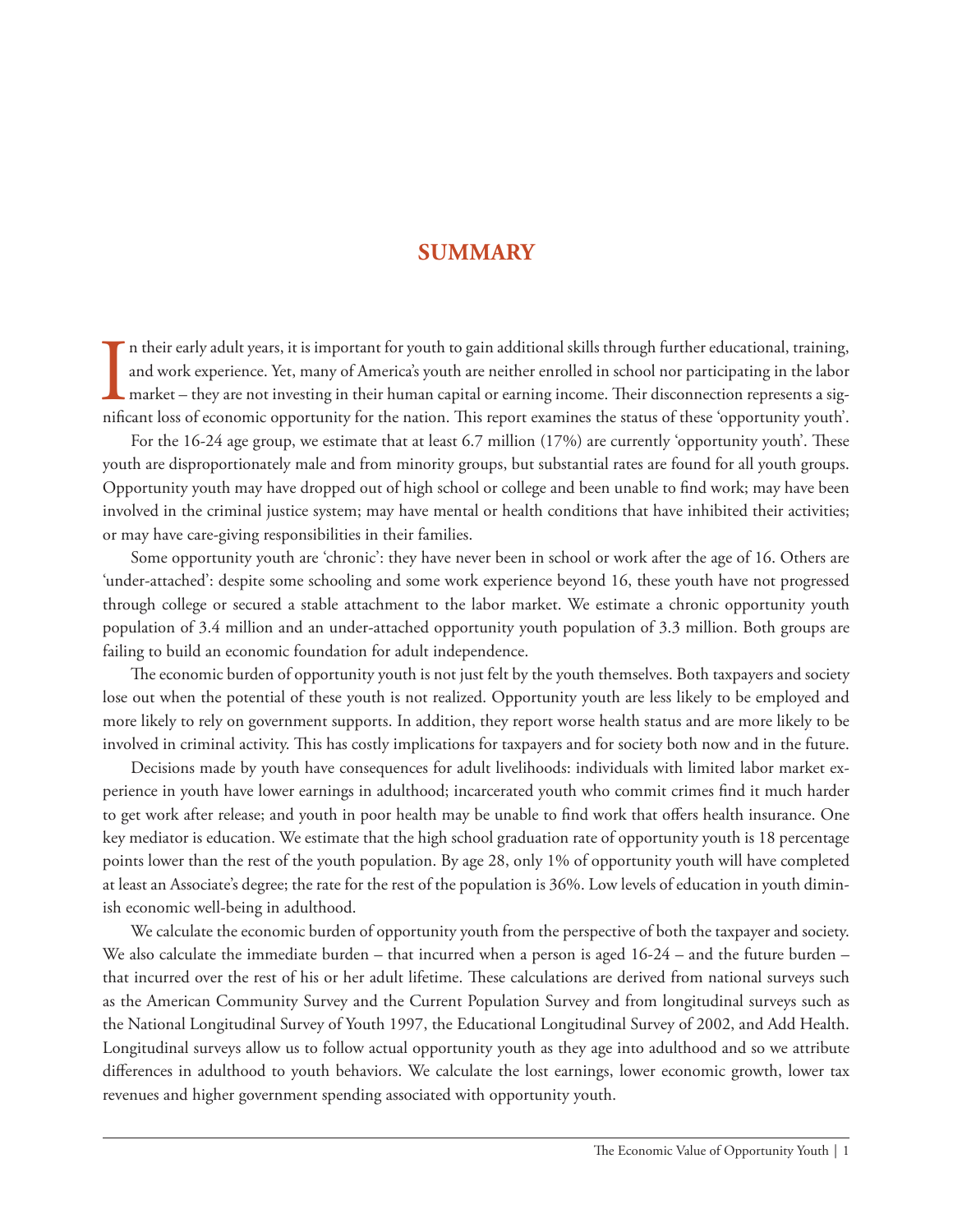We estimate that each opportunity youth imposes – on average and compared to other youth – an immediate taxpayer burden of \$13,900 per year and **an immediate social burden of \$37,450 per year** (2011 dollars). These are annual amounts for each year that a youth is identified as having opportunity youth status.

After each opportunity youth reaches 25, he or she will subsequently impose a **future lifetime taxpayer burden of \$170,740 and a social burden of \$529,030**. Thus, the immediate burden is only a fraction of the future loss in potential: on average, only one quarter of the burden is incurred in youth (up to age 24); three-quarters is incurred afterward (ages 25-65).

In total, a 20-year old opportunity youth will impose a full taxpayer burden of \$235,680 and a full social burden of \$704,020. These are lump sum amounts expressed in 2011 present value dollars.

The economic burden depends on the age of the youth. The charts below show how the economic burden is calculated for a 16 year old opportunity youth. There is a burden each year of youth (ages 16-24) and then there is burden as a result of lost potential in adulthood (ages 25-65). The lifetime total burden is the sum of these youth and adult burdens. The lifetime total burden is expressed as a lump sum, i.e. how the burden is valued when the youth is 16 years old.

#### **Taxpayer Burden of Each 16 Year Old Opportunity Youth**



For a 16 year old opportunity youth, therefore, the total taxpayer burden is \$258,240 and the total social burden is \$755,900.

The economic potential of an opportunity youth cohort is very large. Considered over the full lifetime of a cohort of 6.7 million opportunity youth who are aged 16-24, **the aggregate taxpayer burden amounts to \$1.56 trillion in present value terms. The aggregate social burden is \$4.75 trillion**. These costs 'roll over' each year because each year brings a new cohort of opportunity youth.

In order to draw on the potential of opportunity youth, it will be necessary to make cost-effective, targeted investments. Where such investments are effective, their economic value is likely to be substantial. But these investments will need to be targeted toward youth who are on the margin of education and work. Approximately half of all opportunity youth are chronic, i.e. they have almost no formal education or work experience between the ages of 16 and 24. These youth will require a substantial array of social and economic supports. The other half are 'under-attached' opportunity youth: these individuals are likely to have completed high school and may have participated in (but not completed) higher education; and they are likely to have accumulated some work experience. These under-attached youth are far from full participants in the economy but they may – given the appropriate reforms and supports – play a much more productive role.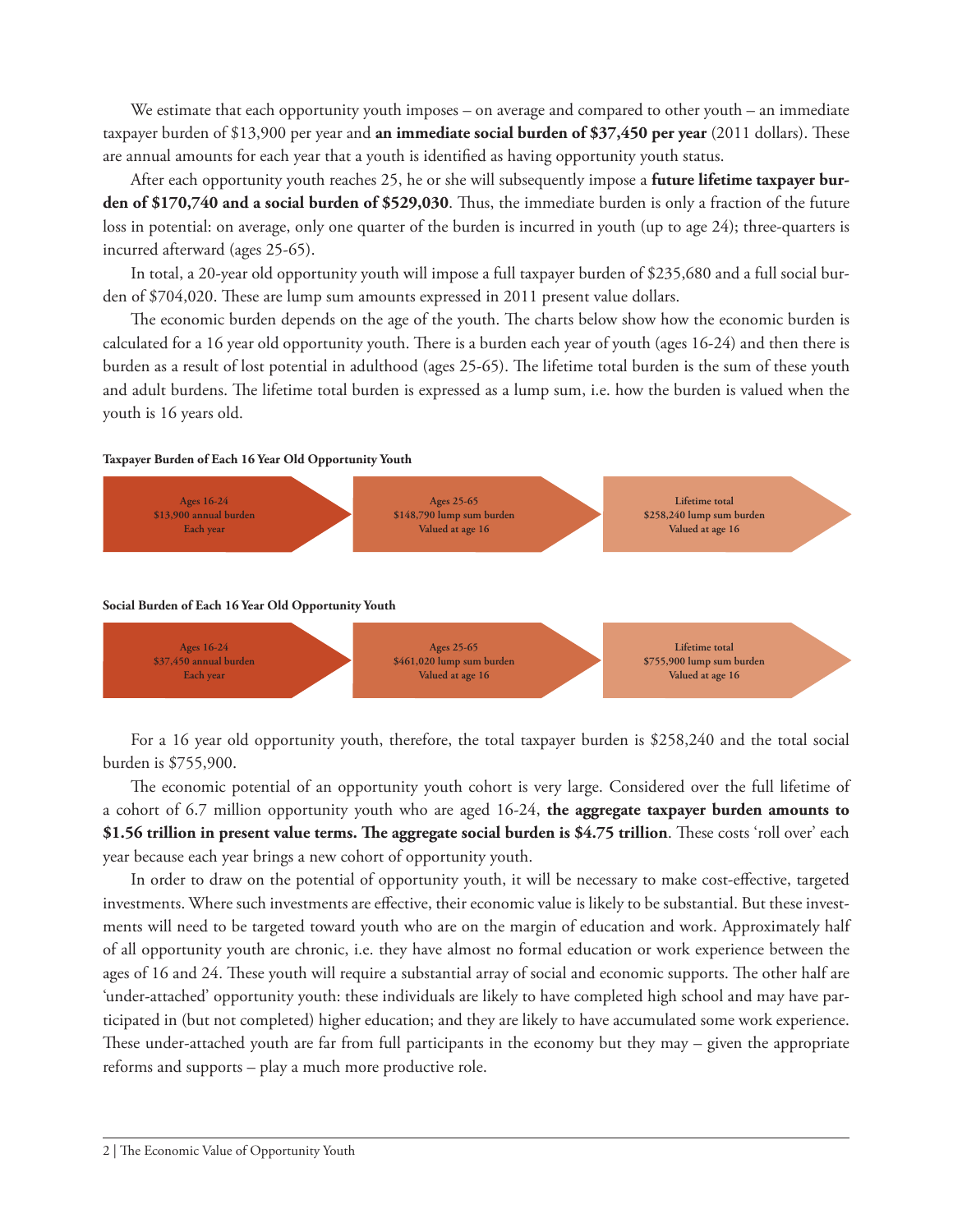We estimate that the total taxpayer burden for each under-attached opportunity youth is \$215,580. The total social burden is \$596,640 per youth. These figures represent threshold values for deciding on the optimal investment in such youth. That is, investments up to this amount to ensure that opportunity youth are fully productive would pay for themselves. Across the 3.3 million such youth, the total fiscal loss is \$707 billion and the total social loss is \$1.96 trillion (expressed as lump sum amounts at age 20).

Sensitivity analysis indicates that the immediate taxpayer burden per under-attached opportunity youth is probably higher than the estimates reported here.

Overall, the economic burden from failing to invest in all of America's youth is substantial. More education, better training, as well as social supports will be needed to alleviate this burden.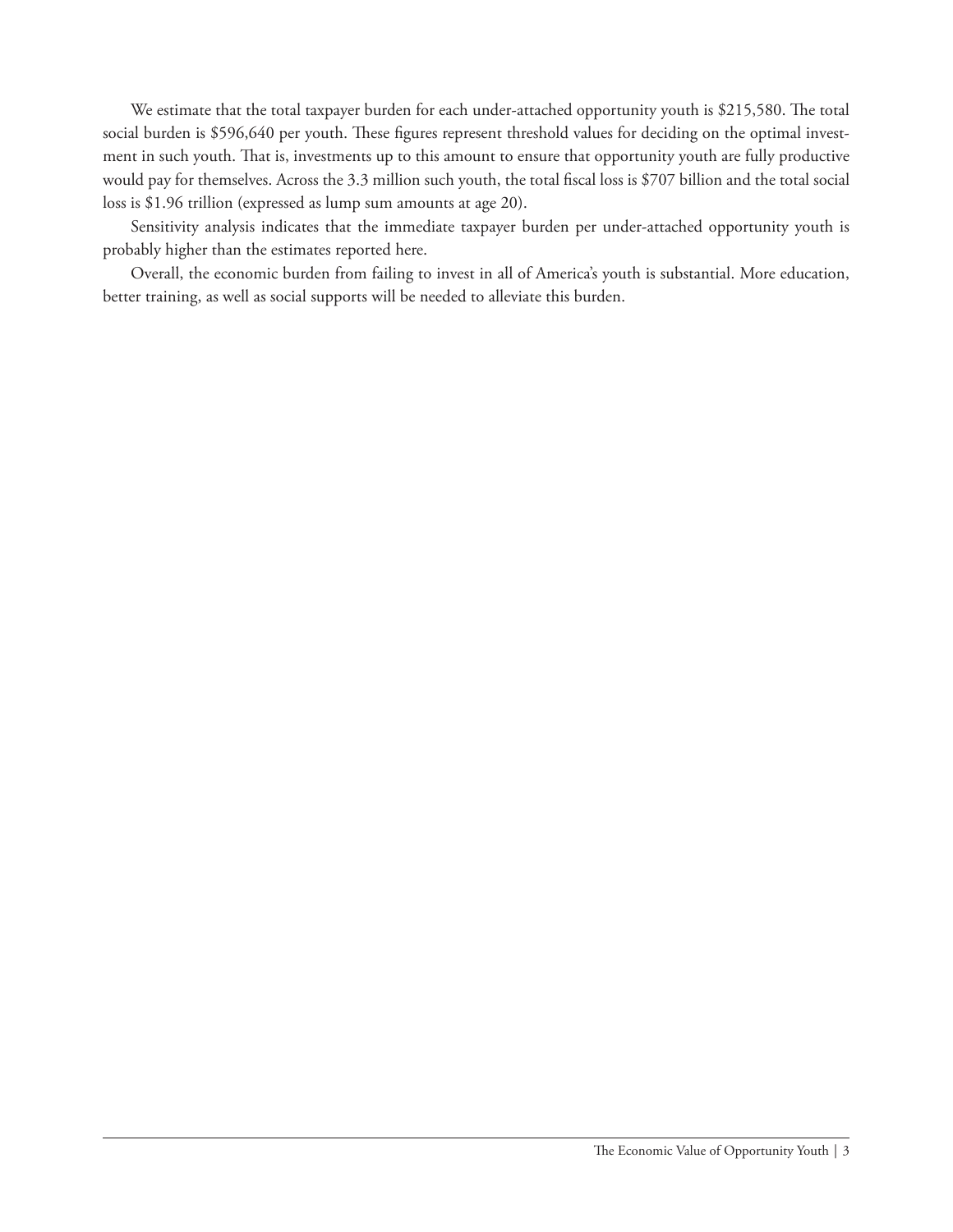#### **1. Introduction**

It is often said that youth are society's future; we need to prepare and nurture them if we desire that future to be bright and productive. Yet, with the spotlight currently on slow economic growth and high unemployment across the U.S., there has been little focus on the plight of youth as they transition from school to adult life. But in the summer of 2011, the unemployment rate of 16-24 year olds was more than 18% or twice the overall unemployment rate; and for young African Americans and Hispanics it was 30% and 20%, respectively. At the same time, youth are finding it hard to get any work experience: the percentage of the overall youth population with a job was less than 50%, a decline of 7 percentage points since 2008, and among African Americans only about a third had jobs. Many who were not employed were neither looking for a job nor engaged in education or training. A large number of youth had already terminated their education, in many cases dropping out of high school, without making the transition to work or even into the labor market.

Primarily, our society harbors expectations of preparing youth for productive adult roles through education and training. Especially crucial is completion of high school and at least some post-secondary education or training for working life. Investment in human capital through education and training is a key expectation for regular employment, social mobility and adequate income across a lifetime. Yet, this investment must be well-integrated with transitions into the labor market. When youth do not make smooth transitions through the educational system and into the workplace, they pay a price not only today, but also later in life. Employers look for a smooth trajectory of activity and progress for their future workers, a process by which the young continually acquire workplace skills and acclimate to the demands of the workplace. Research has shown that young persons with significant gaps in the education-work sequence of activity clearly experience a pay and employment handicap even when they later seek work (Bell and Blanchflower 2011; Mroz & Savage 2006). That is, they are "scarred" in such a way that future healing is not complete even when they are able to gain employment, and they lag behind others with continuous educational and work histories. Some hint of the magnitude of loss of employment or failure to gain employment is found in recent work on job loss where the authors find that even those with 3 or more years of job tenure who suffer job displacement lose about 11 percent of the present value of future earnings (David & von Wachter 2011).

Thus, when a key component of youth fails to participate or take advantage of educational and training opportunities, there is a loss of human talent, not only at present, but with negative consequences for the future. But it is not just the individual youth themselves who lose out. There are costs to the entire society beyond the loss of goods and services that might have been produced and costs to the taxpayer for additional government supports. To the degree that youth lack sufficient education and work, they are likely to require public services and contribute minimally to tax revenues that support government services. More specifically, they are more likely to get involved in alternatives to work such as criminal activities, as well as rely on public assistance and government health programs. To the degree that activities such as crime also have costs to victims and society beyond the criminal justice system, there can be large social costs beyond the fiscal ones.

In many other industrialized countries, this phenomenon of youth disadvantage and disconnection has already been recognized as the so-called NEET – Not in Education, Employment or Training – challenge. In Australia and the United Kingdom, it has been a focus of annual estimates and reports for more than a decade (Foundation for Young Australians, 2010). Among the OECD countries in 2010, it was estimated that almost 13% of the population 15-24 were not studying, working, training or seeking work (OECD, 2010). Yet in the U.S. it has only recently become a topic of interest, and much less is known about this group for the U.S. (Bureau of Labor Statistics, 2011).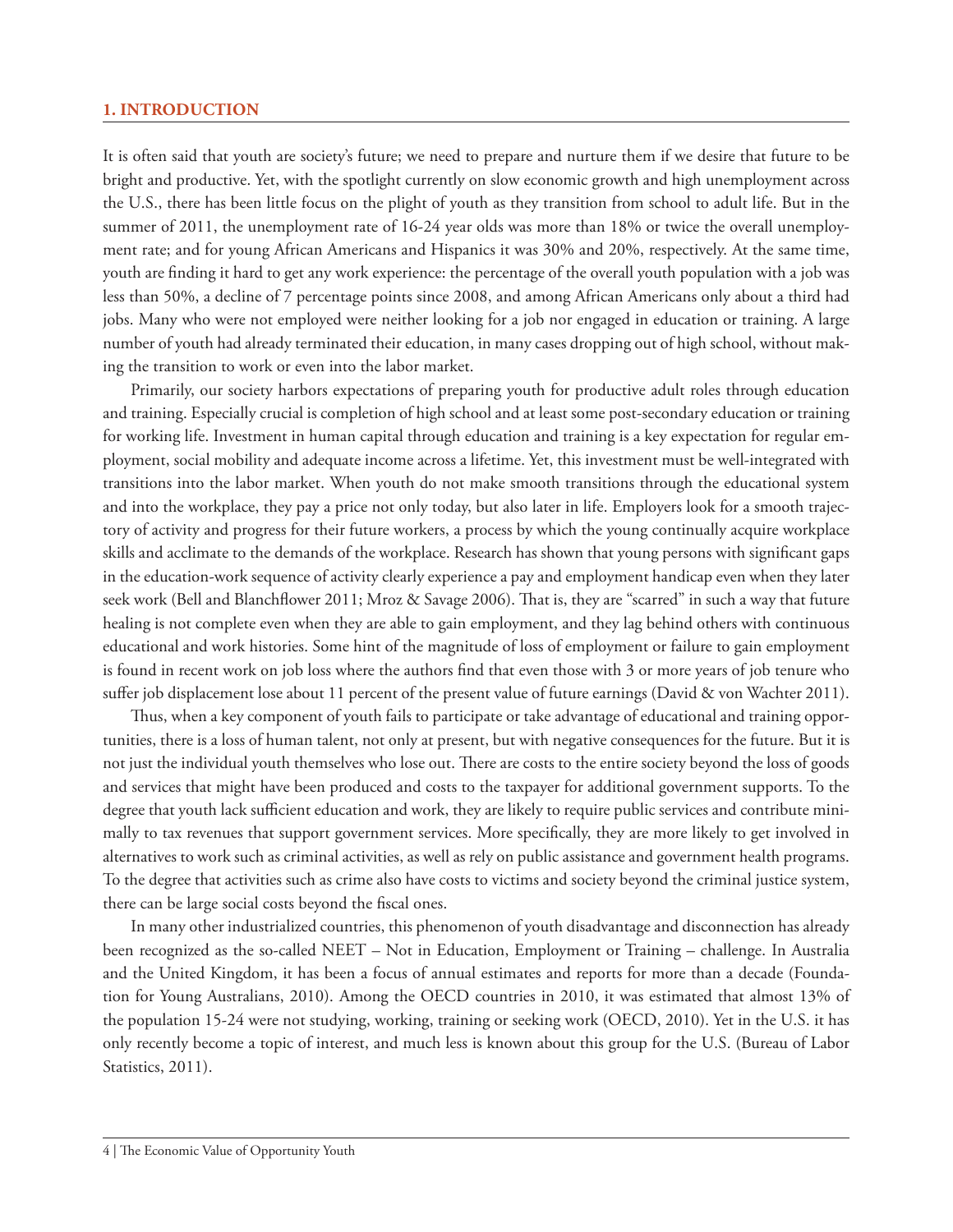This report presents a detailed picture of the size of this group for the U.S., their demographic makeup and activities, as well as the social and fiscal costs they present. Particular detail is placed on race and gender as well as the relative absence or intensity of activity among opportunity youth. Rather than referring to them as NEET youth, we will describe them as opportunity youth. These are youth whose potential is not being fully realized – our failure to harness that potential is an opportunity missed. These youth represent a social opportunity, but also an economic one. Thus, our focus is on opportunities for raising future productivity through education and training, expanding economic growth through increased participation in the workplace, and relieving the burden to the taxpayer either through increased tax revenues or reduced reliance on public services.

First, it is necessary to describe opportunity youth. The phenomenon of opportunity youth is not as straightforward as the NEET acronym suggests. Youth do not follow simple paths through early adulthood. There are many determinants of youth behavior and these fluctuate over time: teenage mothers will have family responsibilities but may transition back into the workforce by age 24, for example; youth may engage in early substance abuse and then disengage from school but then enroll in college. Opportunity youth are not a monolithic group: patterns vary by age, by sex, and by race. These youth behaviors are not counted in a single dataset; many sources of information are required to obtain a complete picture of opportunity youth. Thus, our initial efforts are devoted to trying to obtain consistent definitions and measures of opportunity youth to undertake further analysis. We do not believe that there is only one definition or measurement, but some are probably more preferable than others because of their usefulness in addressing the issues and the availability of data. We use one definition of opportunity youth to estimate the aggregate social and fiscal costs, but these estimates clearly depend on who is counted as opportunity youth. Refined analyses of the opportunity youth population allows for more precise calculations of the economic burden. We present some refined analyses, but we note that many others – by region or by youth behavior – are also necessary.

Whenever a major component of the nation or its communities' productive capacity is unused, there is a loss of potential production and output. The high unemployment rate in the general population is not a rationale for the disproportionately higher unemployment of youth. Policies and initiatives must be established to move again towards more youth participation in the labor market. However, even when general employment levels are high, it appears that there are large numbers of youth who are neither studying nor working. In the long run, we wish to enlist all of the human resources in society to expand preparation for work, employment, and the output of goods and services. By understanding the magnitude and reasons for youth who are not participating in these activities, we will be better able to consider ways of incorporating this group more fully in society.

#### **2. Who Are Opportunity Youth?**

#### *Defining Opportunity Youth*

Opportunity youth are typically defined by what they are not doing, i.e. they are neither accumulating human capital in school or college nor accumulating labor market skills by working. However, youth do not follow simple, direct life trajectories from school to college to work. Many youth are balancing work and education, as well as having other responsibilities such as family care; and even for those in school or employed, some outside behaviors – such as drug use or criminal activity – may have long run repercussions (Swahn and Bossarte, 2009).

Other studies have identified similar populations of youth, typically designating them as 'disconnected' or 'idle'. As summarized by the Congressional Research Survey (CRS 2009, Table A-1), earlier studies estimated dis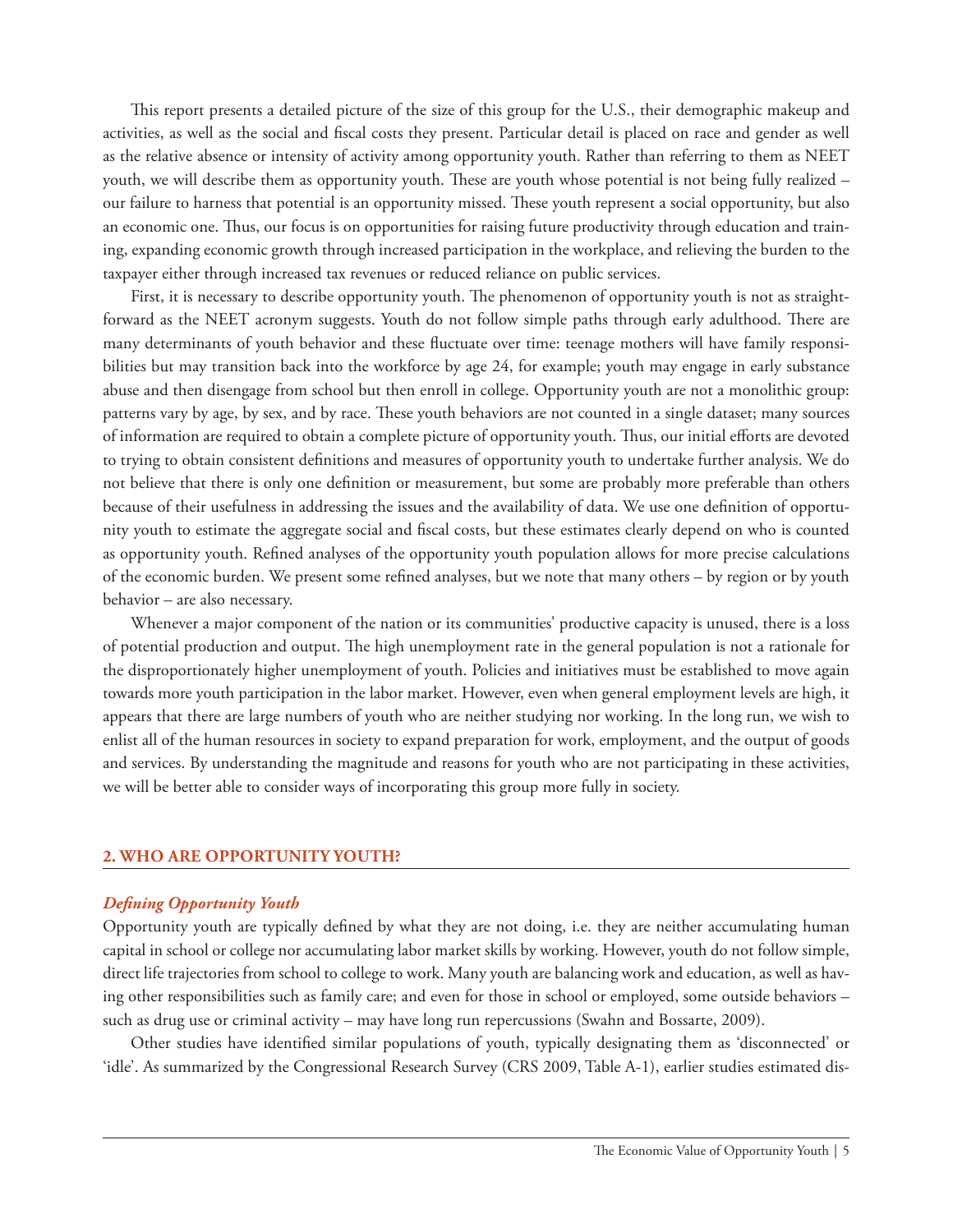connected youth at between 8% and 15% of the 16-24 population. Rates are slightly higher for females than males and they are significantly higher for minorities, immigrant youth, and those in urban areas. Rates are somewhat higher for older youth.

Different estimates typically reflect different definitions. The CRS's own estimate is of a chronically disconnected youth population – those who have been disconnected for at least one year – of 1.92 million, or 5.1% of this age group. This CRS estimate primarily identifies youth who are either disabled or care-givers with family responsibilities; using the CRS estimate, there are only 0.51 million disconnected youth (or 1.4% of all youth) not in these two categories. (This estimate of chronic disconnection does not count those youth who are incarcerated or otherwise institutionalized). This CRS estimate therefore identifies the most disconnected. But, there are many youth who have some attachment to the labor force or education system but are not able to build a secure future for themselves.

#### *Measuring Opportunity Youth*

Our goal is to understand the opportunity youth population in relation to its economic potential. We use several approaches. The first designates youth as either working or being in school/college as their primary activity, that is, those ostensibly taking advantage of their available opportunities; otherwise, these individuals are opportunity youth. This approach mirrors that of prior studies and it yields a straightforward overall count of opportunity youth. But it fails to capture how students are balancing work and education and it does not elucidate what opportunity youth are doing with their time. For example, one-quarter of college students aged 16-24 are part-time.

Therefore, our second approach accounts for individuals' time in work and education and yields an Opportunity Youth Intensity Measure (OYIM). This approach gives youth a weighted value equal to 1 if they are completely an opportunity youth and zero if they are fully employed or in full-time education. So, a person who is in college half-time (and not working) is counted as 0.5 of an opportunity youth; a person who works for three months of the year is counted at 0.75; and a person who does both these activities in the same year is counted as 0.25. This method captures the balancing of work and education, as well as measuring low engagement of youth; and it sheds more light on what opportunity youth might be able to do. It employs data over a longer period of time per youth, rather than point-in-time measures or relying on retrospective information.

Our third approach is intended to count 'chronic' opportunity youth, i.e. those individuals who have spent the majority of their life between the ages of 16 to 24 as opportunity youth. These individuals are most likely different from students who are intermittently out of school or unemployed. Chronic status may be triggered by involvement in juvenile crime and vice versa: almost two-thirds of juvenile criminals are re-arrested within 24 months; and two years after being released, juvenile criminals have accumulated on average only 3 calendar months of school (Blomberg et al., 2011). We distinguish chronic opportunity youth as a subset of all opportunity youth: the former are likely to require different supports and policy interventions from those youth who are partially attached to the labor market or enrolled part-time in higher education.

Finally, we explicitly count those persons undertaking associative behaviors, such as drug use or criminal activity, which might either lead them to be out of work or the education system or reduce their productivity. However, this approach does not yield an aggregate count of opportunity youth because a single individual may undertake several behaviors (e.g. a teenage pregnant drug user), and therefore would be counted once for each adverse behavior. We report these behavioral counts to illustrate the range of behaviors or circumstances of youth.

We use a range of datasets to count opportunity youth. The two large-scale datasets are the American Community Survey (ACS) and the Current Population Survey (CPS). These surveys primarily yield information on employment and educational activities; opportunity youth status is determined as the residual population that is not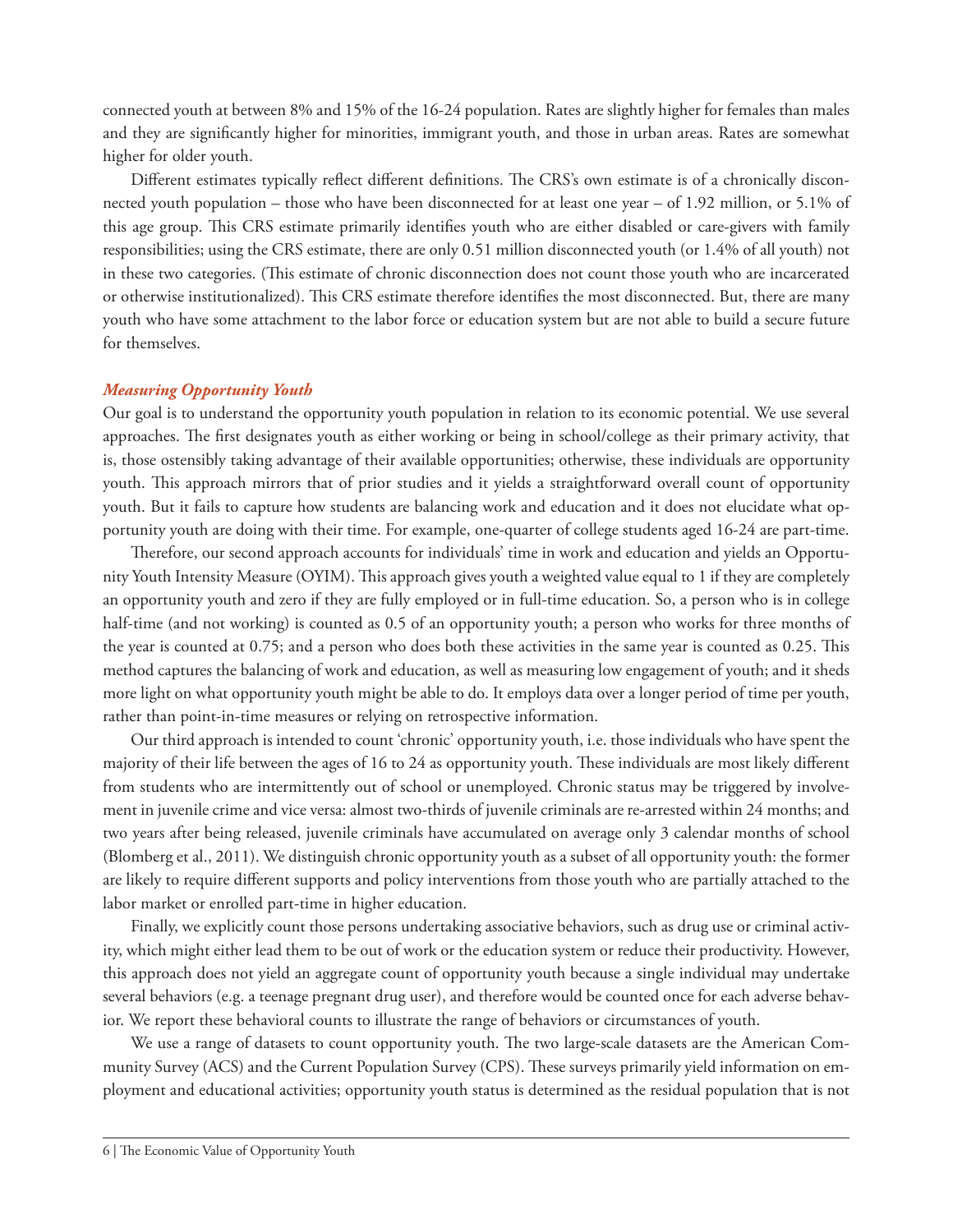engaged in these activities. Both the ACS and CPS are likely to under-survey at-risk populations, especially those persons who are institutionalized (Schmitt and Baker, 2006) and those in the military.<sup>1</sup> Therefore, we also derive counts from the National Longitudinal Survey of Youth 1997 (NLSY97), the Educational Longitudinal Survey of 2002 (ELS2002), and Add Health.<sup>2</sup> A major advantage of these sample surveys is that they contain much more detail on the intensity of work and education undertaken by youth, as well information on behaviors associated with opportunity youth status, especially criminality and health issues. Longitudinal datasets also allow us to track individuals over time to derive our measure of chronic opportunity youth and to disaggregate opportunity youth by race, gender, and age.

Finally, we review data on national estimates of behaviors and statuses such as drug use or teenage pregnancy. These counts are useful because they are purposefully intended to survey hard-to-reach groups (e.g. those in shelters) and use more specific and valid definitions of each behavior.<sup>3</sup>

#### *Counting Opportunity Youth*

Currently, there are 38.9 million youth between the ages of 16 and 24 in the U.S. Most of these youth are in school initially followed by college participation and other forms of post-secondary education or employment, but a sizeable proportion do not follow this path. Table 1 shows our estimates of opportunity youth using the first three approaches.

The first row of Table 1 shows the American Community Survey measure. On this count only 9% of youth are opportunity youth. However, this estimate appears to be too low.4

| <b>Count and Measure</b>          | <b>Percent of Age Group</b> | <b>Opportunity Youth (millions)</b> |
|-----------------------------------|-----------------------------|-------------------------------------|
| <b>ACS</b>                        | 9.2                         | 3.58                                |
| <b>Primary Status Measure:</b>    |                             |                                     |
| <b>CPS</b>                        | 16.0                        | 6.23                                |
| NLSY97                            | 14.8                        | 5.76                                |
| <b>ELS2002</b>                    | 21.9                        | 8.53                                |
| ADD Health                        | 16.5                        | 6.43                                |
| Average                           | 17.3                        | 6.74                                |
| <b>Intensity Measure:</b>         |                             |                                     |
| NLSY97                            | 27.5                        | 12.54                               |
| <b>ELS2002</b>                    | 32.9                        | 12.81                               |
| Average                           | 30.2                        | 11.76                               |
| <b>Chronic Measure:</b>           |                             |                                     |
| NLSY97                            | 10.1                        | 3.93                                |
| <b>ELS2002</b>                    | 8.2                         | 3.19                                |
| Total youth population ages 16-24 | 100                         | 38.94                               |

#### **Table 1 — Opportunity Youth in the US**

*Notes and Sources*: ACS American Community Survey 2009. CPS Current Population Survey (March release, pooled 2006-2010) defined as unemployed (on layoff and looking) plus not in labor force (disabled, other, retired) minus those in school. NLSY97 weighted frequencies. ELS2002 sample aged 20-21. ADD Health sample ages 16-24 (unweighted). Total youth population Puzzanchera et al. (2010).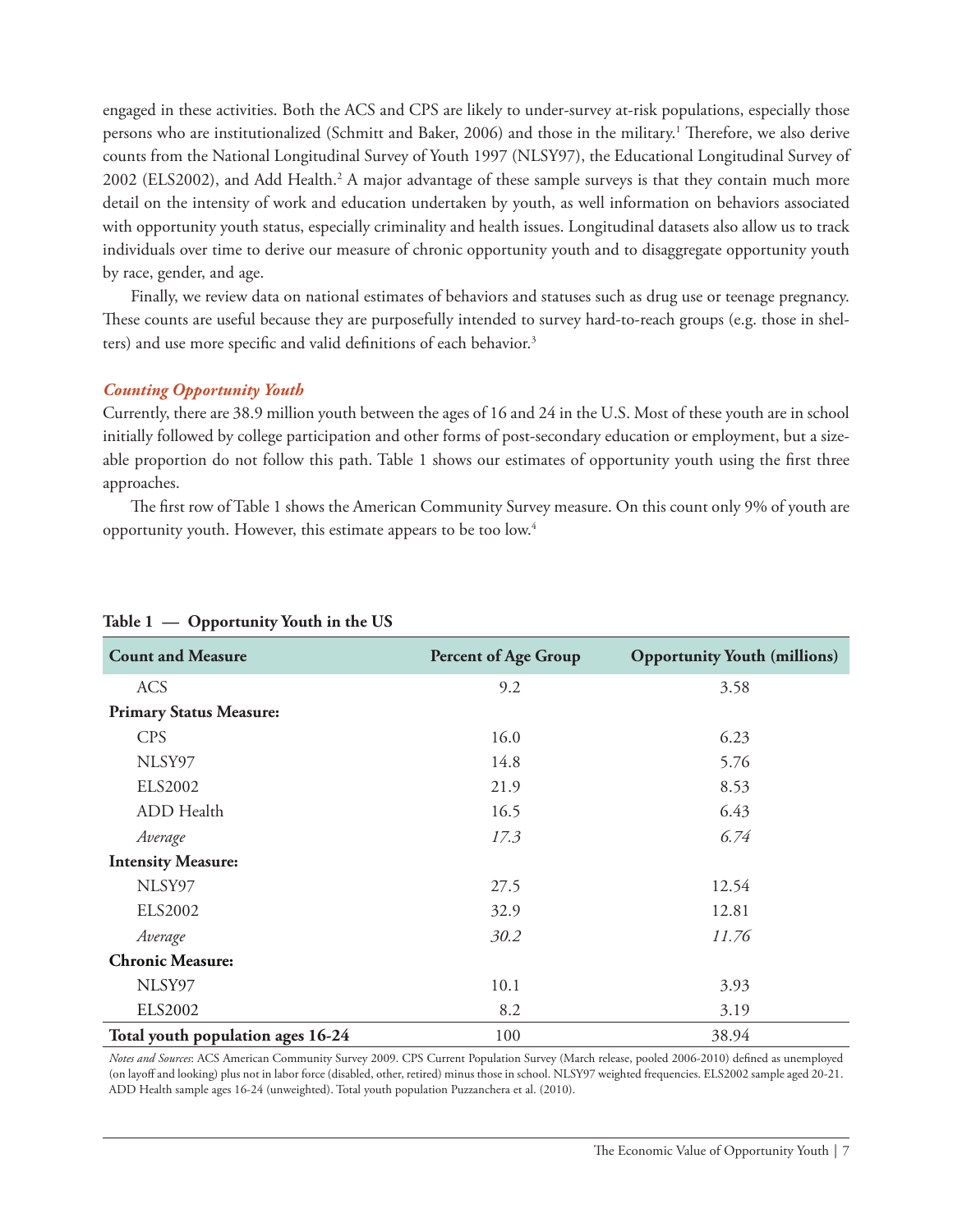The primary status measure classifies youth based on their primary activity during the year. Youth who are not engaged in either work or in school at any meaningful level are defined as opportunity youth. This measure yields an opportunity youth group of 6.7 million or 17.3% of the youth population. Even this estimate is likely to be too low. As shown in the middle panel of Table 1, the Opportunity Youth Intensity Measure (OTIM) classifies youth on a per month basis based on their work and educational commitments as a proportion of full-time, with the unused time defined as opportunity youth time. Most youth spend some proportion of their time in this last way. This measure indicates a substantially larger opportunity youth phenomenon: almost one-third (32.6%) of all youth time is devoted neither to work nor to enrollment in school.

Finally, Table 1 shows the count of chronic opportunity youth. The chronic measure counts individuals who during the years 16-24 spend virtually all their time as opportunity youth. This measure requires longitudinal information on youth, so only two estimates are available. These show that 3.2-3.9 million individuals (or 9% of all youth) might be described as 'permanent' opportunity youth, i.e. after 16, they never attended school, went to college, or worked.<sup>5</sup>

In some respects, the numbers of opportunity youth depend on how one defines this population. Some youth face multiple disadvantages; others have made active choices to reject participation in work or education, at least for these years; and another group may be 'under-connected', i.e. not fully participating. We identify approximately 9% of youth (3.4 million) who have almost no formal schooling or employment between the ages of 16 and 24 – chronic opportunity youth. Beyond this, there are many youth who have experienced substantial periods out of the labor market or education system. To be conservative, we use the primary status measure (Table 1) to estimate two categories of opportunity youth. That is, 17% of youth are opportunity youth, but 8% are not in the chronic category; we refer to these 3.3 million youth as 'under-attached'. (Using the intensity measure, it might be reasonable to count the under-attached opportunity youth at almost 25% of all youth). Thus, our approach assumes that a high proportion of youth have substantial economic potential. Failure to fully realize this potential is a missed opportunity for both individuals and society.

#### *Disaggregating Opportunity Youth*

It is helpful to disaggregate opportunity youth to see both how heterogeneous the group is and how different youth are affected.

Table 2 shows the numbers for youth behavior that is often associated with opportunity youth. These behaviors include teenage pregnancy, residence outside the home (institutional or incarcerated), substance abuse and criminality. There are also 0.7-2.3 million disabled youth; 0.8 million youth with family care-giver responsibilities; and 0.9 million households where the household head is aged 18-24 with incomes below the poverty line. The patterns in this table suggest that opportunity youth have a wide range of behavioral characteristics that suggest that they are unlikely to be assisted by a single reform or policy program.

Figure 1 shows the proportions who are chronic and under-attached opportunity youth (using frequencies from the NLSY97). Opportunity youth status is much more common for minority youth – both under the chronic and under-attached definitions. This age group is composed of 67% white or other racial groups; 15% black; and 18% Hispanic. In contrast the NLSY97 data show the racial composition of opportunity youth is 46%, 32%, and 22%, respectively. Although the number of whites is substantial, they are under-represented relative to their population, and the two minority groups are over-represented. Opportunity youth status is evenly divided between males and females. Slightly more than half of all opportunity youth are male, but slightly more than half of the youth population is male too. However, there is a critical difference: female opportunity youth are more likely to have family responsibilities; male opportunity youth are more likely to be incarcerated.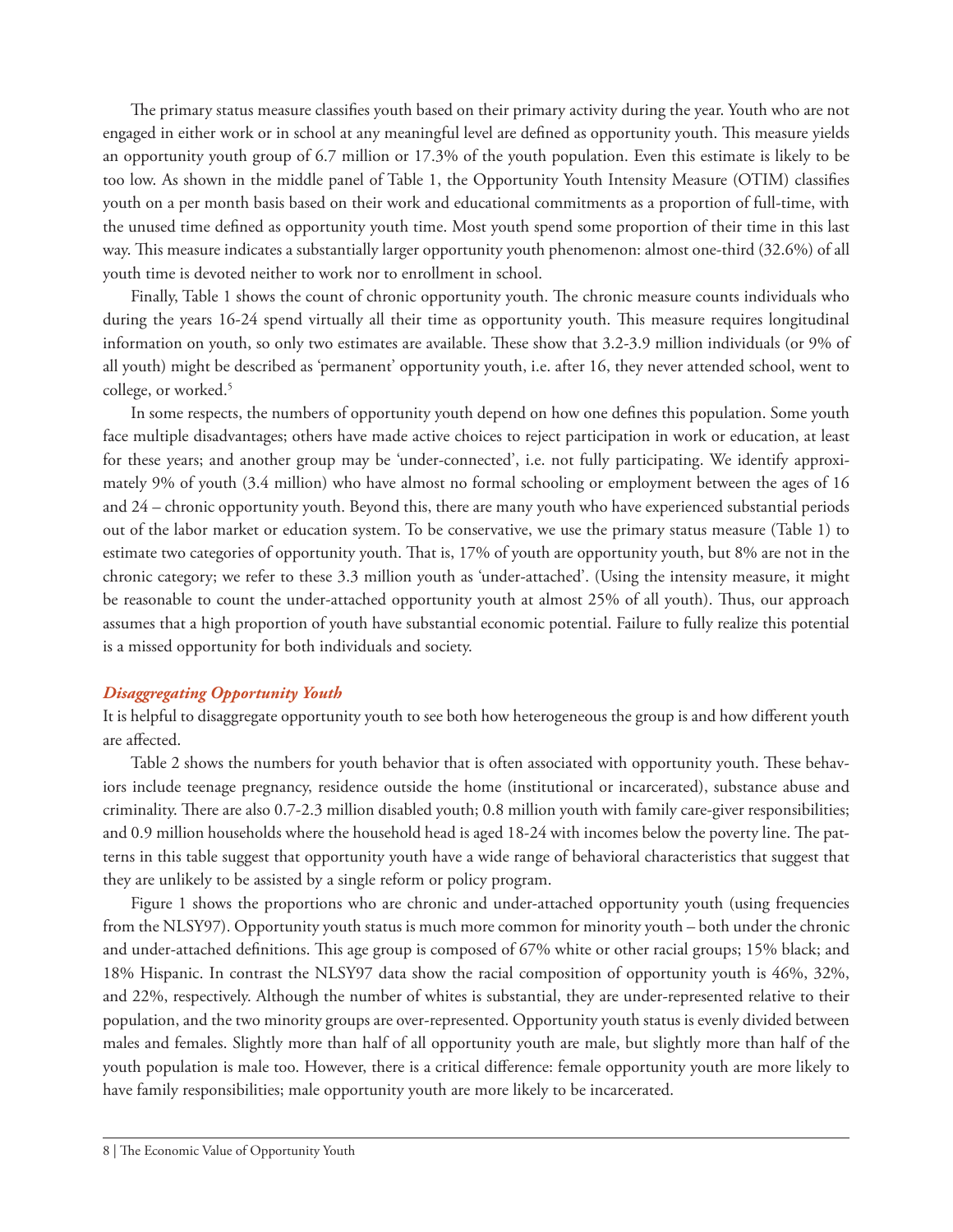|                                    | <b>Percent of Age Group</b> | Youth (millions) |
|------------------------------------|-----------------------------|------------------|
| <b>Behavioral Measure:</b>         |                             |                  |
| Teenage pregnancy (mother)         | 1.7                         | 0.67             |
| Institutional residence            | 2.0                         | 0.76             |
| Incarcerated                       | 0.8                         | 0.31             |
| Substance abuse                    | 2.9                         | 1.13             |
| Criminal status (ever arrested)    | 18.0                        | 7.03             |
| Criminal activity                  | 6.3                         | 2.45             |
| Disability                         | 5.8                         | 2.26             |
| Severe disability                  | 1.7                         | 0.65             |
| Family care-giver responsibilities | 2.0                         | 0.77             |
| Poverty level                      | 2.4                         | 0.93             |

#### **Table 2 — Youth in the US: Behavioral Counts**

*Notes and Sources*: Teenage pregnancies, only ages 16-19, includes all pregnancies (Kost et al., 201c0). Institutional residence: Quarters are adult correctional facilities, health care facilities, and other facilities (juvenile facilities, other health care facilities, military quarters, and shelters (excludes university housing), ACS 2005-2009. Incarcerated: juveniles 16-24 in residential placements plus persons in 16-24 in state and federal prisons (Sickmund et al., 2011; West et al., 2010). Substance abuse: Past month use of selected illicit drugs excluding marijuana (OAS, 2008). Criminal status ever: Probability youth aged 16-24 will ever be arrested during these years (NLSY97). Criminal activity: Proportion of youth aged 16-24 arrested within a given year (NLSY97). Disability: Sensory, physical, mental or self-care disability (ages 5-15 rate). http://www.census.gov/prod/2003pubs/c2kbr-17.pdf. Severe disability: CRS (2009), Figure 1. Family care-giver responsibility: CRS (2009, Figure 1). Poverty level: Ages 18-24 ACS 2008 (Table 715). Total youth population Puzzanchera et al. (2010).



#### **Figure 1 — Opportunity Youth Status by Gender and Race**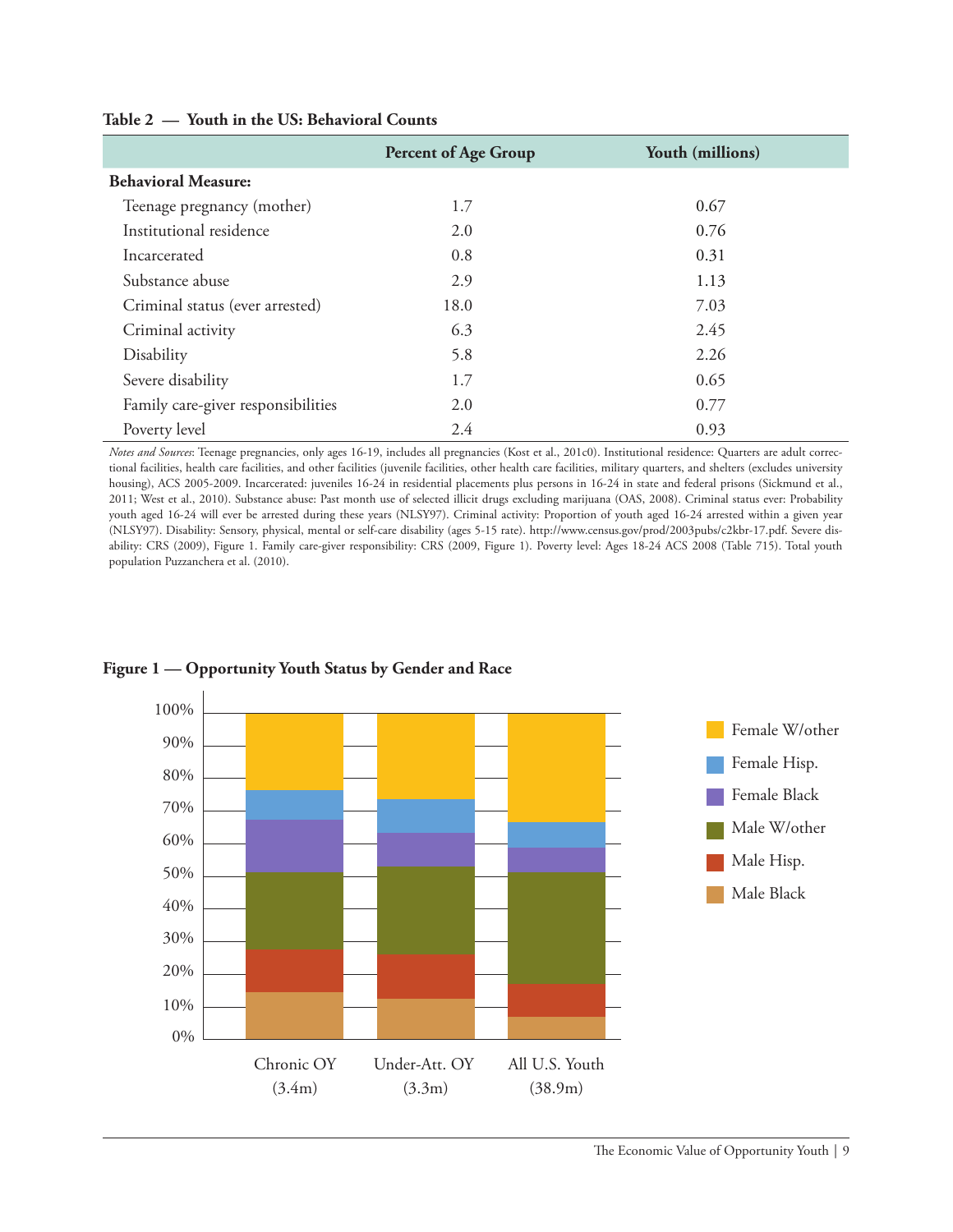Finally, we find age differences in opportunity youth status. Broadly, these show low rates of opportunity youth status for youth aged 16-18 (school years), and then a jump to a stable rate for those aged 18 up to 24. This suggests that it is not too much of a generalization to think of youth aged 16 to 24 as a cohort. Opportunity youth rates for 20 year-olds, at least, appear very similar to rates for 24-year olds, albeit perhaps for different reasons. However, as shown in Appendix Figures 1 and 2, there are some differences by race and gender. For minority youth, the jump after age 17 is especially steep; whereas for white and other race groups, the transition into opportunity youth status is more gradual, perhaps because this group is more attached to the education system (Appendix Figure 1). Similarly, for males there is a steep jump by age 18 and then a steady rate of opportunity youth; for females, the transition is smoother over the entire youth period (Appendix Figure 2).

#### **3. Defining the Economic Burden of Opportunity Youth**

The economic burden of opportunity youth is multifaceted: persons without labor market skills or human capital are at-risk of poorer economic, social, and personal outcomes, both immediately and over the life course. Opportunity youth are burdened, but so is society and so are taxpayers.

We calculate the economic burden from the perspective of both society and the taxpayer. These perspectives overlap slightly but are based on different interpretations of resource use. The social perspective counts all of the resource implications of opportunity youth, regardless of who 'pays' for them. The fiscal perspective is narrower: it only counts resources for which the taxpayer is responsible. The main consequence of having a large opportunity youth population is the lost earnings and lost tax revenues. But there are other consequences where such youth have inferior health status, are engaged in more criminal activity, and utilize more social services, such as welfare. The full complement of components that make up this economic burden are reported in Box 1.

The social burden is composed of lost gross earnings (Y), all additional health expenditures (H), and all crime costs (C). Welfare and social services (WS) which are not direct transfers from government to individuals may also be included in the social burden. The public and private cost of education should also be included (E). An important, but often neglected, component of the social burden is the economic distortion imposed by raising taxes to pay for government programs. Raising taxes imposes costs on individuals who avoid the taxed good (and so do not pay the tax).<sup>6</sup> This cost is called the 'marginal excess tax burden' (m). Another economic consequence is the lost productivity spillovers associated with having a more productive or skilled workforce (YG). Workers learn from each other, so having a more skilled workforce helps all workers (Moretti, 2004).

The taxpayer (or fiscal) burden is composed of lost taxes (T), additional health care paid for by the taxpayer (HF), expenditures for the criminal justice system and corrections (CF), and all welfare and social service payments regardless of whether they are transfers (WF + WS). Any savings in lower education spending – because opportunity youth are not in college – should also be accounted for (EF).

In addition, there are other components of the social and fiscal burden that we have not included. First, there are costs to families from opportunity youth behaviors, such as providing residence or care for individuals who are not economically independent or direct outlays of health expenditures. Second, there are resource commitments by non-governmental agencies or charities to ameliorate youth delinquency. Third, there are intergenerational burdens as disadvantage – either economic or health-related – is transferred from youth to their children.7 Each of these three burdens may be substantial but they are omitted because there is insufficient data or evidence as to their magnitudes.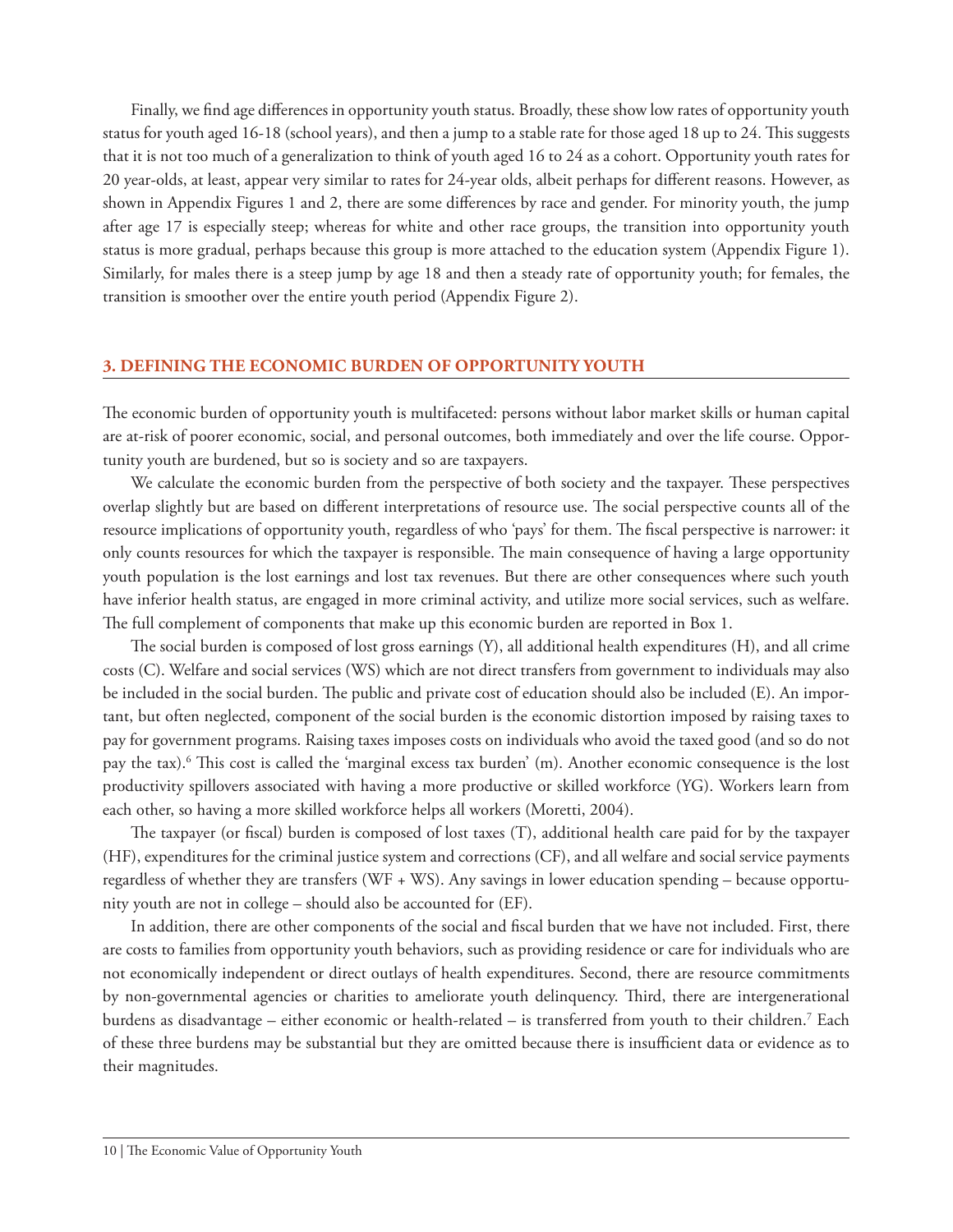| $\mathbf Y$                                                        | Lost earnings                                                                  | Gross income including fringe benefits (health and pension)                                                       |  |  |
|--------------------------------------------------------------------|--------------------------------------------------------------------------------|-------------------------------------------------------------------------------------------------------------------|--|--|
| $\mathbf T$                                                        | Lost tax payments                                                              | Includes federal and state income/consumption taxes                                                               |  |  |
| $C_{\rm F}$                                                        | Crime: Public expenditures                                                     | Criminal justice system, policing, and corrections<br>expenditures (federal, state, and local)                    |  |  |
| $C_{V}$                                                            | Crime: Victim costs                                                            | Reduced quality of life, monetary damages, lost earnings                                                          |  |  |
| $H_F$                                                              | Health: Public expenditures                                                    | Medicaid, Medicare for persons under 65, and other<br>government agency expenditures on health                    |  |  |
| $H_{p}$                                                            | Health: Private burdens                                                        | Private expenditures on medical treatments (out-of-pocket,<br>private insurance) and private valuations of health |  |  |
| $W_{S}$                                                            | Welfare: Support programs                                                      | Expenditures on social supports (e.g. workforce retraining)                                                       |  |  |
| $W_F$                                                              | Welfare: Transfer payments                                                     | Amounts paid to individuals who receive government<br>supports                                                    |  |  |
| $Y_G$                                                              | Productivity spillovers                                                        | General economic gains from a more educated workforce                                                             |  |  |
| $\mathbf{E}_{\rm F}$                                               | Education: Public savings                                                      | Lower schooling and college subsidies from government<br>agencies                                                 |  |  |
| $E_{\rm p}$                                                        | Education: Private fee savings                                                 | Lower fees and college expenses for families                                                                      |  |  |
| $\mathbf{M}$                                                       | Marginal excess tax burden                                                     | Cost of raising taxes to pay for public services                                                                  |  |  |
|                                                                    | <i>Social Burden</i> = $Y + mC_r + C_v + mH_r + H_p + mW_s + Y_c - mE_r - E_p$ |                                                                                                                   |  |  |
| <i>Fiscal Burden</i> = $T + C_{F} + H_{F} + W_{S} + W_{F} - E_{F}$ |                                                                                |                                                                                                                   |  |  |

**Box 1 — The Components of the Economic Burden of Opportunity Youth**

The social and fiscal burdens are therefore the sums of the appropriate components in Box 1. Each component is calculated from social science research and the most recent available data, including government budget documentation and web-based datasets.<sup>8</sup> This method is now well-accepted, following methodological and empirical research over the past four decades. Also, the method has been applied in a range of different contexts and for different populations.<sup>9</sup> We calculate each component of the burden separately by race and gender; we then aggregate them up to report a nationally representative figure based on the demography of the current U.S. youth population.

The burdens are reported per opportunity youth and per opportunity youth cohort aged 16-24. The economic burden of opportunity youth has two elements: an immediate burden when the youth are ages 16-24; and a long run burden as the consequences of failure to invest in human capital or labor market skills play out over the life course. Both are important: a youth who is incarcerated at age 20 imposes an immediate economic burden in terms of criminal justice system and corrections expenditures; but the long-run loss – in terms of jeopardized economic well-being as well as future incarceration costs – may be even larger.<sup>10</sup> We calculate both the immediate burden and the future lifetime burden in such a way that they can be added together.

Although we believe that the economic potential of opportunity youth is substantial, it is important to be realistic about what potential can be realized. For youth with significant health conditions or disabilities, the challenges to successful labor market participation are much greater. For some youth, the decision not to work or go to school – perhaps because of family commitments – is justifiable. However, for a good proportion of youth it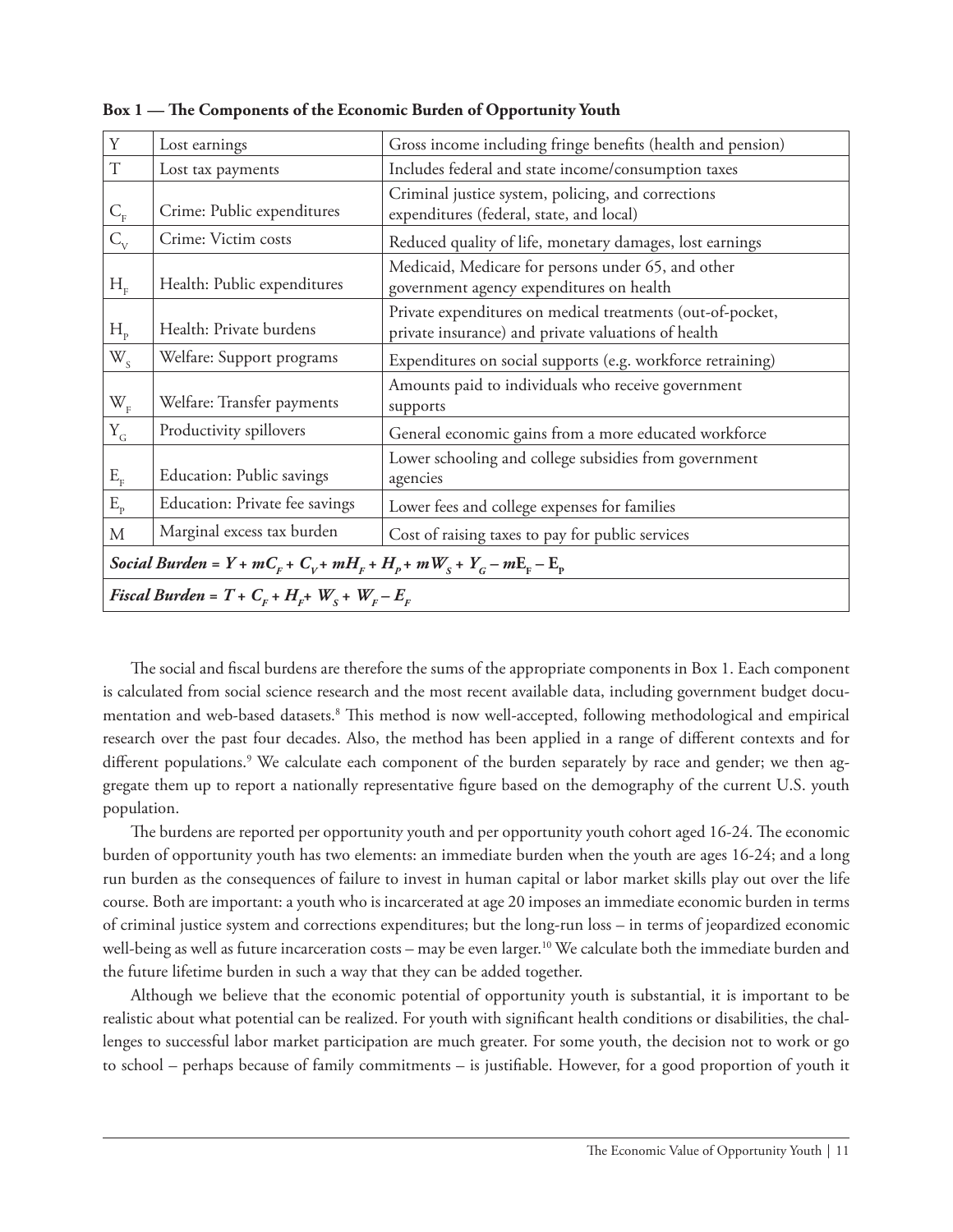is the combination of poor schooling, family disadvantage, and community deprivation that has weakened their economic potential. Importantly, the determination of how much economic potential is being lost should be made in conjunction with policies that might draw forth that potential. $11$ 

We distinguish between chronic opportunity youth and youth who are significantly under-attached either to the labor market or the education system. Thus, for the individual burden per opportunity youth and the aggregate burden per cohort, we report estimates for all opportunity youth (6.7 million). In addition, we report estimates for the under-attached opportunity youth  $(3.3 \text{ million})$ .<sup>12</sup> This latter group might – given well-targeted policies – participate fully in the economy; they have at some point in their youth been in education or participating in the labor market. Subject to successful public, philanthropic or private investments, it might be reasonable to expect these youth to realize their economic potential. The extent to which chronic opportunity youth can successfully participate in the labor market or attend college is less easily determined.

In addition, we report summary estimates separated by race and gender.<sup>13</sup> As emphasized above, females exhibit very different patterns from males, with more family responsibilities, less criminal activity, and higher rates of college enrollment. Minority students also exhibit different patterns, either because of differences in family circumstances, school quality, or labor market options. We do not explore the reasons for such differences, although such an exploration is critical for deciding on appropriate policy reforms.

#### **4. The Immediate Economic Burden**

#### *Earnings and Taxes*

Few opportunity youth have jobs. Where such youth are employed, their work is often intermittent and – given their schooling – primarily in low-wage and temporary jobs with few benefits. Thus, one of the main burdens of opportunity youth is the contemporaneous loss in earnings.

To calculate lost earnings we use data from the CPS. We compare those in the CPS who are identified as opportunity youth with those who are working. (Opportunity youth cannot be compared to those in school or full-time college because the latter group does not have any earnings). Earnings by age and gender for opportunity youth and those with any form of employment are given in Appendix Tables 1M and 1F. These tabulations reveal that an opportunity youth is earning \$4,100 per year on average; youth who are working part-time or full-time (perhaps while also in school) are earning an average of \$13,900 per year. Therefore, the lost earnings per opportunity youth is on average \$9,800 per year. The aggregate amount across the 6.7 million opportunity youth is \$65.8 billion.

These gaps in earnings by opportunity youth translate into gaps in tax contributions at both the state and federal level. These too can be calculated from the CPS, again by comparing those working at ages 16-24 with those classified as opportunity youth. The tax gaps (federal, state and FICA) are shown in Appendix Tables 1M and 1F).14 Overall, the average opportunity youth pays \$750 in taxes; the average working youth pays \$2,430. Thus, each opportunity youth is contributing \$1,680 less in taxes. Across the entire cohort, this amounts to a tax loss of \$11.3 billion annually.

Of course, these amounts are understatements because they are comparisons of wages on entry to the labor market. Many young workers enter the labor market only part-time; and many are sacrificing pay for jobs that have training apprenticeships, with the expectation of higher wages after more work experience. Thus, the actual gap – even in the short run – is probably much larger. The full lifetime gap, as we show below, is extremely large.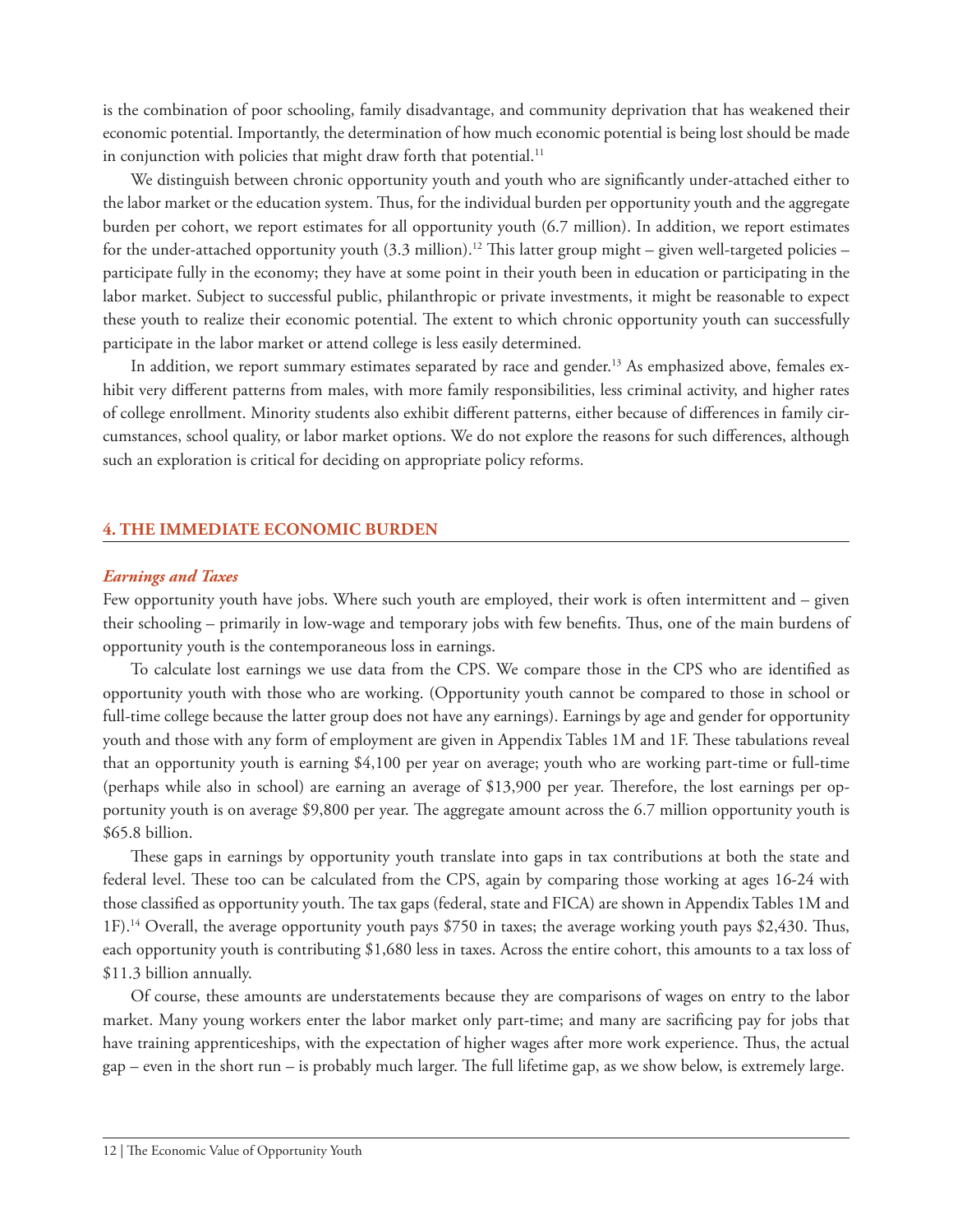#### *Crime*

Opportunity youth are more likely to be involved in crime, in part because their incomes are lower. Youth crime is a substantial proportion of all crime committed in the U.S.: the years 16-24 cover the peak years of offending across a lifetime. Youth are arrested for 37% of all violent crimes and 43% of all property crimes; over 300,000 are in prison or other detention facilities (UCR, 2010, Table 38; Sickmund et al., 2011). Juvenile youth commit crimes typically related to drug use, gun violence, gang activity, and alcohol/drug abuse, as well as crimes in school. Although these crimes are as serious as adult crimes, many juvenile crimes are not prosecuted through the adult justice system, partly masking the fiscal burden they impose (NCJJ, 2008). Yet, far more important than these fiscal costs is the psychological and monetary burden on the victims of crime. Indeed, the victims of youth crimes are often youths themselves, and many experience lifetime social and psychological costs related to their victimization.

The taxpayer burden of crime is composed of criminal justice system expenditures (policing and sentencing), incarceration expenditures, and expenditures on crime prevention by agencies such as the ATF and DEA. The full amount of government spending on crime is given in Appendix Table 2. Across all youth aged 16-24, federal, state and local agencies spend \$75 billion directly each year on crime.

The social burden of crime includes these fiscal burdens, as well as costs directly imposed on victims and avoidance costs by victims and potential victims.15 The burden for victims is calculated from the number of crimes times the burden per crime. These figures are given in Appendix Table 3.<sup>16</sup> Conservatively, the costs to victims of youth crime are \$118.4 billion annually.17

Note that these burdens are across all youth, not just opportunity youth. Most youth commit no crimes. Disentangling the proportion of this burden attributable to opportunity youth is not straightforward: many criminals are employed in the labor market and many crimes take place in school, i.e. they are committed by students. Other studies have simply attributed all crime to opportunity youth. This conflates different persons as being opportunity youth in one sense (as criminals) and not in another (as workers). It is also misleading: it implies that an enhancement of policies to help opportunity youth could cause youth crime to disappear, which is unrealistic.

We use estimates from the NLSY97 to apportion crime between opportunity youth and the rest of the youth population. The NLSY97 contains information on whether a youth was ever arrested and we cross-correlate that with our measure of opportunity youth from the NLSY97. Based on these correlations, we attribute 63% of all youth crime to opportunity youth, even though this group is only 17.3% of the population.<sup>18</sup> This proportion is high, but it fits with the well-established correlation between crime and disadvantage or low education (Merlo and Wolpin, 2009; Lochner and Moretti, 2004). It also accords with the pattern of criminal activity by chronic offenders: approximately 6% of all offenders are responsible for half of all crimes (Cohen and Piquero, 2009) and opportunity youth are disproportionately in this group.

Therefore, the annual fiscal burden of crime is \$76.7 billion across the entire 6.7 million opportunity youth. The social burden includes this fiscal burden plus an additional \$111.2 billion in victim costs (and a marginal excess tax burden as we discuss below).

Critically, these are only estimates of expenditures during these years of youth. A person who is incarcerated will impose costs over a much longer time frame, both because time incarcerated continues beyond the current year and because recidivism rates are extremely high. These long run costs are calculated below.

#### *Health*

Opportunity youth are likely to report worse health status. As shown in Appendix Table 4, they are more likely to have spent time in a mental hospital in the past five years; they are more likely to have received drug/alcohol treat-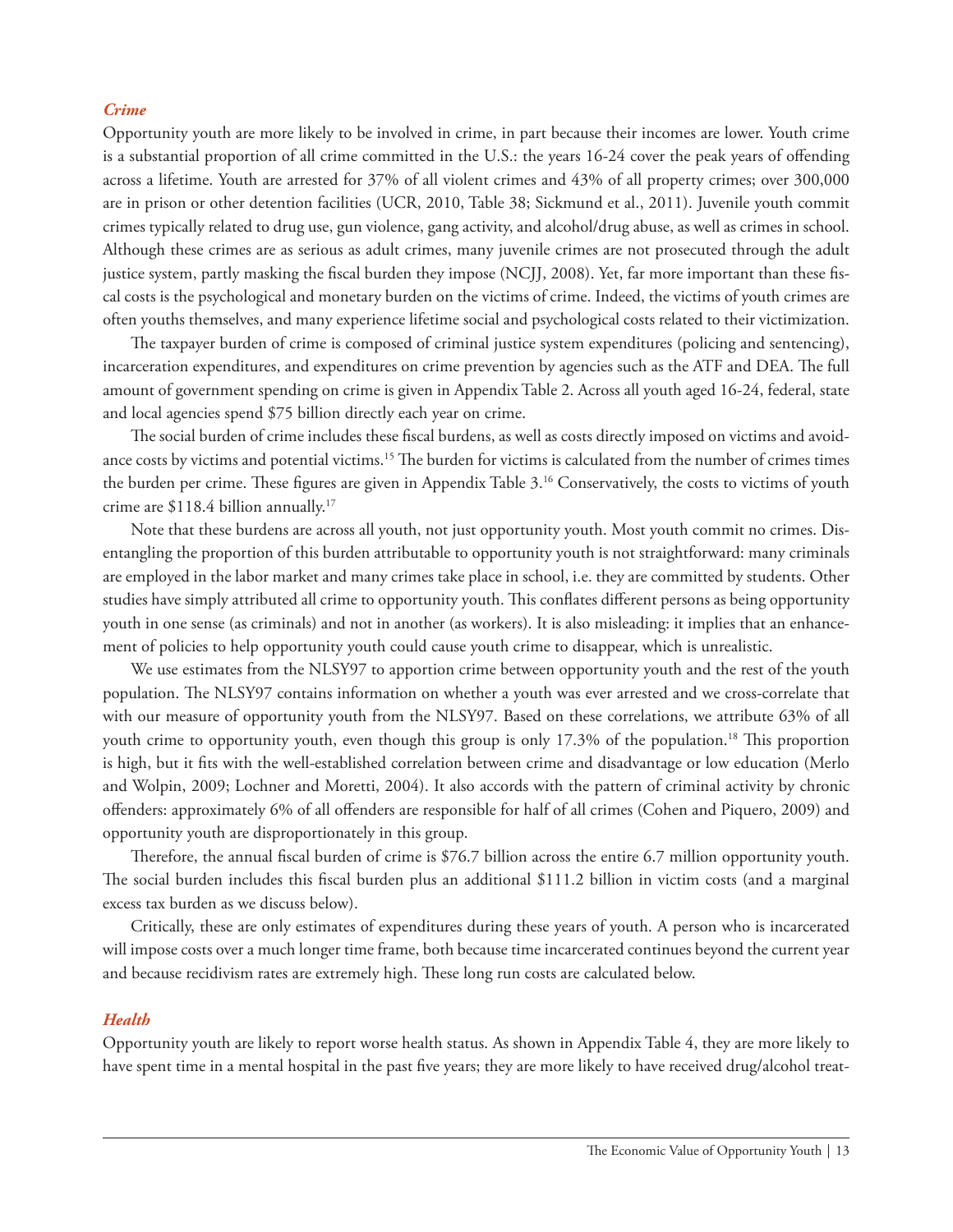ment in the last year; and are more likely to have used marijuana. This has fiscal and personal consequences.<sup>19</sup> Annual public spending per youth in the U.S. on health care, which includes Medicare, Medicaid, CHIP, DoD, DVA, other federal, state, and local programs, is \$1,340 (Cylus et al., 2010). However, this spending is not uniform across all persons – a much greater proportion of opportunity youth receive public health care – nor is it evenly allocated – each person on Medicaid costs in excess of \$10,000 annually (CMS, 2007). Plus, chronic disability is paid for by Medicare and opportunity youth are more likely to be chronically disabled. Finally, opportunity youth are more likely to be uninsured. Even as the uninsured receive fewer healthcare services (commensurate with their lower health status), the care they do receive is often delivered inefficiently through emergency rooms (Simpson et al., 2005).

Using Add Health data, we calculate that 27.8% of opportunity youth are on Medicaid; this compares to the mean for the entire cohort of 5.3% (Appendix Table 4).<sup>20</sup> We use these proportions – in conjunction with the public expenditures – to estimate the burden per opportunity youth per year. The average opportunity youth imposes a public health care burden of \$3,490; by comparison, the average youth imposes a burden of \$1,110. Therefore, each opportunity youth imposes a net burden of \$2,380 for an aggregate burden of \$16.0 billion.<sup>21</sup>

#### *Welfare and Social Supports*

Opportunity youth are more likely to receive welfare, such as TANF, housing assistance, food stamps and, for females, WIC (Grogger, 2004). The CPS includes information on amounts received for a subset of these welfare programs: supplemental security income and public assistance. These amounts are reported in Appendix Table 1M and 1F by age and opportunity youth status. For these two services alone, opportunity youth receive \$280 more than other youth.<sup>22</sup> In addition, there are other direct payments (e.g. for WIC and food stamps) and the administrative cost of the program should also be counted. Conservatively, opportunity youth receive \$360 more in welfare payments each year. The aggregate amount across the cohort is \$2.4 billion annually.

There are also social support grant programs that are not delivered as transfer payments or direct services to individuals. For example, grants such as YouthBuild or homeless shelter grants are intended to ameliorate the economic and social challenges of disadvantaged youth. These programs were recently tabulated by the GAO (2008) and the relevant programs are summarized in Appendix Table 5.<sup>23</sup> Again, we cannot attribute all this spending to opportunity youth. Conservatively, we assume that opportunity youth rely on these grants in the same (heightened) proportion as they receive public assistance payments. This yields an extra amount spent on opportunity youth of \$430 per youth. The aggregate amount across the opportunity youth cohort is therefore \$2.9 billion annually.

#### *Education*

One 'saving' from opportunity youth is in education spending: youth who are not in school or college are not paying fees and are not receiving government subsidies. Of course, this short-run saving is a long-run burden – more education leads to higher future earnings – but to be consistent we have to count these savings.

To calculate the fiscal education savings (EF), we add up all the public expenditures on high school and all the college subsidies, weighted according to the respective enrollment rates of opportunity youth and all youth. To calculate the private costs (EP), we add up all the fees incurred by students in college (NCES, 2011). These amounts are significant per student, although they are attenuated by the fact that students can only dropout of high school in the earlier youth years (up to 18) and only a fraction of students go on to attend college. Per opportunity youth, we estimate the fiscal savings at \$2,320 and the public savings at \$2,210. In the aggregate, these amount to \$15.7 billion less in government spending on education as a result of opportunity youth not being in school. The opportunity youth themselves save \$14.9 billion in fees and expenses.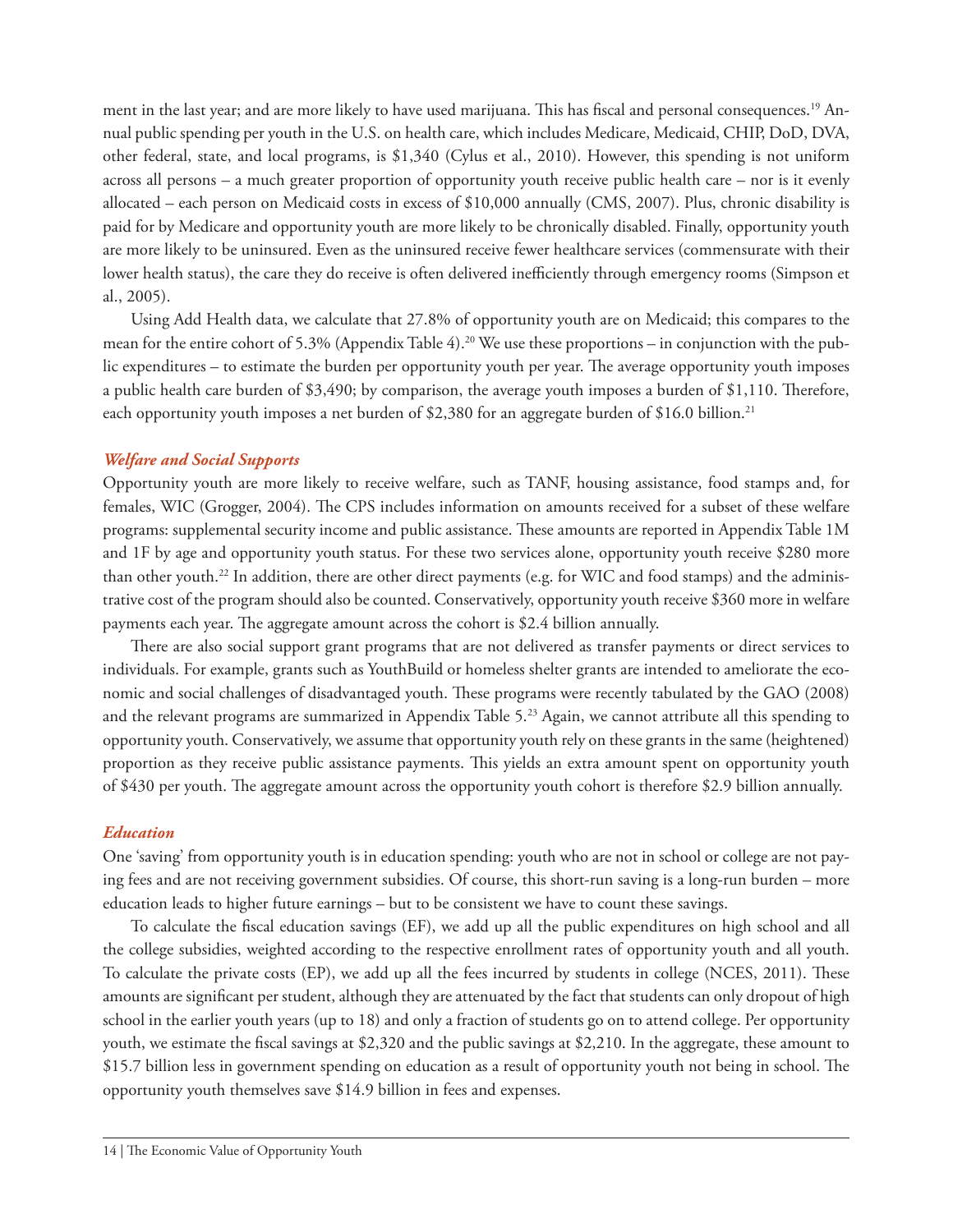#### *The Marginal Excess Tax Burden*

The marginal excess tax burden is the distortion imposed by raising taxes to pay for government health, crime, and welfare services (net of education spending). Each of the above fiscal burdens is therefore magnified. Economic estimates put this burden conservatively at 13% (Allgood and Snow, 1998).<sup>24</sup> That is, the full cost of getting \$1 of tax revenue to spend on public health care, for example, is actually \$1.13. We therefore apply this value to each of the items of government spending. The distortion imposed by collecting taxes for public programs that serve opportunity youth alone is \$1,540 per opportunity youth and \$10.4 billion in aggregate.

#### *The Immediate Burden per Youth*

The immediate burden per opportunity youth is summarized in Table 3. Each year the average opportunity youth imposes a total fiscal burden of \$13,890 and a total social burden of \$37,440.

The fiscal consequences are driven primarily by spending on the criminal justice system: the primary offending years for crime are ages 18-19. The tax implications are relatively minor because most of the non-opportunity youth are in school, in college, or in the first few years of working and thus paying little in taxes. The social consequences are also driven primarily by criminal activity, both the fiscal effects and the impact on victims of crime, although gross earnings is also a significant part of the burden.

These amounts are substantial. By comparison, median household income in the U.S. is \$49,500; the social burden per opportunity youth is therefore 75% of what the median household earns each year. They are annual amounts – each year there are opportunity youth aged 16-24 and each opportunity youth remains in this cohort for nine years. Equally importantly, these estimates do not capture the long run economic consequences of being an opportunity youth.

|                                    | <b>Fiscal Burden</b> | <b>Social Burden</b> |
|------------------------------------|----------------------|----------------------|
| Gross earnings (Y)                 |                      | \$9,760              |
| Taxes $(T)$                        | \$1,680              |                      |
| Crime $(C_{p})$                    | \$11,370             | \$11,370             |
| Crime $(C_v)$                      |                      | \$16,500             |
| Health $(H_{E})$                   | \$2,380              | \$2,380              |
| Welfare $(W_F)$                    | \$360                |                      |
| Welfare $(W_{S})$                  | \$430                | 430                  |
| Education $(E_{E})$                | $-$ \$2,330          | $-$ \$2,330          |
| Education $(E_p)$                  |                      | $-$ \$2,210          |
| Marginal Excess Tax Burden (m)     |                      | \$1,540              |
| <b>Total per Opportunity Youth</b> | \$13,900             | \$37,450             |

#### **Table 3 — The Immediate Burden per Opportunity Youth**

*Notes:* Opportunity Youth cohort is 6.74 million individuals aged 16-24 (see Table 1). Figures to nearest ten dollars. 2011 dollars. Productivity spillovers assumed to be zero for youth workers.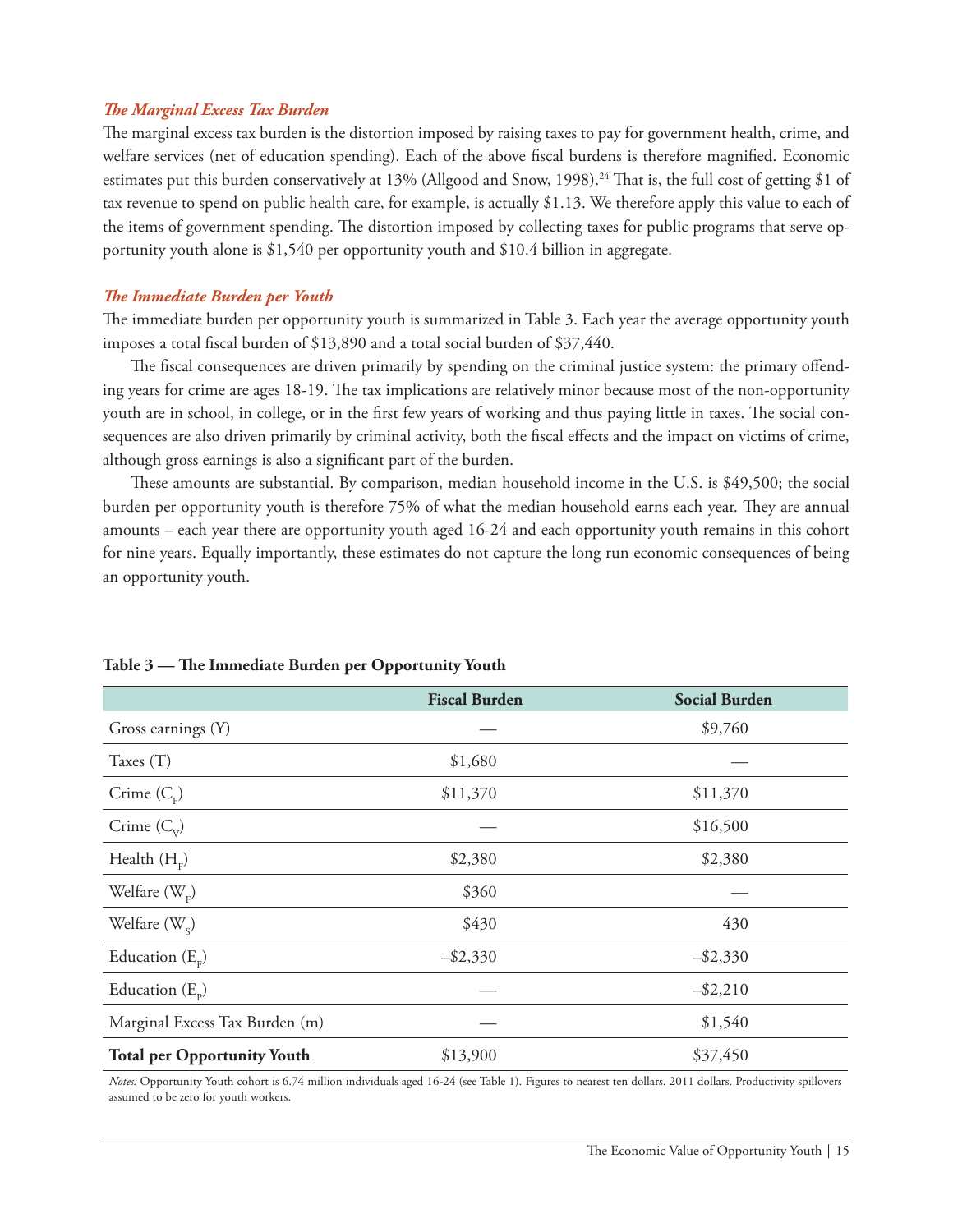#### *The Immediate Burden per Youth by Race and Gender*

These burdens vary by race and by gender. Separate burdens are reported in Figures 2 and 3.

We emphasize that there are many factors driving these differences in burdens such that a causal interpretation cannot be made. However, the most salient association is between gender and crime: by far, males commit disproportionately more crimes.



**Figure 2 — Immediate Fiscal Burden per Opportunity Youth by Race and Gender**

**Figure 3 — Immediate Social Burden per Opportunity Youth by Race and Gender**



#### *The Immediate Burden per Cohort*

The opportunity youth cohort is composed of 6.7 million youth. Across all these youth, the fiscal burden – lost taxes, higher government spending – amounts to \$93.7 billion. The social burden – lost output, higher government expenditures – is \$252.6 billion.<sup>25</sup>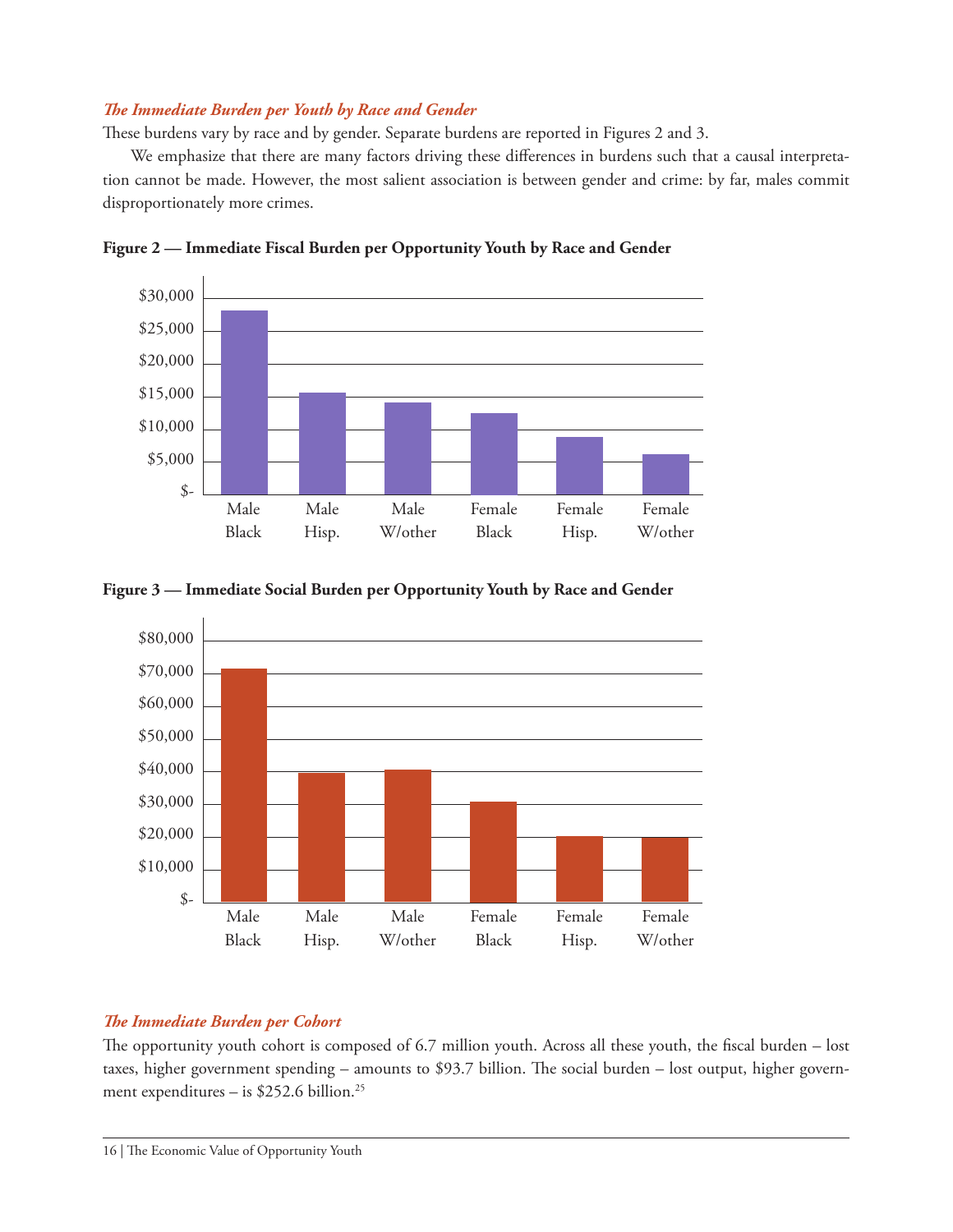#### **5. The Lifetime Burden of Opportunity Youth**

As emphasized above, the immediate burden of opportunity youth is only part of the story. A 20-year old youth serving a prison sentence for a serious felony will impose fiscal and social costs long after he or she reaches 24. A 16-year old who drops out of high school will face a full adulthood of lower earnings and diminished economic well-being. The immediate burden understates the true costs.

Here we calculate these lifetime burdens. Referring to lifetime, therefore, we are referring to the period after age 24 so these figures are better expressed as future lifetime burdens.<sup>26</sup> To calculate the lifetime burden after age 24 we apply three approaches. These approaches vary in their projections of the future economic consequences of being an opportunity youth. For each approach, we use the more conservative estimate among the three projections of the effect of opportunity youth status.

Our primary approach is to use actual data on individuals who were opportunity youth but who are now adults. Using longitudinal datasets that start in youth and continue into adulthood, we are able to identify specific individuals who were opportunity youth and track their actual adult status. To follow through on earnings, crime, and welfare, we use the NLSY97. This dataset has annual information from ages 25 to 28, beyond which we extrapolate through later years of adulthood. To follow through on health, we use Add Health data, which tracks individuals until they are age 31. These datasets allow us to calculate lifetime burdens by race and gender, as well as allowing us to calculate separate lifetime burdens for those who are under-attached opportunity youth compared to those who are chronic opportunity youth.

Our other two approaches serve as a validity check on our primary approach. One relates opportunity youth to educational status. Specifically, we model the consequences of being an opportunity youth as if this status was equivalent to being a high school dropout, with the counterfactual calculated as high school graduation. This comparison may be justified in that approximately the same percentage of a cohort is opportunity youth as are high school dropouts. In addition, the correlation between these two statuses is very strong (see below and CRS, 2009).27 Also, there is a wealth of evidence on the association between dropping out of high school and earnings, crime, health, and welfare.28 These associations are not simply correlations, but are designed to reflect an underlying causal link with schooling (see the discussions in Rouse (2007) and Oreopoulos and Salvanes (2011)). The other approach models the lifetime burden as if the immediate burden was extended into the future, i.e. the disparities between opportunity youth and the rest of the youth population are assumed to be preserved over time. So, if opportunity youth earn 50% less than the average youth during the ages 16-24, they will earn 50% less during the lifetime. This approach is conservative in that earnings are likely to diverge over the life-time; for other components, it may be an overstatement of the gap (welfare supports are often time-limited and crime rates for all groups are much lower in later adulthood).

Table 4 illustrates how opportunity youth status can have persistent influences over a lifetime. It shows education levels at age 28, i.e. well after most youth have completed their investments in human capital. Education levels are reported separately for those who were opportunity youth between the ages of 16 and 24 and the rest of the population. Differences in human capital investments are extremely large. The high school graduation rate of opportunity youth is 75% compared to a rate of 92% for the rest of the population. One-in-ten opportunity youth has a GED, compared to 4% for the rest of the population. Although the GED is considered as 'high school equivalence', many studies have found that GED-recipients have lifetime earnings that are much closer to those of dropouts (Heckman, Humphries, & Mader 2011). But perhaps the strongest indicator of low human capital is the college completion rate of opportunity youth: by age 28, only 1% of opportunity youth have completed either an Associate's or Bachelor's degree; the rate for the rest of the population is 36%.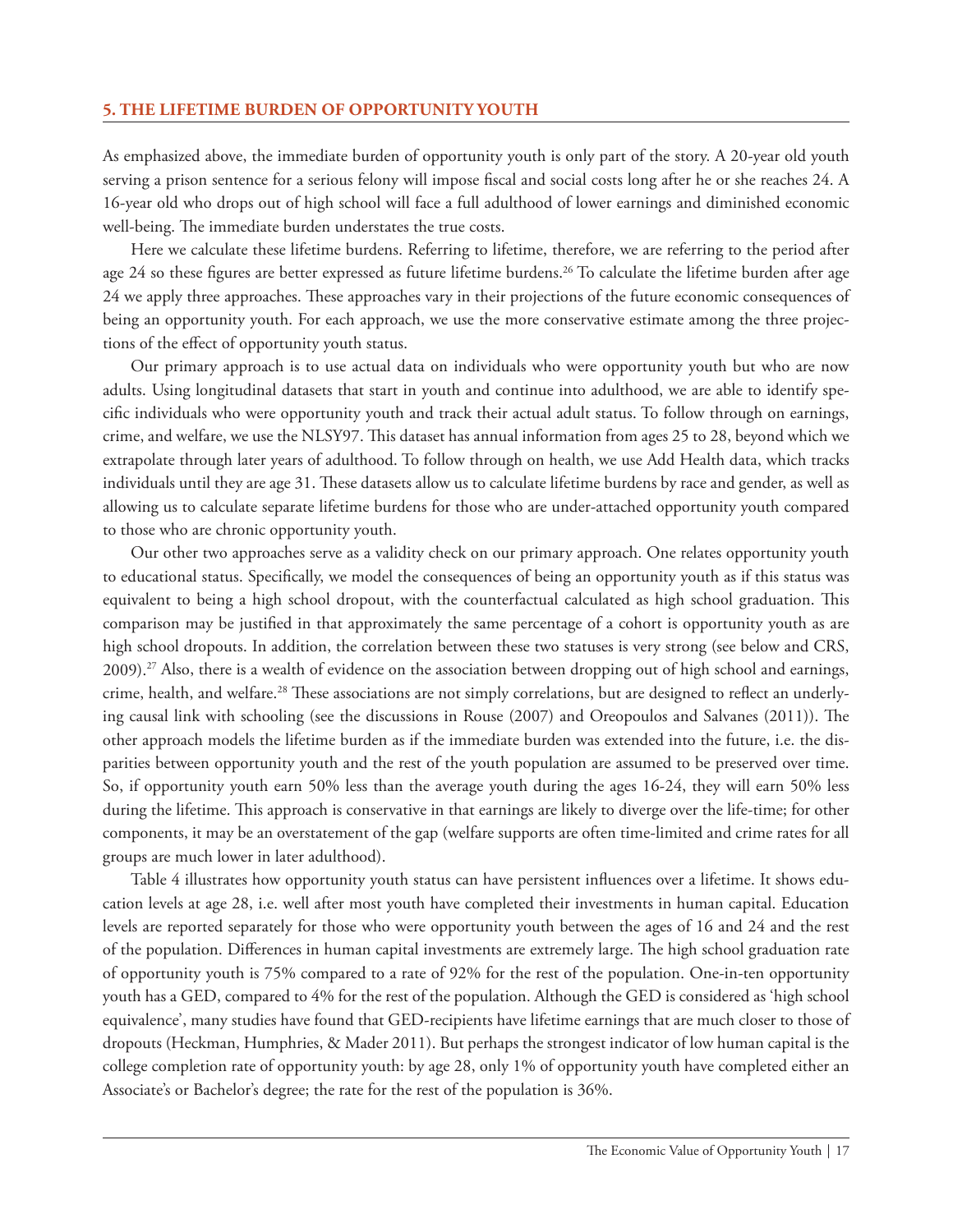|              | Percent with High<br><b>School Diploma</b> |                | Percent<br>with GED  |                | <b>Percent with an Associate</b><br>or Bachelor Degree |                |
|--------------|--------------------------------------------|----------------|----------------------|----------------|--------------------------------------------------------|----------------|
|              | Opportunity<br>Youth                       | Other<br>Youth | Opportunity<br>Youth | Other<br>Youth | Opportunity<br>Youth                                   | Other<br>Youth |
| Population   | 74                                         | 92             | 10                   | 4              |                                                        | 36             |
| <b>Black</b> | 63                                         | 93             | 14                   | 4              |                                                        | 30             |
| Hispanic     | 68                                         | 86             | 9                    | 5              |                                                        | 21             |
| White/other  | 79                                         | 93             | 8                    | 3              | 2                                                      | 43             |
| Male         | 74                                         | 88             | 10                   |                |                                                        | 31             |
| Female       | 71                                         | 96             | 10                   | 3              |                                                        | 42             |

#### **Table 4 — Education Levels at Age 28 by Opportunity Youth Status**

*Source:* NLSY97. Notes: Opportunity Youth cohort is 6.74 million individuals aged 16-24 (see Table 1).

Table 4 also shows the gaps by race and gender. As many studies have found, minority youth and male youth have lower attainment both in high school and college. However, a substantial gap exists between opportunity youth and the rest of the population – regardless of race or gender. This is particularly evident when looking at college completion rates. Overall, Table 4 shows that educational status in adulthood is a useful proxy variable for opportunity youth status in adulthood.

All economic calculations are reported in 2011 dollars and in present values, i.e. they represent the value now of resources spanning into the future. All present values are calculated using a 3.5% discount rate as recommended by Moore et al. (2004). The present values are constructed so that they can be added directly to the immediate burden. In effect, this means that the present values are expressed as if the average opportunity youth was the mean age, i.e. 20 years old.

#### *Earnings, Productivity Spillovers and Taxes*

The lifetime association between opportunity youth status and economic productivity is likely to be very strong: opportunity youth are losing out on both of the major determinants of lifetime productivity – human capital and work experience.

Incomes in adulthood (ages 25-28) across opportunity youth status are given in Figure 4 (NLSY data).29 These income differences reflect both differences in wages and hours worked. Appendix Figure 3 shows that opportunity youth are also less likely to be employed. The incomes of adults who were chronic opportunity youth are very low: at just over \$15,000 per annum, the average chronic opportunity youth is far below the poverty line. For those who were under-attached opportunity youth, incomes are just above \$20,000 by age 25-28. In contrast, the average earnings across all adults in this age group exceeds \$30,000 per year. Figure 4 clearly shows the link between earnings and opportunity youth; this link holds for males and females and for all racial groupings.

When these income differences are extrapolated over the lifetime, they represent substantial differences in economic well-being. Expressed as present values, opportunity youth on average will accumulate \$392,070 less in income than the average worker. Across an entire cohort of 6.7 million opportunity youth, this burden amounts to \$2.6 trillion.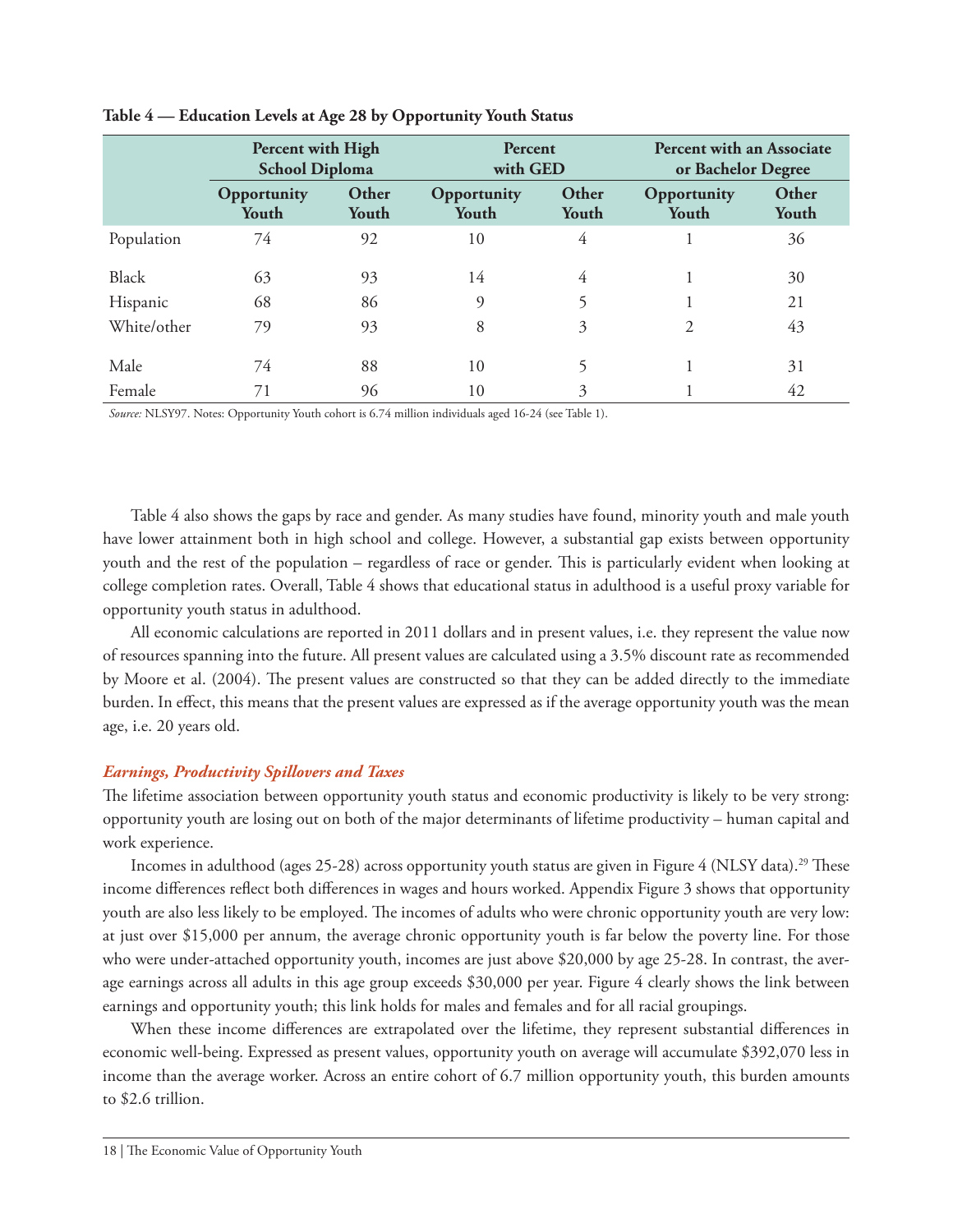

**Figure 4 — Mean Income: Adults Ages 25-28**

As a validity check, we calculate the lost earnings as if opportunity youth had the same earnings profile as high school dropouts. The relationship between earnings and human capital is very strong (Rouse, 2007). Recent estimates by Julian and Kominsky (2011) using ACS data find that the median earnings across all high school dropouts are \$11,000 per year. For high school graduates, median earnings are \$21,600 – almost double. We extrapolate these early-adult income differences forward using lifetime earnings profiles from the CPS (data merged from the years 2006 to 2010). Gross earnings, including tax payments and employer contributions, are grouped by age and by education level (dropout or graduate). From these groupings we derive a lifetime, full-earnings profile for opportunity youth and high school graduates.<sup>30</sup> The results are very similar to those derived using direct information on opportunity youth. Over the lifetime, we estimate the earnings of an opportunity youth to be valued at \$375,300 and those of a high school graduate to be \$712,210. The difference – \$399,920 – is within 5% of our estimate using NLSY97 data.<sup>31</sup>

Moreover, these estimates only count the private gains in productivity. Over the working life, there are likely to be productivity spillovers as well.<sup>32</sup> As the workforce becomes more educated, there are positive effects across the labor force as workers help train each other and seem to raise the overall productivity of the work organization itself (Moretti, 2004).33 Broadly, as the skill level of the workforce increases, so do average earnings (independent of one's own skill level). In a general review of this literature, McMahon (2006) puts the effect at approximately 37% of own earnings, a considerable spillover. Other studies estimate the effect to be lower, and contingent on the types of skills workers have (Iranzo and Peri, 2009). Therefore, our conservative estimate is of a productivity spillover equivalent to 10% of own gross lifetime earnings or \$39,270 per opportunity youth.

These differences in earnings translate into differences in federal and state tax payments. Given the similarity in results across our methods, we rely on the CPS for tax data. As per the earnings estimates, lifetime tax payments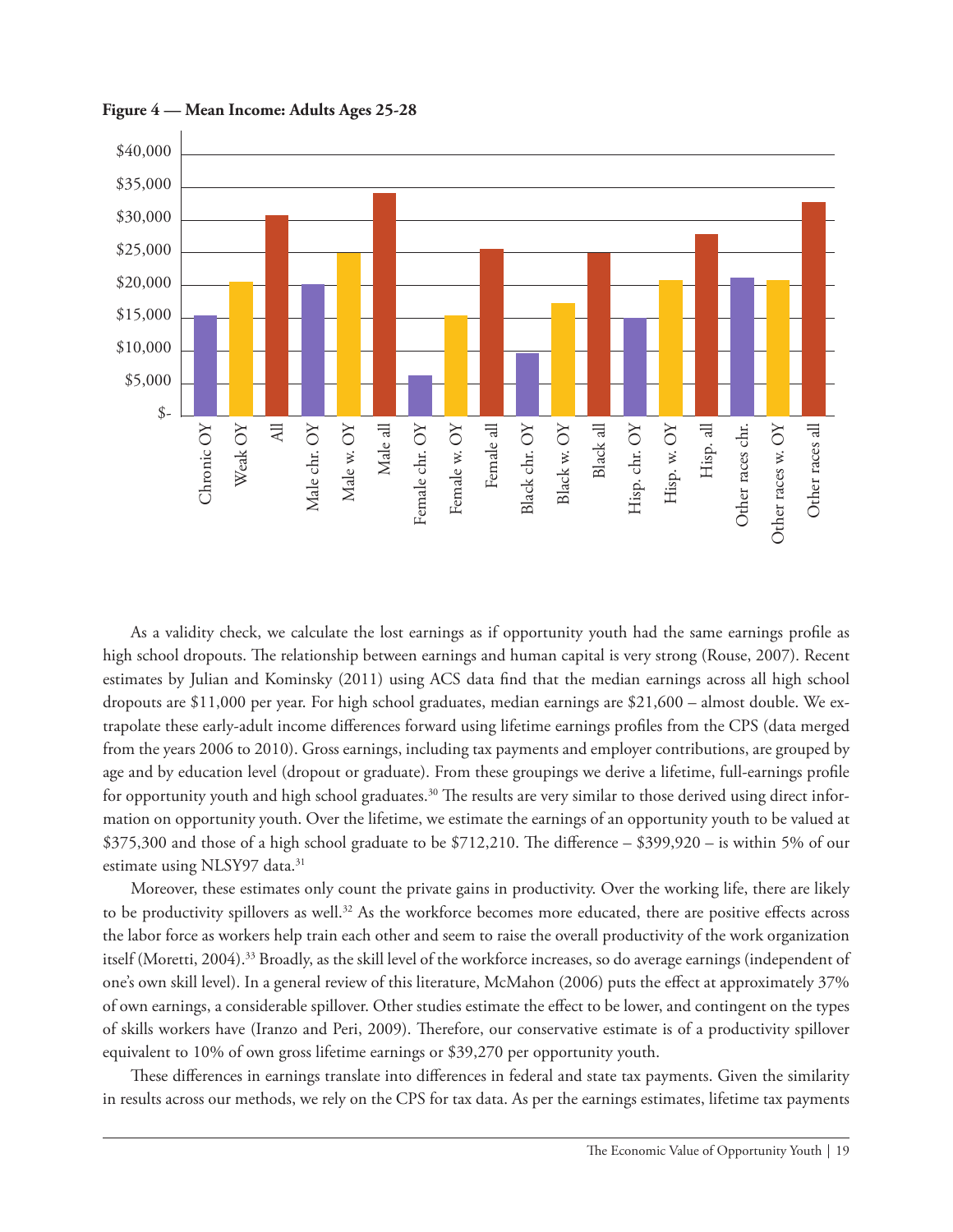by education are calculated using smoothed, annual averages by age band.<sup>34</sup> In total, an opportunity youth will pay only \$37,670 in taxes in their lifetime, compared to a high school graduate who will pay \$144,240. The difference – \$105,500 – is the tax burden lost from the situation of opportunity youth. Across an entire cohort of 6.7 million opportunity youth, this lifetime burden amounts to \$711.1 billion.

#### *Crime*

Education levels are strongly correlated with criminal activity and our estimates from NLSY97 reinforce that opportunity youth are much more likely to be involved in crime.<sup>35</sup> The relationship is easiest to see by looking at incarceration rate data: more than 10% of all male high school dropouts are in prison, compared to less than 4% of high school graduates (Sum et al., 2009b; West et al, 2010). More directly, as shown in Appendix Figure 4, there is a strong association between the arrest rate and opportunity youth status.

The fiscal and social costs of lifetime crime are calculated in the same way as the immediate costs. Fiscal costs are based on government expenditures; social costs are a function of crime times the burden per crime. To derive life course estimates of these burdens, we adapt calculations from Belfield and Levin (2009) based on lifetime crime profiles in Farrington and Welsh (2007). This approach estimates the lifetime burden per general offender and chronic offender and then allocates these offenders as either dropouts or graduates based on their prevalence in the prison population.

The lifetime fiscal burden of crime per opportunity youth is \$13,700, which amounts to \$92.4 billion across the cohort. The lifetime social burden is the sum of the fiscal burden plus the victim burden of \$34,260 (plus a marginal excess tax burden added below). The burden on victims alone from opportunity youth crime is \$216.2 billion annually.

#### *Health*

Figure 5 shows the differences in Medicaid enrollment between opportunity youth and the U.S. population. Overall, opportunity youth are approximately three times more likely to be on Medicaid between the ages of 26



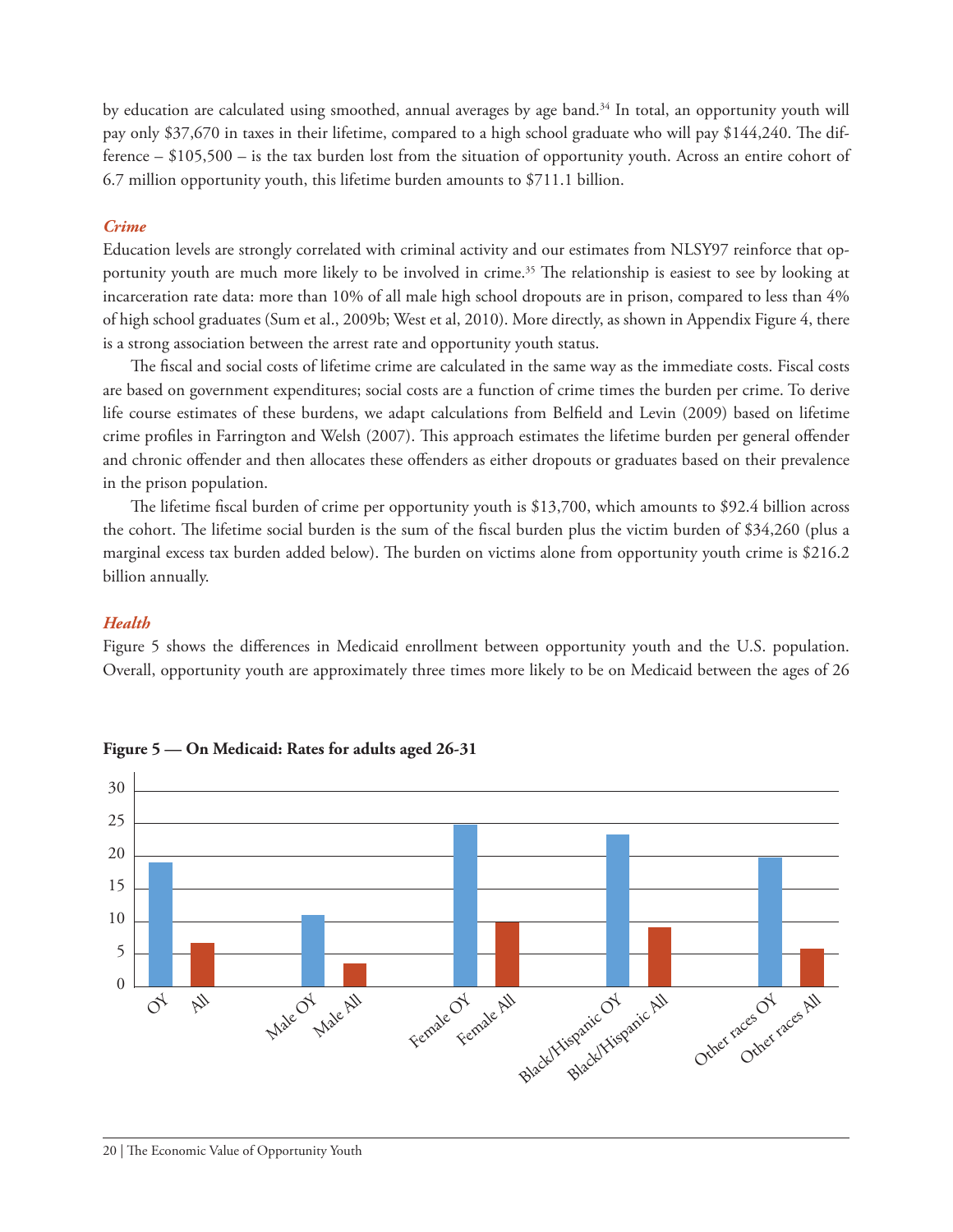and 31. The disparity is evident for both genders, although female enrollment rates are much higher than those for males. Minority young adults are much more likely to be participating in Medicaid, but the bigger gap is not between the races but between those who were opportunity youth versus the general population. A similar pattern is evident when we compare rates for adults with no health insurance (Appendix Figure 5). More than one-third of opportunity youth have no health insurance during their adult life; this compares to one-fifth for U.S. population as a whole. A lack of health insurance is strongly evident for male opportunity youth: as adults, almost half of them do not have health insurance. As an illustration of the association between opportunity youth and adult health, Appendix Figure 6 shows obesity rates and opportunity youth status. On average, and for all subgroups, adult obesity rates are much higher for those who had been opportunity youth than for the general population. Thus, we anticipate significant health resource implications from having a significant proportion of opportunity youth.

Much of this relationship is driven by the strong link between education and health. This strong relationship includes both health conditions and health behaviors such as diet and exercise and only a fraction of the association is driven by income; much of it is driven by health knowledge (Cutler and Lleras-Muney, 2010; Kimbro et al. 2008). This in turn leads to significant health disparities by education over the lifetime (Adler and Stewart, 2010).

To calculate the lifetime costs of health care for opportunity youth, we apply three methods and take the average value. Our primary approach is to extrapolate from the incidences shown in Figure 5, using average expenditures for Medicaid patients. Second, we adapt estimates from Muennig (2007) based on the Medical Expenditures Panel Survey. Finally, we extrapolate the health care expenditures incurred during youth. These methods yield an estimated lifetime fiscal health burden per opportunity youth at \$41,870 (present value). In aggregate, the burden is \$282.2 billion.

Public health-related expenditures do not count any personal value that private individuals might place on improved health or any savings they might reap in their own health-related spending. However, a social perspective should count the personal implications of opportunity youth status, i.e. if individuals value their health beyond what they pay in medications and treatments, society should take this into account. Two recent studies have estimated the personal health gains from education in terms of Quality Adjusted Life Years (QALYs), i.e. years of full health. Muennig et al. (2010) estimate a high school graduate will have an additional 2.4 QALYs over a dropout over the lifetime. The estimate by Schoeni et al. (2011) is somewhat lower, at approximately 1.5 QALYs. A lower bound estimate of the value of a QALY is \$100,000 (Cutler and Lleras-Muney, 2010). So the personal burden of opportunity youth is between \$150,000 and \$240,000 per youth, just in terms of private health status. Adding this into the social calculus makes clear the enormity of the social burden of opportunity youth.

#### *Welfare and Social Supports*

In light of the substantial income gaps for opportunity youth, there are also likely to be significant differences in welfare receipt (Waldfogel et al., 2007). Using NLSY97 data, Figure 6 shows the relationship between welfare receipt in adulthood and opportunity youth status.<sup>36</sup> Although the absolute amounts are not large, the gaps between opportunity youth and the general population are significant. Chronic opportunity youth receive more than twice as much and the under-attached receive about 80% more than the average adult per year. The gaps are especially large for females, but they are also evident for each racial grouping.<sup>37</sup>

We extrapolate these amounts over the remaining lifetime. Over the lifetime, a high school dropout will receive \$9,660 more in welfare payments than a high school graduate. The aggregate burden is \$65.1 billion.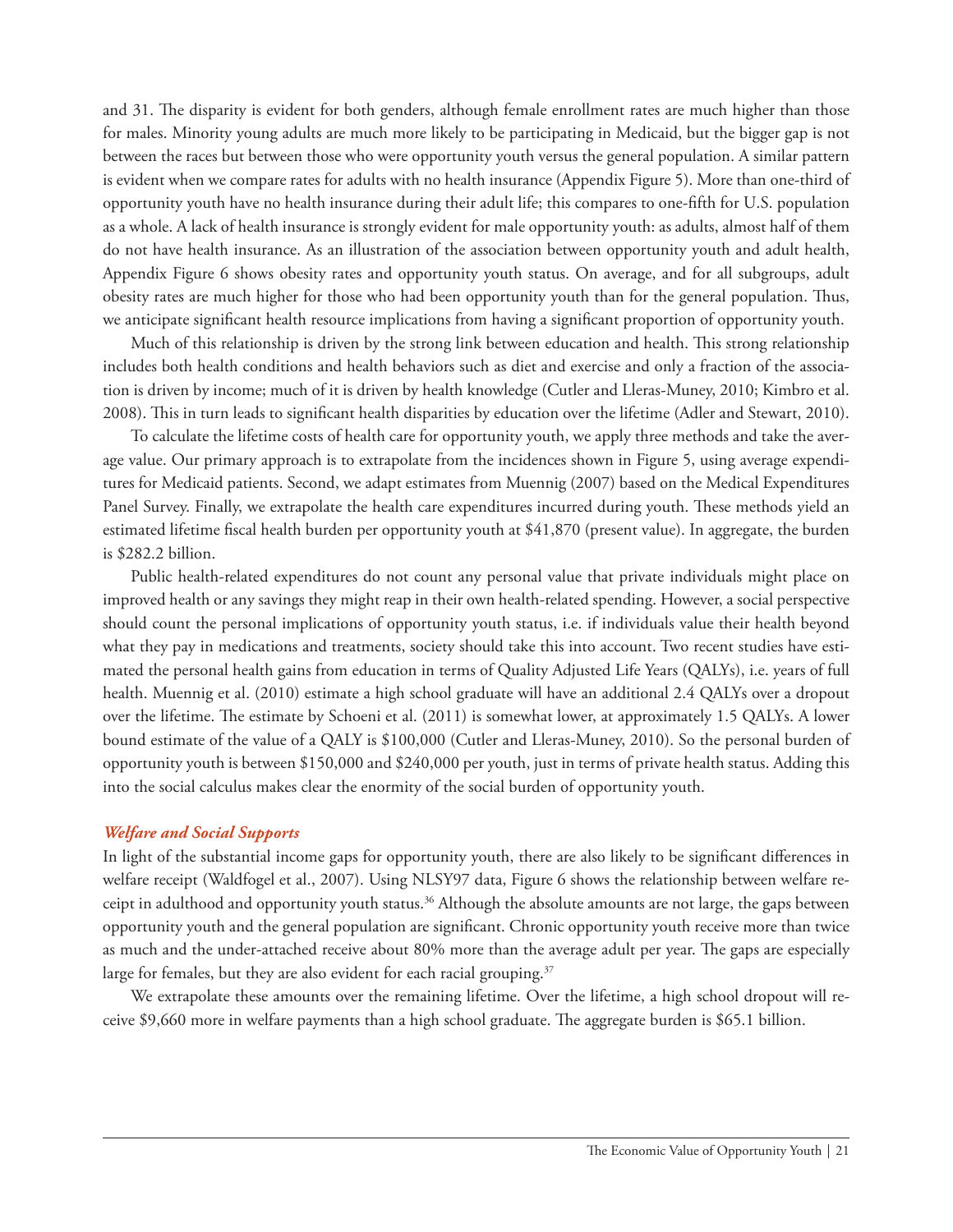

#### **Figure 6 — Welfare Receipt (Annual): All adults aged 25-28**

#### *The Lifetime Burden per Opportunity Youth*

The future lifetime burdens from the fiscal and social perspective are summarized in Table 5. These are the future lifetime economic burdens imposed by a single calendar year of youth, i.e. the group aged 16-24 in 2011, expressed in present values. The total includes an estimate for the marginal excess tax burden as above (at 13%).<sup>38</sup>

The fiscal burden to the taxpayer per opportunity youth is conservatively estimated at \$170,740 each; the individual social burden is much higher, at \$529,030. Restricting our analysis just to those who are under-attached, the individual fiscal burden is \$150,640 and the individual social burden is \$421,650. Of course, even these figures are conservative because they do not count the immediate burden up to age 24.

|                                | <b>All</b>               |                      | <b>Under-attached</b>    |                      |  |
|--------------------------------|--------------------------|----------------------|--------------------------|----------------------|--|
|                                | <b>Opportunity Youth</b> |                      | <b>Opportunity Youth</b> |                      |  |
|                                | <b>Fiscal Burden</b>     | <b>Social Burden</b> | <b>Fiscal Burden</b>     | <b>Social Burden</b> |  |
| Gross earnings (Y)             |                          | \$392,710            |                          | \$312,940            |  |
| Taxes $(T)$                    | \$105,500                |                      | \$98,780                 |                      |  |
| Crime (CF)                     | \$13,700                 | \$13,700             | \$9,230                  | \$9,230              |  |
| Crime (CV)                     |                          | \$34,260             |                          | \$23,060             |  |
| Health (HF)                    | \$41,870                 | \$41,870             | \$38,880                 | \$38,880             |  |
| Welfare (WF)                   | \$9,660                  |                      | \$3,750                  |                      |  |
| Productivity Spillovers (YG)   |                          | \$39,270             |                          | \$31,290             |  |
| Marginal Excess Tax Burden (m) |                          | \$7,230              |                          | \$6,250              |  |
| Total per Opportunity Youth    | \$170,740                | \$529,030            | \$150,640                | \$421,650            |  |

|  |  |  |  |  | Table 5 — The Future Lifetime Burden per Opportunity Youth |  |
|--|--|--|--|--|------------------------------------------------------------|--|
|--|--|--|--|--|------------------------------------------------------------|--|

Notes: Opportunity Youth cohort is 6.74 million individuals aged 16-24 (see Table 1). Under-attached opportunity youth is 3.28 million individuals. Cohort refers to all opportunity youth aged 16-24 within a given year. Figures to nearest ten dollars. 2011 dollars. Present values expressed at age 20 (d=3.5%).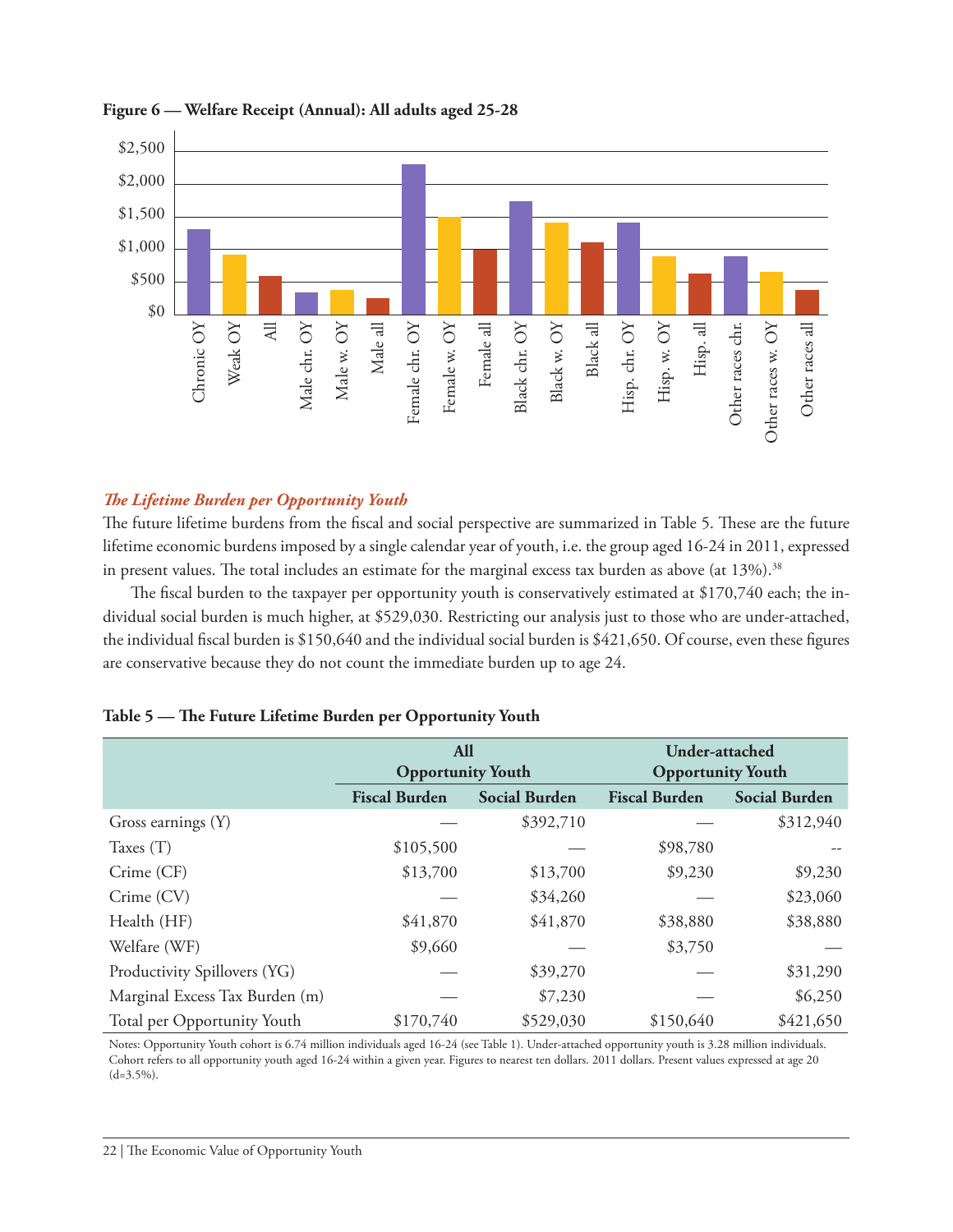

**Figure 7 — Future Lifetime Fiscal Burden by Race and Gender**





#### *The Future Lifetime Burden per Youth by Race and Gender*

The lifetime burdens vary by race and by gender. Separate lifetime burdens are reported in Figures 8 and 9.

Again, these variations in burden are driven by many factors, including labor market opportunities, family decisions and, of course, prior behaviors during youth.

#### *The Future Lifetime Burden per Cohort*

Table 6 shows the future lifetime burden per cohort. Counting all 6.7 million opportunity youth, the future lifetime fiscal burden is \$1.2 trillion and the social burden is \$3.6 trillion.

Even when we narrow the focus to the under-attached opportunity youth, the economic burdens are still very large. Across the 3.3 million opportunity youth with some attachment to higher education or the labor market, the fiscal burden is \$478 billion and the social burden is \$1.3 trillion.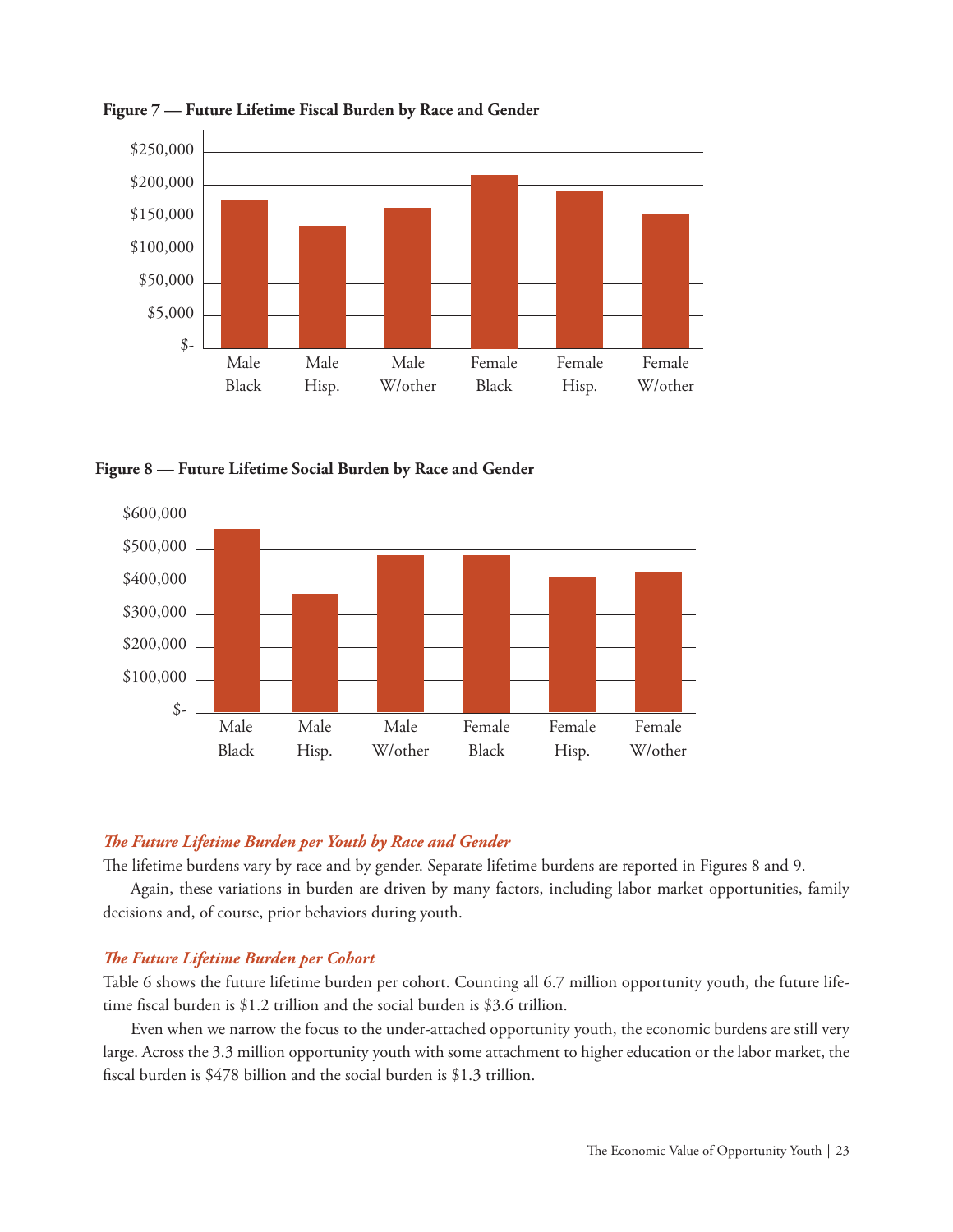|                                                              | <b>Fiscal Burden</b> | <b>Social Burden</b> |
|--------------------------------------------------------------|----------------------|----------------------|
| All opportunity youth<br>$(6.74$ million)                    | $$1.15$ trillion     | \$3.57 trillion      |
| Under-attached opportunity youth<br>$(3.28 \text{ million})$ | \$477.8 billion      | \$1.34 trillion      |

#### **Table 6 — The Future Lifetime Burden per Opportunity Youth Cohort**

*Notes:* Figures to nearest ten dollars. 2011 dollars. Productivity spillovers assumed to be zero for youth workers. See Tables 2-3 for itemized components of fiscal and social burdens.

Clearly, the biggest loss in potential occurs in the future lifetimes of opportunity youth, not in the immediate years of youth. By not fully participating in the labor market or accumulating human capital, opportunity youth are severely jeopardizing their economic futures.

#### **6. The Total Burden of Opportunity Youth**

The total economic burden associated with each year's opportunity youth is the sum of the immediate burden and the value of the lifetime burden.39 As noted above, these burdens have been calculated so as to be additive, but – critically – the immediate burden has to be multiplied by five, which is the average amount that any current, specific youth will be an opportunity youth. In other words, the immediate burden is for one year, but only the 24-year olds impose one year of immediate burden. In contrast, a 16-year old opportunity youth will impose this immediate burden each year until they reach 24. Therefore, the average youth will impose the burden for five years. (An approximate interpretation is that the individual burdens are calculated for an opportunity youth who is 20 years old).

Table 7 summarizes the entire burden across each cohort of opportunity youth. Table 8 summarizes the burden across each cohort of under-attached opportunity youth. Emphatically, the future burden of opportunity youth is far greater than the immediate burden. That is, the real economic loss from opportunity youth is that these youth will not progress through adulthood being economically independent. The immediate burden is approximately one-quarter of the full burden. Also, the lifetime economic profiles of under-attached opportunity youth are not substantially different from those of chronic opportunity youth.

To the taxpayer, each opportunity youth imposes a burden which is equivalent to \$235,680 as a current lump sum. The full lifetime fiscal burden amounts to \$1.6 trillion across the cohort of 6.7 million opportunity youth in 2011. Across under-attached opportunity youth, the individual fiscal burden is \$215,580. The full lifetime fiscal burden across all 3.3 million such youth amounts to is \$707 billion.

From the social perspective, each opportunity youth imposes a burden which is equivalent to \$704,020 as a current lump sum. The full lifetime burden amounts to \$4.7 trillion across the cohort of 6.7 million opportunity youth in 2011. Across the 3.3 million under-attached opportunity youth, the social burden is almost \$2 trillion.

These results broadly correspond to those of Cohen and Piquero (2009), who estimate the lifetime economic burden associated with high-risk youth. Their estimates, which adopt a social perspective, are of a total lifetime present value burden of \$0.93 million for a heavy drug user and \$2.8 million for a chronic offender (Cohen and Piquero, 2009, Table 12). Our numbers are lower for three key reasons: we use a shorter lifespan (by a few key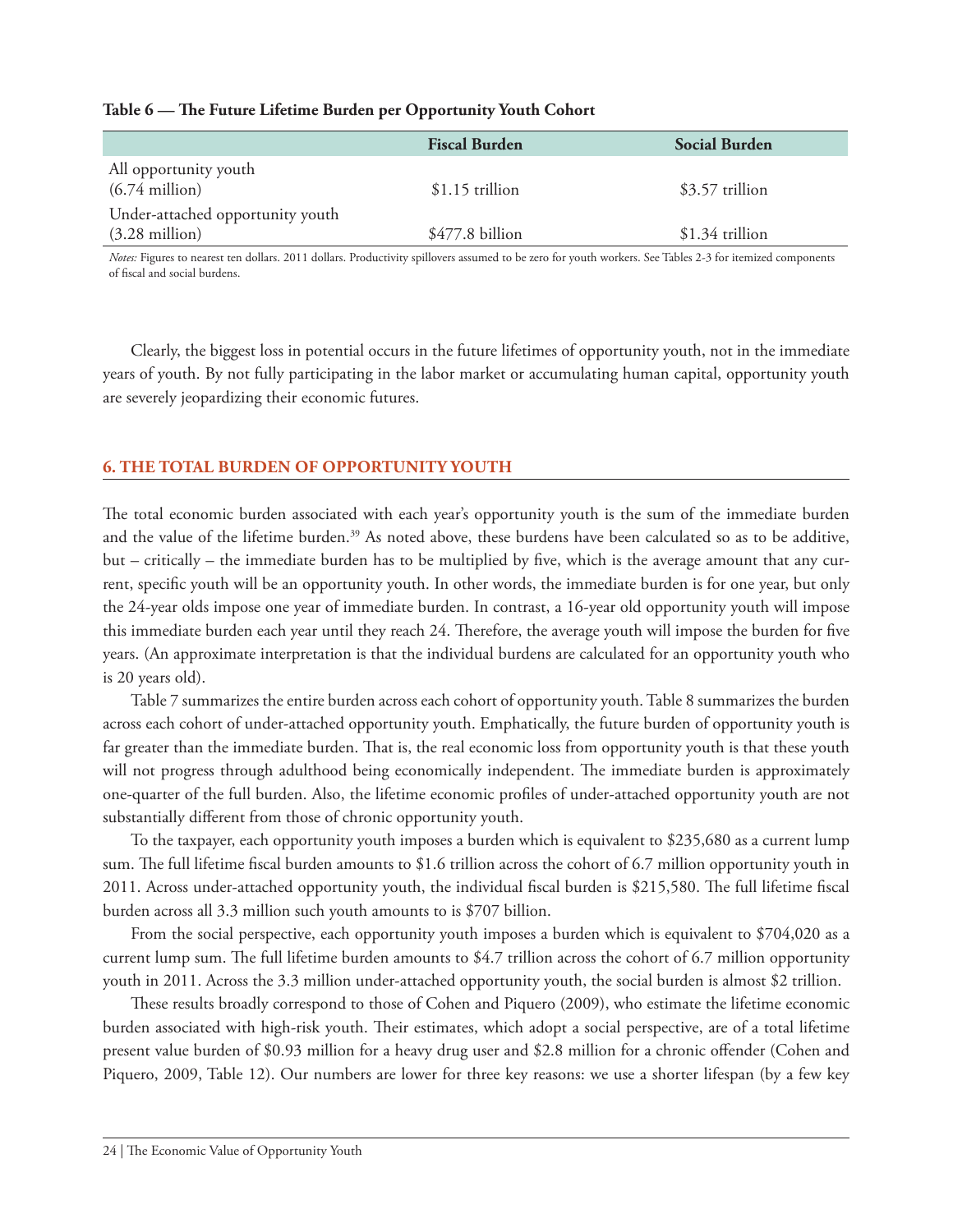#### **Table 7 — The Full Burden of All Opportunity Youth**

|                       | Per<br><b>Opportunity Youth</b> | <b>Opportunity Youth Cohort</b><br>(\$ billions) |
|-----------------------|---------------------------------|--------------------------------------------------|
| <b>Fiscal burden:</b> |                                 |                                                  |
| Immediate burden      | \$64,940                        | \$437.7                                          |
| Future burden         | \$170,704                       | \$1,150.8                                        |
| <b>Total</b>          | \$235,680                       | \$1,588.5                                        |
| Social burden:        |                                 |                                                  |
| Immediate burden      | \$174,980                       | \$1,179.4                                        |
| Future burden         | \$529,030                       | \$3,565.7                                        |
| <b>Total</b>          | \$704,020                       | \$4,745.1                                        |

*Notes:* Opportunity Youth is 6.74 million individuals (see Table 1). 2011 dollars. See Tables 2-5. Immediate burdens reflect five years of youth burden (discounted).

#### **Table 8 — The Full Burden: Under-attached Opportunity Youth**

|                       | Per Under-attached<br><b>Opportunity Youth</b> | <b>Under-attached Opportunity</b><br>Youth Cohort (\$ billions) |
|-----------------------|------------------------------------------------|-----------------------------------------------------------------|
| <b>Fiscal burden:</b> |                                                |                                                                 |
| Immediate burden      | \$64,940                                       | \$213.0                                                         |
| Future burden         | \$150,640                                      | \$494.1                                                         |
| <b>Total</b>          | \$215,580                                      | \$707.1                                                         |
| Social burden:        |                                                |                                                                 |
| Immediate burden      | \$174,980                                      | \$574.0                                                         |
| Future burden         | \$421,650                                      | \$1,383.0                                                       |
| <b>Total</b>          | \$596,640                                      | \$1,957.0                                                       |

*Notes:* Under-attached opportunity Youth is 3.28 million individuals (see Table 1). 2011 dollars. See Tables 2-3. Immediate burdens reflect five years of youth burden (discounted).

years); we use more conservative crime cost estimates; and we define an offender more generally, to include youth who commit only a few crimes.

#### *Sensitivity Analysis*

Our calculations rely on many associations between youth behaviors and their economic consequences. These associations are derived from the best available research evidence, but measurement error may still be significant.

It is likely that the full economic burden is significantly above the amount reported here. First, we have omitted some of the consequences – family repercussions, charitable efforts, and intergenerational impacts – and we have not considered broader societal implications from, for example, "mass incarceration" or ghettoization. Second, the calculations for each of the components in Box 1 were deliberately conservative both in terms of the datasets used and key assumptions. Most notably, we used the more conservative results from our two lifetime approaches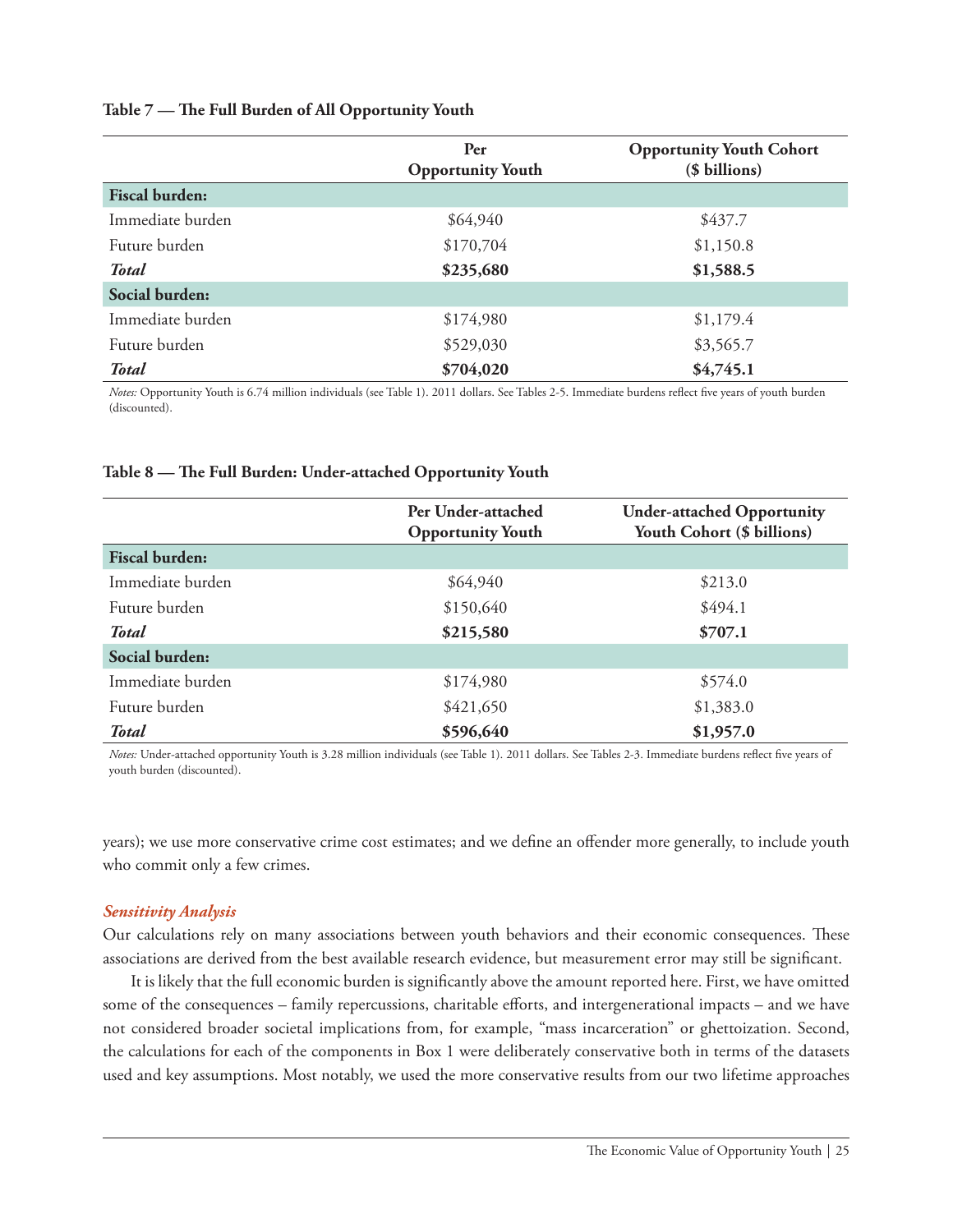and we excluded any private valuation of good health. Finally, our calculations are based on data for current cohorts of youth and workers. Future cohorts of opportunity youth will most likely face even greater economic pressures (Kirsch, 2007); demographic and economic evidence suggests growing adversity for those least prepared for adulthood. The Great Recession of 2007-2009 has only reinforced this trend. From the taxpayer perspective, both health costs and incarceration costs are likely to escalate.<sup>40</sup>

One concern is that reducing the numbers of opportunity youth would have broader implications for the labor market: these newly engaged youth would displace other youth in jobs or push down wages. However, this effect will be very small. In fact, the U.S. economy exhibits 'skill-biased technological change', which means that the workforce becomes more skilled, firms switch to technologies that are more complex. Future projections emphasize the need for upgraded skills across the workforce. Also, these youth will be entering the labor market at staggered intervals after school, after some college, and after completing their degrees. Thus, adding more skilled youth to the workforce would be very unlikely to push down wages except in the very short run (Goldin and Katz, 2008; Carnevale et al., 2010).

For sensitivity analysis, our main concern is the immediate fiscal burden. It is highly improbable that the social burden will be small – even if it is arbitrarily halved, it still represents more than a decade's worth of the average adult's earnings. If the immediate fiscal burden is small, then government commitments may not be recouped by public investments within a reasonable time frame.

Therefore, we perform a Monte Carlo simulation for this fiscal burden. That is, we create new estimates of the fiscal burden by drawing values from the range of possible outcomes. Our baseline estimate of the immediate fiscal burden of under-attached opportunity youth is \$150,640 (Table 5). The parameters for variation are described in Appendix Table 6; these are values that each component of the burden might take, with the mean being the most likely value. From 1,000 simulations drawn from these parameters, we can recalculate the fiscal burden 1,000 different types and so derive a range of values for this burden. We calculate the standard deviation for the immediate fiscal burden is \$13,790. The lowest value from the 1,000 simulations was \$105,880. Thus, the probability that the immediate fiscal burden per under-attached opportunity youth is less than \$100,000 is extremely small.

#### **7. Summary and Potential Policy Directions**

The economic consequences of opportunity youth are enormous. To the taxpayer, each opportunity youth imposes a burden which is equivalent to \$235,680 as a current lump sum. The full lifetime fiscal burden amounts to \$1.6 trillion across the cohort of 6.7 million opportunity youth in 2011. From the social perspective, each opportunity youth imposes a lump sum burden of \$704,020. The full lifetime burden amounts to \$4.7 trillion across the cohort of opportunity youth in 2011. These numbers show how much is being squandered by failing to adequately invest in future generations.

In these analyses we do not make any commitments about how the potential of opportunity youth can be realized. There are many options – improved schools, safer neighborhoods, enhanced family and community supports, or tax incentives for employers. We also do not predict how many opportunity youth would respond to these commitments or what they would cost to implement. Indeed, there are many challenges to implementing effective programs for those who are most disadvantaged, poorest educated or least connected to the workplace (Bloom et al., 2010). Nevertheless, the personal, economic and social cost of failure is such that many such commitments might be attempted.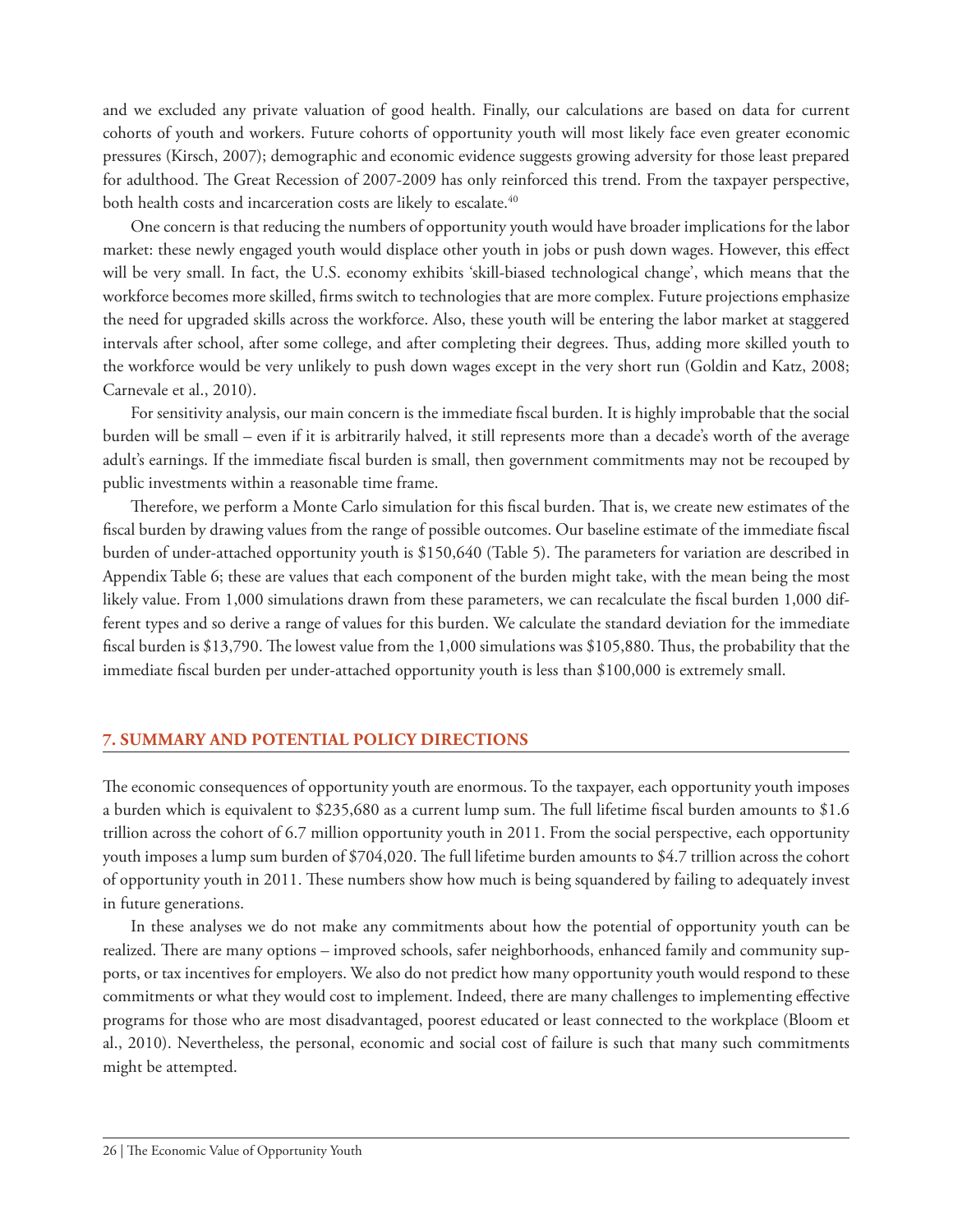In considering policy directions on reducing the numbers of opportunity youth, it is important to note the considerable variety of conditions that characterize this population. Above all there is a lack of education and training for the workplace as well as work activity. But, it is important to note that there are varying degrees of participation among opportunity youth members with some pursuing various combinations of part-time work, education, and training and others mostly or completely withdrawn from these activities. Another substantial component is described as disabled or caretakers of others, mostly young mothers with child dependents. Opportunity youth are far from homogeneous in both their activity or lack of it and their specific needs to be more productive. It is useful to ask what alternatives might be considered for different groups.

#### *Education*

What is most common among most opportunity youth is the low level of educational attainment and the need for more education. Opportunity youth show a high school graduation rate that averages 18 percentage points below the overall rate, even at the age of 28. The college gap is even larger: at age 28 only about 1 percent of opportunity youth have achieved as much as an Associate Degree or Bachelor's Degree relative to 36 percent in the general population. These lower levels of education are probably an understatement because they do not adjust for the quality of preparation which is likely to be considerably lower than the norm with weaker courses undertaken in secondary school, and in schools with poorer resources. Accordingly, both general educational upgrading in schools that account for high levels of opportunity youth as well as specific attention to their particular educational needs would seem to be a high priority. These changes could include investment in a stronger teaching staff with more training and mentoring to assist these populations as well as specially-prepared counselors who help to focus on personal problems and orientation towards work and further education. Apprenticeship programs with businesses and government might also provide work experience and evidence of useful applications of education and work.

A higher proportion of opportunity youth than those in the general population have taken the General Education Development (GED) examination which has often been erroneously viewed as a measure of "high school equivalency", but the GED is far from equivalent. GED recipients have much poorer academic records in high schools than graduates, and their earnings are not very different from those of high school dropouts. Few succeed in higher education. There is also evidence that they lack the persistence and self-discipline required for success in the workplace and in higher education. In recognition of some of these deficiencies test developers are modifying the GED to comport with the more demanding common core academic standards that most states are adopting. But, there are questions raised about how raising GED requirements in themselves will boost relatively weak students in meeting higher standards and behavioral requirements for success in the workplace and higher education (Gewertz 2011; U.S. Department of Education 2011).

#### *Training*

A second policy direction that must be considered is that of access to training. Training cannot be viewed independently of a higher quality and more complete education. The existing job market requires at least minimal academic skills in language, mathematics, and general skills as well as self-discipline, conscientiousness, and other personality prerequisites. In general, the more education one has, the more likely these prerequisites are met and the more training opportunities that that have been made available by employers (Blundell et al. 1999). However, leading experts on training suggest that American companies no longer invest in in-house employee training (Capelli 2011). Unlike in the past when firms invested in helping workers adapt by providing experience and training, firms now expect to hire "ready-to-fit" employees, rather than recognizing that many need relatively minimal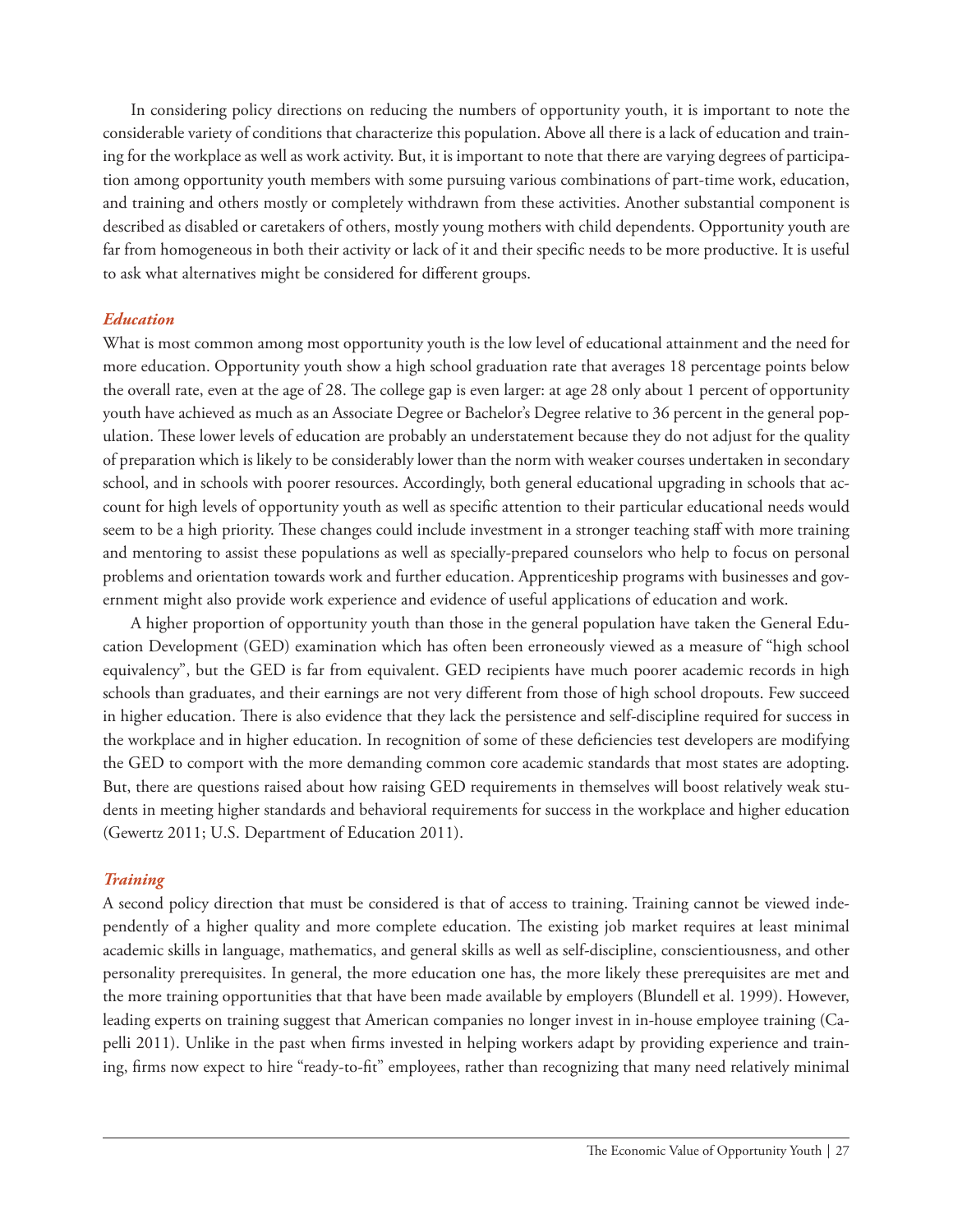training and experience to fit available job opportunities. A greater willingness of firms to provide training may be helpful, and government could potentially incentivize businesses to work in collaboration educational providers to establish needs, and develop education with training, particularly for occupations that are growing rapidly.

#### *Disability and Childrearing*

For many the lack of work, education, or training activity is associated with disability or caretaking responsibilities. But these categories are not necessarily as fixed as the labels suggest. For example, some female pregnancies may be a response to a situation where few other alternatives are envisioned. Bearing children and raising them by youth is much less beckoning when attractive futures are present in education, training, and work. The structure of public assistance may also provide larger rewards for child dependents than for engaging in education and training. At the margin childbearing may be viewed as a decision based upon incentives and costs, and incentives may be considerably greater than costs when individuals have poor academic or work prospects. Creating better prospects can offer more choices.

Some disabilities are also susceptible to influence – both on the part of authorities and individuals - as to how they inhibit the ability to work or undertake further study. Incentives can affect both the consideration and designation of disability by individuals and by pertinent government agencies (Cullen 2003). By making work, training and further education more available and attractive, it is possible to bring more of the disabled fully or partially into these activities (Lundberg & Plotnick 1995). And, public investments in improving health and functioning can alleviate some disabilities.

#### *Priorities*

As programs are designed to reduce the magnitude of the opportunity youth challenge, decisions must be made about where to initiate efforts. The natural temptation is to begin by addressing those in greatest need, i.e. opportunity youth who have not engaged in any productive activity and over a substantial period of time. However, this may be the group that is most seriously detached or alienated from the labor market and with the most discouraging and negative attitudes towards work and education. This group may be the most challenging to engage, in contrast with those who have demonstrated some participation. Our calculations indicate that those who are under-attached opportunity youth have similar income and health outcomes in later adulthood to those that were chronic opportunity youth. Thus, a very high fraction of all 6.7 million opportunity youth are likely to fall below means-tested thresholds for anti-poverty programs. However, opportunity youth who demonstrate at least part-time participation in either education or work or both may be most responsive to assistance. Under-attached opportunity youth have already demonstrated the volition to take advantage of what has been available to them if only on a part-time basis. Building on this partial success may provide the greatest effectiveness for an initial strategy while reserving more complex and highly tailored strategies for reaching those who are full opportunity youth.

Other studies have found that investment in reducing these types of challenges have a large payoff to both the taxpayer and society. Taking account of the costs of five specific programs that demonstrated effectiveness in reducing high school dropouts, it was estimated that the return on the investment of the taxpayer was as much as 3.5 times the cost for each additional high school graduate (Belfield & Levin 2007). All five programs that were evaluated showed large net gains after costs were deducted. The evidence suggests that this is a very good investment for the taxpayer.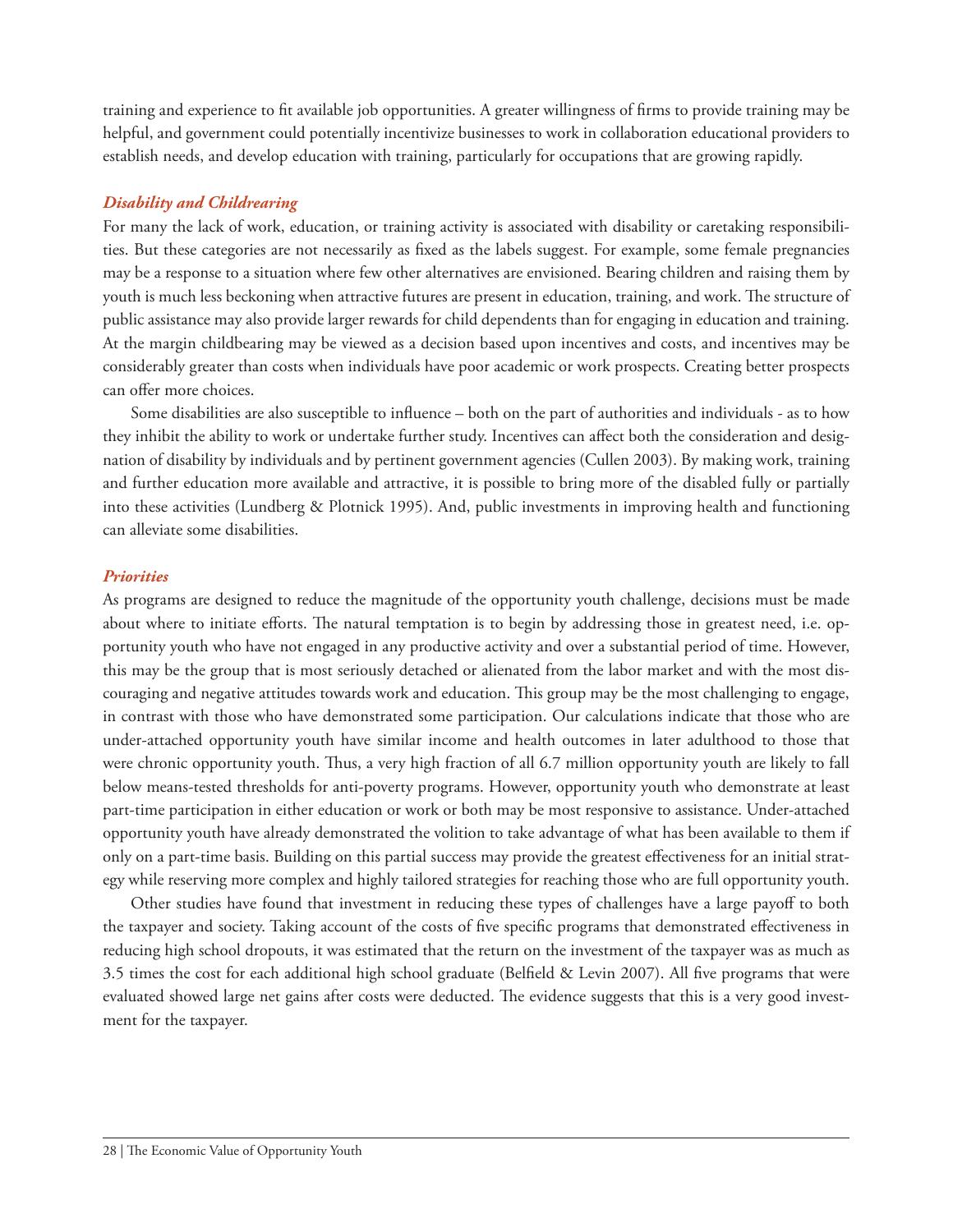# **ENDNOTES**

1. There are approximately 515,000 persons aged 18-24 in the military. See www.slideshare.net/pastinson/usmilitary-active-duty-demographic-profile-presentation.

2. NLSY97 is a nationally representative longitudinal survey of youth born in 1980-1984. The survey is collected annually, beginning in 1997 and by 2009 the youth were at least 24. Thus, NLSY97 covers the entire youth period and we analyze multiple waves. NLSY97 may undercount opportunity youth: initial sampling began with eligible housing units (excluding institutionalized youth); and the attrition rate was 16% over the 13 waves. ELS2002 is a nationally representative longitudinal survey of students enrolled in 10th grade in 2002. We use the third wave (from 2006) when the students were 19-20. Detailed work and education histories are available, but the initial sampling unit was the school (so early dropouts and institutionalized youth are excluded). Finally, Add Health is a longitudinal survey begun in 1994 when respondents were in 7th-12th grade. We use the third wave (from 2007) when the sample was 18-26. Add Health includes detailed information on health status, but as with ELS2002 the initial sampling unit was the school.

3. For an estimate that focuses on group quarters, see Montalvo and O'Hara (2008). On the homeless and those in shelters, see www.hudhre.info/documents/2010HomelessAssessmentReport.pdf.

4. This estimate is similar to that by Montalvo and O'Hara (2008) who use the ACS to estimate 'idle youth', which they define as a subset of the disconnected youth population. It is difficult to identify those who are opportunity youth in group quarters; the ACS surveys persons in group quarters separately. Also, the ACS respondents are not the opportunity youth themselves, but in 85% of cases are a related adult within the household.

5. Our estimates on chronic opportunity youth accord with those of Vericker et al. (2009), who also find a 10% estimate of 'never-connected' youth and a 60% estimate of 'always-connected' youth. Using a subsample of NLSY97, Hair et al. (2009) estimate 8% of disconnected youth are permanently disconnected.

6. For example, if an individual works fewer hours because of the income tax, then the individual's economic decision has been distorted.

7. Also, we have not counted the costs of remediation in higher education, as many youth enter college unprepared for college classes. Although estimated at over \$20 billion annually, it is not possible to directly attribute remediation expenditures to opportunity youth status (Snyder and Dillow, 2011).

8. One limitation of using budgetary documentation is that it is often incomplete and does not correspond to opportunity cost, i.e. what is given up by that spending. Budget statements only count spending on a particular program by that agency. They often have inaccurate capital costs. Also government spending combines preventive and palliative programs (e.g. programs to prevent drug abuse and programs to alleviate drug abuse). Finally, they only indicate what is being spent, not what should be spent.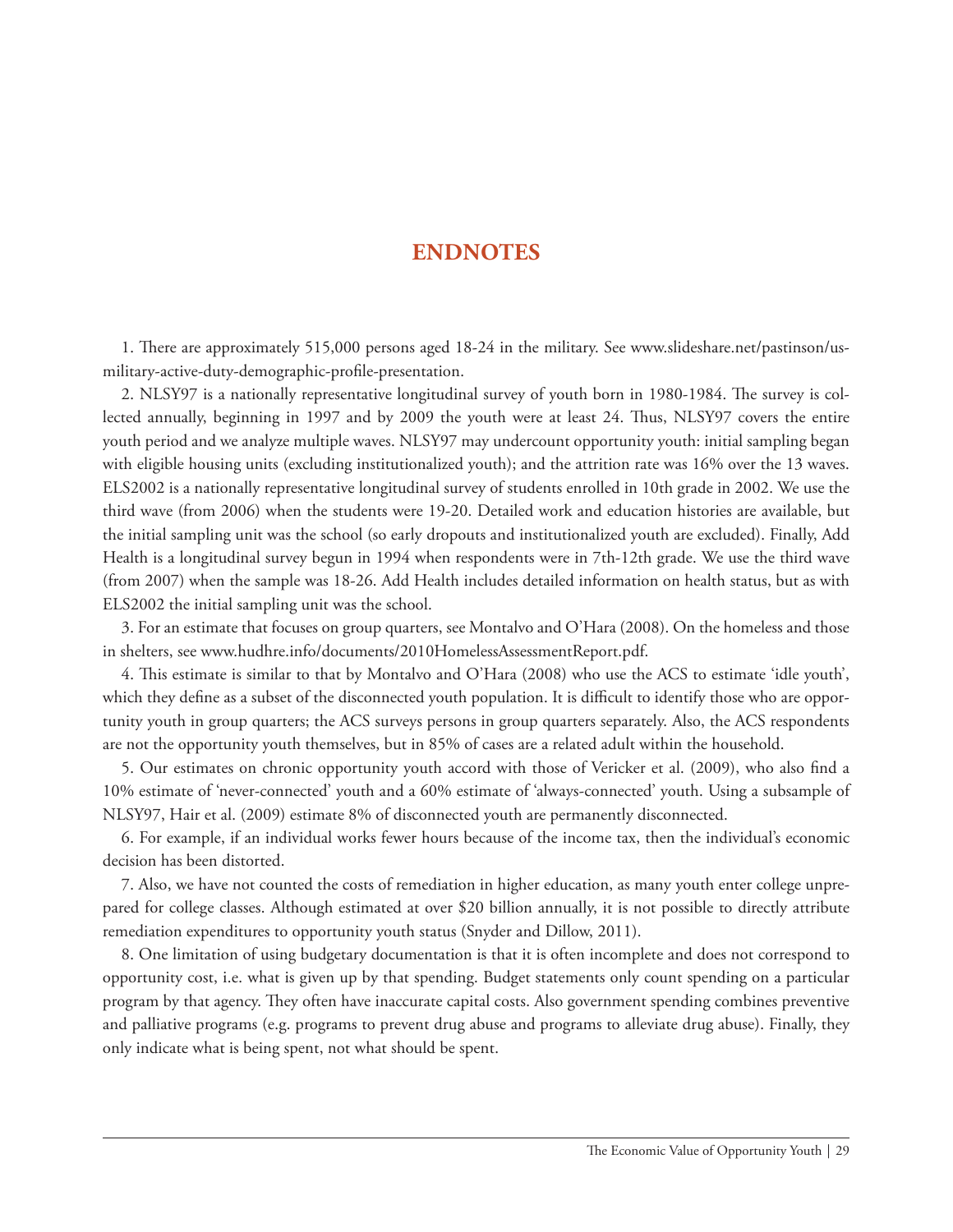9. On methodology, see Levin (1972), Haveman and Wolfe (1984), Baum and Payea (2006), and Lochner (2011). On application, the framework is used for a national analysis by Belfield and Levin (2007), for specific education credentials by Trostel (2010), and for states, e.g. Connecticut, Sum et al. (2009ab); Colorado, Belfield and Levin (2011); California, Brady et al. (2005) and Belfield and Levin (2008).

10. These long-run effects may occur very quickly. Even by age 26, high school dropouts are twice as likely to report a health-related work limitation over high school graduates (Walsemann et al., 2008). Lee et al. (2009) estimate the relationship between youth ill health, neighborhood conditions, and long term health status.

11. One issue is that public policies influence the incidence of disability. Where disability payments are more generous than welfare payments, non-workers have an incentive to report their status as the former (see Kreider and Pepper, 2007). Thus, the extent of disability may appear greater than it is.

12. Using individual-level data we are able to distinguish the future lifetime consequences of chronic versus under-attached opportunity youth. However, we are not able to calculate the immediate youth burdens separately for chronic and under-attached youth due to data limitations.

13. However, we do not present average amounts per youth for each age from 16 to 24. As noted above, the average masks some within-cohort heterogeneity (between those aged under 19 and those aged over 19). But the average is a reasonable approximation.

14. These are conservative estimates of the tax gap because they do not include consumption taxes.

15. Other social and or fiscal costs include: avoidance costs by potential victims of crime, public restitution payments to victims; wage supplements to workers in crime-prone occupations (e.g. teachers in dangerous schools); productivity losses from participating in criminal activity; and transfers of assets from victims to criminals. These costs are omitted because of data limitations.

16. Data is only available on arrests, from which crimes are calculated based on a per-crime offense multiple. Costs per crime include medical bills and lost productivity (see Miller et al., 1996). Full details of this method are given in Belfield and Levin (2009). See also Appendix Table 3 notes.

17. Estimates based on Miller et al. (1996) are consistently below more recent estimates (e.g. DeLisi et al., 2010). However, no recent evidence covers the full array of crime types or disaggregates costs by fiscal and victim domains. Ludwig (2006) estimates that the social costs of crime are at least 2.5 times as large as the fiscal burden, a much higher ratio than ours.

18. This is a conservative estimate using the ADD Health proportions. Based on the NLSY97, 24% of the opportunity youth population have ever been arrested compared to 6% for the total youth population. Using ADD Health, the respective figures are 16% and 3%.

19. For the immediate health care burden we do not include any private valuations of health. Immediate health differences are small, although these foreshadow significant lifetime differences (Walsemann et al., 2008).

20. These figures are close to those of Sum et al. (2009b), who find that 28% of high school dropouts are enrolled in public health care programs, compared to 14% of high school graduates (and 3% of persons with a college education).

21. This excludes the cost of health care in schools. This number is also conservative because it assumes that all health cases are equally costly; it is likely that more disadvantaged persons require more intensive care, especially for psychological or mental treatments.

22. Again, this is an average across all youth: older youth and female youth receive significantly larger amounts.

23. They include programs funded at the federal, state, and local level although they are most likely a conservative itemization of the latter two levels of government. Isaacs et al. (2010) estimate the federal government is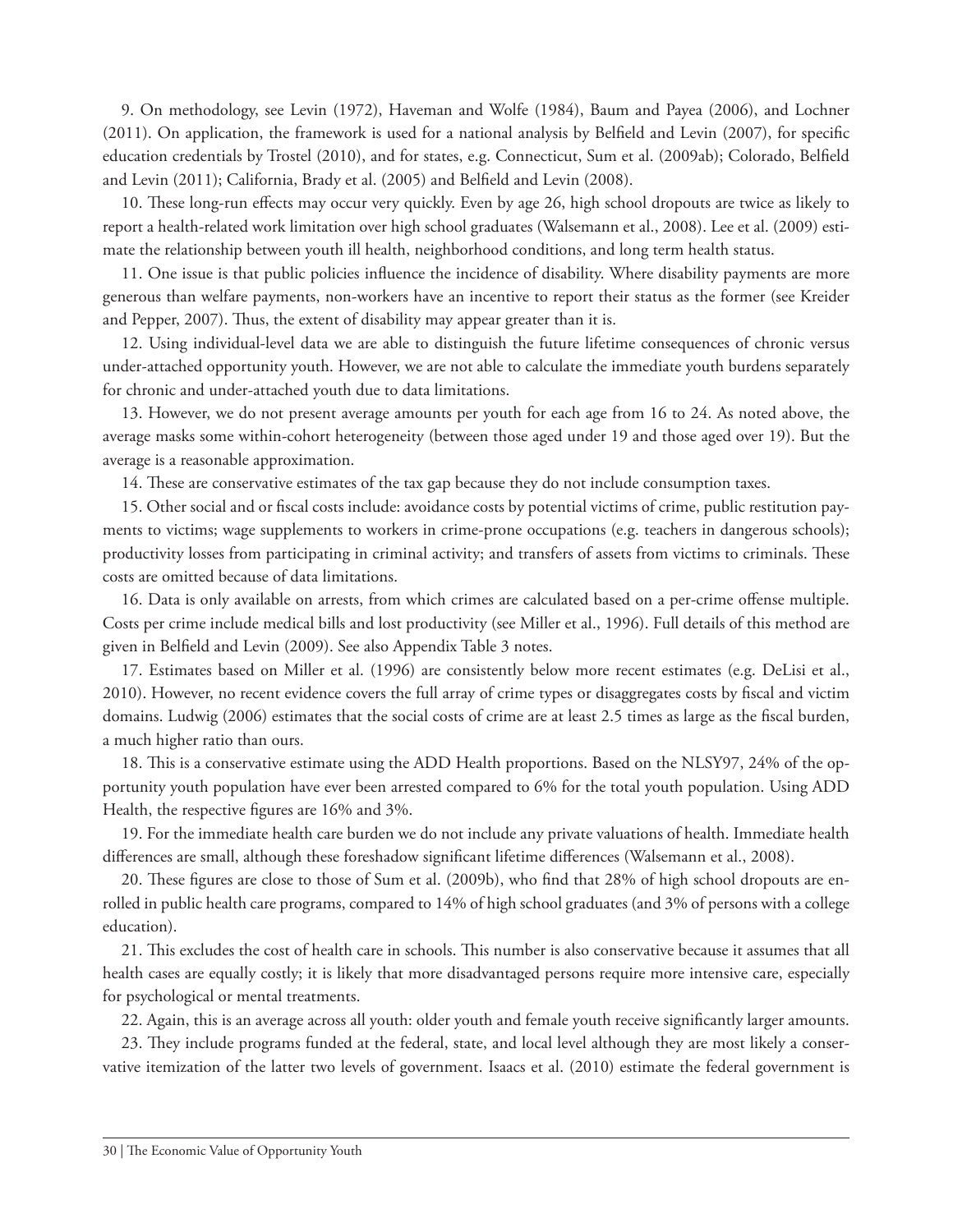responsible for approximately 90% of all welfare spending on children. We do not include tax expenditures in these calculations.

24. The literature on marginal excess tax burdens shows that they depend on how the revenue is raised (through taxes on consumption goods or income) and at what level (federal, state or local). However, the 13% value applied here is very low compared to other estimates.

25. An alternative way to estimate the burden of opportunity youth is to look more expansively at a particular social concern – substance abuse – and calculate its costs in all respects (crime, welfare, health, schooling, government programs, etc.). This costing exercise has been done by CASA (2009), who estimate the overall national substance abuse burden (from society's perspective) at \$490.4 billion. Approximately 25% of this burden, which includes alcohol and tobacco, is attributable to persons aged 16-24 (http://www.ncbi.nlm.nih.gov/books/ NBK16378/). Therefore, the aggregate burden of substance abuse by all persons in this age cohort is approximately \$120 billion. This is not widely discrepant with our estimates, given that it does not include the earnings gaps or marginal excess tax burden.

26. Lifetime is assumed to be until age 65. To capture mortality differences, we use life tables from Skoog and Ciecka (2008).

27. Under some alternative classifications, e.g. by the Department of Labor, disconnected or at-risk youth and high school dropout are synonymous. The demographic race and gender patterns of high school dropouts mirror those of opportunity youth also (Chapman et al., 2010).

28. See respectively Card (1999), Lochner and Moretti (2004), Cutler and Lleras-Muney (2010) and Waldfogel et al. (2007). For an overview, see Belfield and Levin (2007).

29. These income figures include persons who report no earnings and so account for differences in labor market participation. We use the abbreviation 'weak' to denote 'under-attached' opportunity youth.

30. We actually estimate three earnings profiles varying with assumptions about productivity growth, the benefits offered to workers, and the discount rate. The mean of these profiles is applied here.

31. Our third method gives much larger differences. If we extrapolate forward the earnings differences during youth, we get an estimated earnings gap that is significantly above this difference. In youth, opportunity youth earn only one-quarter of what other youth earn.

32. No productivity spillovers are assumed for youth workers because they are likely to be the least skilled workers in a given labor market.

33. There are also likely to be economic gains because firms are more likely to invest where there are more skilled workers to hire. However, no robust evidence on the magnitude of this effect is evident.

34. Consumption taxes and property taxes are not included.

35. Other studies using NLSY97 also find a strong association between being a dropout and juvenile crime. Hjalmarsson (2008) estimates the graduation rate for those involved in juvenile crime is 19 percentage points lower than the average for the population; Sweeten (2006) finds that an arrest in high school doubles the probability of dropping out.

36. As a validity check, we use the average incidence for the broadest program, food stamps, from CRS (2004): 24% of high school dropouts are on food stamps compared to 9% of high school graduates.

37. Using education as a proxy for opportunity youth status, we estimate significantly higher welfare burdens associated with opportunity youth.

38. There are far fewer adult social supports compared to those for youth (as per those in Appendix Table 5). So this item WS is not included. Also, the differences in educational expenditures after age 24 are trivial when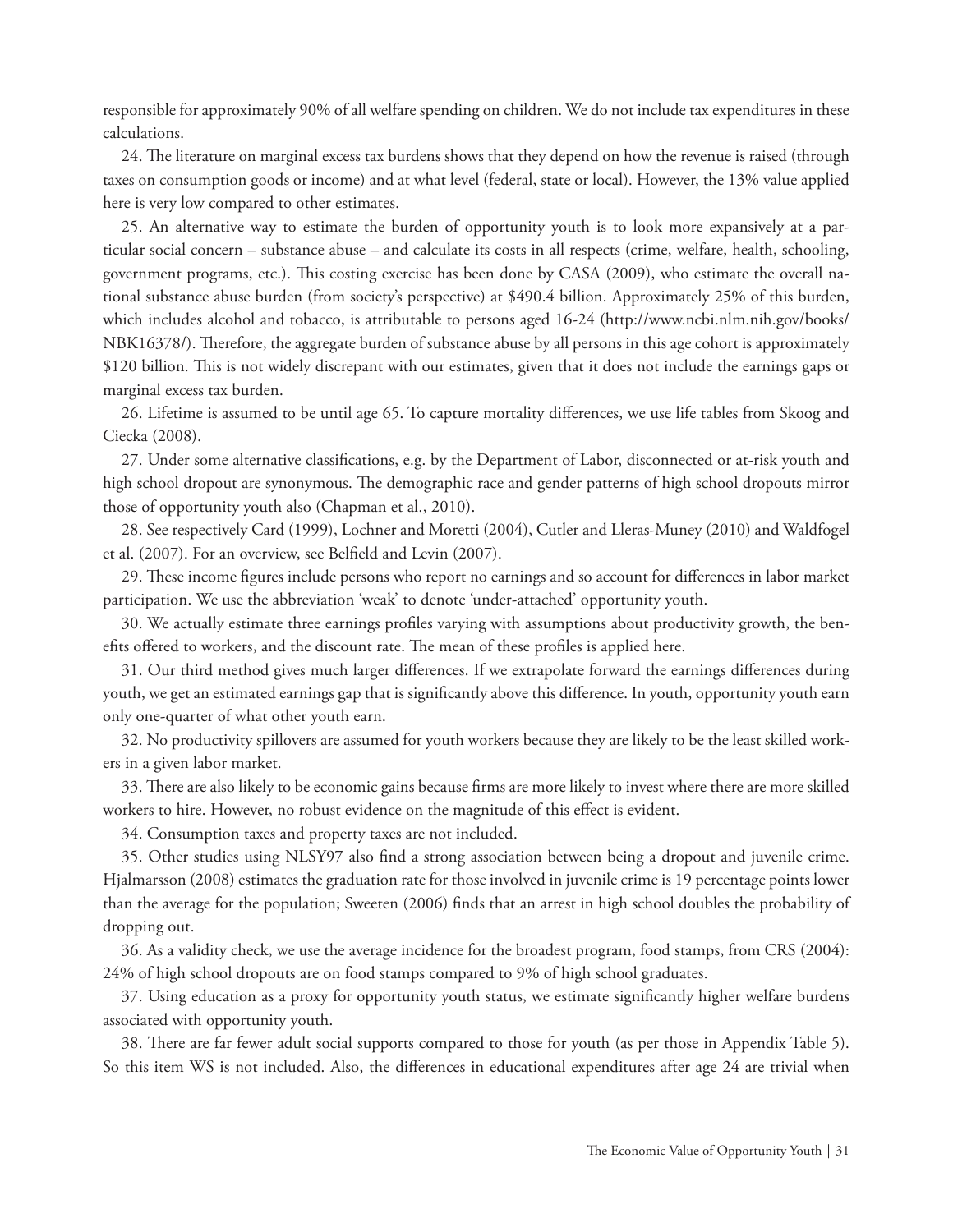weighted across the entire population. Hence, we exclude educational expenditures from the lifetime burden calculations.

39. An alternative way to express the burden would be to report the burden per opportunity youth per age (e.g. at age 16). However, this figure cannot easily be derived from Tables 2 and 3. First, the burden varies significantly at each age. For example, there are few earnings losses at age 16 and the heaviest crime burden is age 18 or 19. Second, the present valuations are not constructed so that they reflect the burden at a particular youth age.

40. On escalating health care costs, see Glied (2003); on rising prison costs, see Livsey et al. (2009) and on the rising costs of health care in prisons, see Hughes (2006).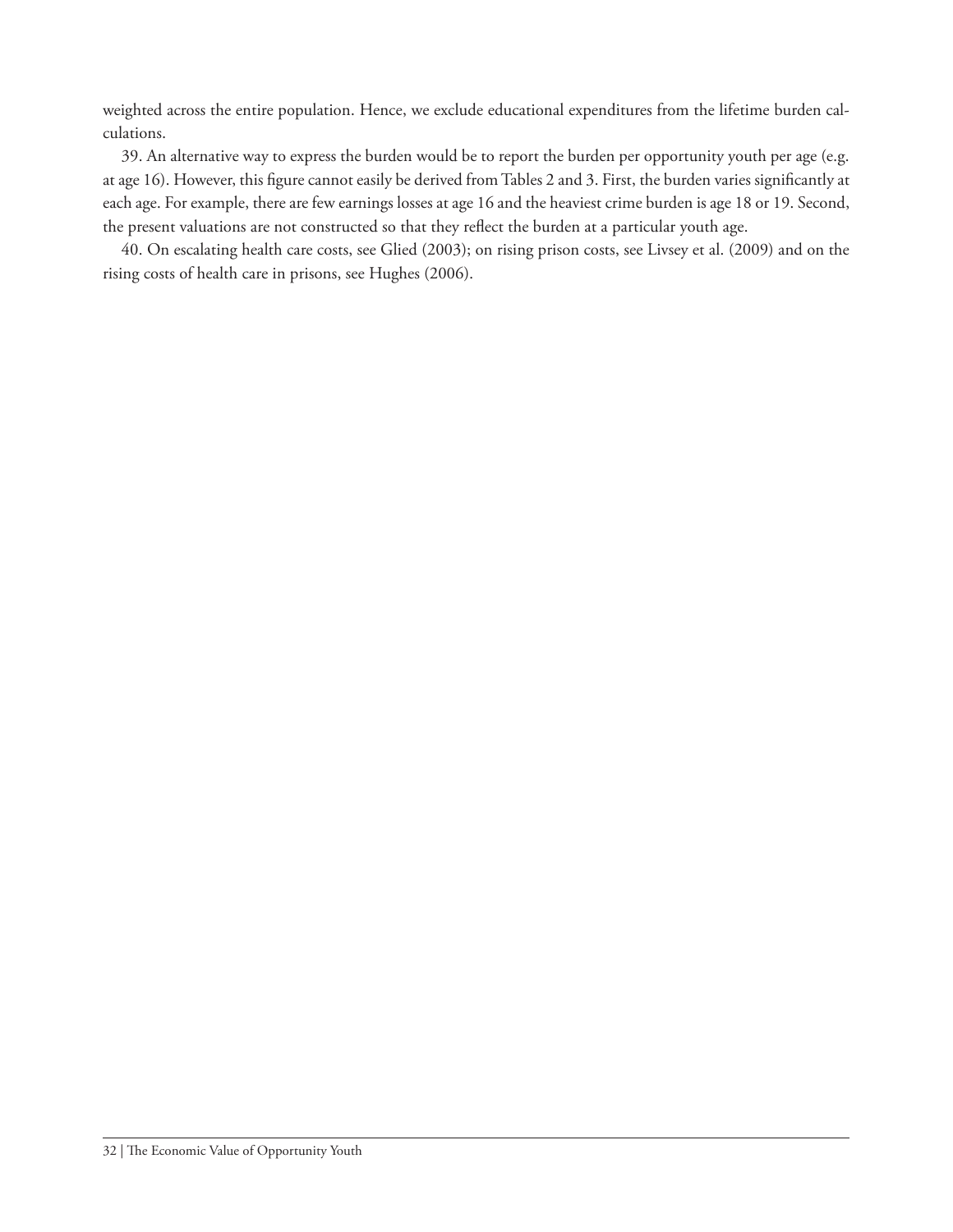### **References**

- Adler, N.E. & J. Stewart. 2010. Health disparities across the lifespan: Meaning, methods, and mechanisms. *Annals of the New York Academy of Sciences*, 1186, 5-23.
- Allgood, S. & A. Snow. 1998. The marginal cost of raising tax revenue and redistributing income. *Journal of Political Economy*, 106, 1246-1273.
- Baum, S. & K. Payea. 2006. The Benefits of Higher Education for Individuals and Society. Working Paper, College Board.
- Belfield, C. & H. M. Levin. 2007. Educational interventions to raise high school graduation rates. In C. Belfield & H. M. Levin, eds., *The price we pay: economic and social consequences of inadequate education* (pp. 177-199). Washington, DC: The Brookings Institution.
- Belfield, C.R. & H.M. Levin. 2007. *The Price We Pay: The Economic and Social Costs of Inadequate Education*. Brookings Institution: Washington, DC.
- Belfield, C.R. & H.M. Levin. 2008. The economic losses from high school dropouts in California. Working Paper, California Dropout Research Project, cdrp.ucsb.edu/dropouts/pubs\_reports.htm.
- Belfield, C.R. & H.M. Levin. 2009. The economic burden of juvenile crime: A case study for California. Working Paper, Center for Benefit–Cost Studies in Education, www.cbcse.org.
- Bell, N. F. & D.G. Blanchflower. 2011. Youth Unemployment in Europe and the United States. *Nordic Economic Policy Review*, forthcoming.
- Blomberg, T.G., Bales, W.D., Mann, K., Piquero, A.R. & R.A. Berk. 2011. Incarceration, education and transition from delinquency. *Journal of Criminal Justice*, 39, 355-365.
- Bloom, D., Thompson S.L. & R. Ivry. *Building a Learning Agenda Around Disconnected Youth*. MDRC, March 2010. http://www.mdrc.org/publications/545/full.pdf
- Blundell, R., L. Dearden, C. Meghir, & B. Sianesi. 1999.Human capital investment: the returns from education and training to the individual, the firm, and the economy. *Fiscal Studies*, 20(1), 1-23.
- Brady, H., Hout, M. & J. Stiles. 2005. Return on investment: Educational choices and demographic changes in California's future. UC-Berkeley, working paper.
- Bureau of Labor Statistics (BLS). 2011. *Summer Youth Labor Force News Release*. Washington, DC. Retrieved at www.bls.gov/news.release/archives/youth\_08242011.htm.
- Capelli, P. 2011. Why companies aren't getting the employees they need. *The Wall Street Journal* (October 24). http://online.wsj.com/article/SB10001424052970204422404576596630897409182.html
- Card, D. 1999. The causal effect of education on earnings. In Ashenfelter O & D Card (Eds.) *Handbook of Labor Economics*. North Holland: New York.
- Carnevale, A.P., Smith, N. & J. Strohl. 2010. *Help Wanted. Projections of Jobs and Education Requirements through 2018*. Retrieved April 5 2011 from cep.georgetown.edu/jobs2018/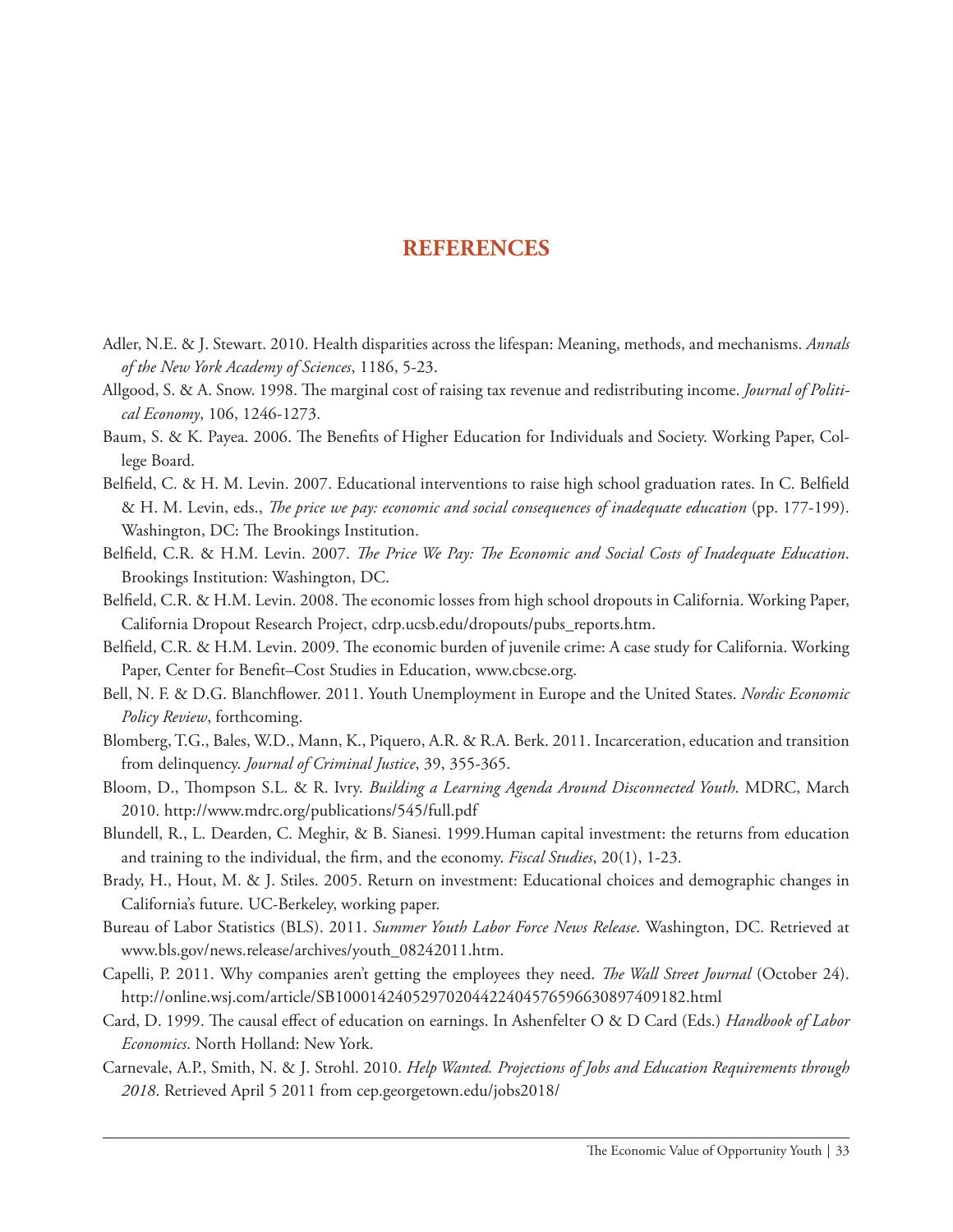- CASA. 2009. Shoveling Up II: The Impact of Substance Abuse on Federal, State, and Local Budgets. Columbia University, http://www.casacolumbia.org/articlefiles/380-ShovelingUpII.pdf.
- Chapman, C., Laird, J., and KewalRamani, A. 2010. *Trends in High School Dropout and Completion Rates in the United States: 1972–2008* (NCES 2011-012). National Center for Education Statistics, Institute of Education Sciences, U.S. Department of Education. Washington, DC. Retrieved January 23, 2011 from http://nces. ed.gov/pubsearch.
- Cohen, M. & A. Piquero. 2009. New evidence on the monetary value of saving a high risk youth. *Journal of Quantitative Criminology*, 25, 1, 25-49.
- CRS. 2004. Cash and non-cash benefits for persons with limited income: Eligibility rule, recipient, and expenditure data, FY 2000-2002. *Congressional Research Service*, Report RL32233.
- CRS. 2009. *Disconnected Youth: A Look at 16- to 24-Year-Olds Who Are Not Working or In School*. Congressional Research Service (CRS) http://www.fas.org/sgp/crs/misc/R40535.pdf
- Cullen, J. 2003. The impact of fiscal incentives on student disability rates. *Journal of Public Economics*.87, 1557- 1589.
- Cutler, D. & A. Lleras-Muney. 2010. Understanding differences in health behaviors by education. *Journal of Health Economics*, 29, 1-28.
- Cylus, J., Hartman, M., Washington, B., Andrews, K. & A. Catlin. 2010. Pronounced gender and age differences in personal health care spending per person. *Health Affairs*, 30, 1-8.
- Davis, S. J. & von Wachter, T (2011) Recessions and the costs of job loss. Prepared for *Brookings Papers on Economic Activity*. Washington, DC: The Brookings Institution, forthcoming.
- DeLisi, M., Kosloski, A., Sween, M., Hachmeister, E., Moore, M. & A. Drury. 2010. Murder by numbers; monetary costs imposed by a sample of homicide offenders. *Journal of Forensic Psychiatry and Psychology*, 21, 501-513.
- Farrington, D., & B. Welsh. 2007. *Saving Children From a Life of Crime*. New York: Oxford University Press.
- Foundation for Young Australians. 2010. *How Young People are Faring 2009*. Melbourne: Foundation for Young Australians.
- Gewertz, C. 2011. GED revision opens path to higher education. *Education Week*, 31(12) (November 16), 1, 16-17.
- Glied. S. 2003. Health care costs: on the rise again. *Journal of Economic Perspectives*, 17, 125-148.
- Goldin, C. & L.F. Katz. 2008. *The Race Between Education and Technology*. Belknap Harvard University Press: Cambridge, Mass.
- Government Accountability Office (GAO). 2008. *Disconnected Youth: Federal Action Could Address Some of the Challenges Faced by Local Programs That Reconnect Youth to Education and Employment*. GAO-08-313. http:// www.gao.gov/new.items/d08313.pdf
- Grogger, J. 2004. Welfare transitions in the 1990s: The economy, welfare policy, and the EITC. *Journal of Policy Analysis and Management*, 23, 671-695.
- Hair, E.C., Moore, K.A., Ling, T.J., McPhee-Baker, C. & B.V. Brown. 2009. Youth who are 'disconnected' and those who then reconnect: Assessing the influence of family, programs, peers, and communities. Child Trends Research Brief 2009-37, www.childtrends.org.
- Haveman, R.H. & B.L. Wolfe. 1984. Schooling and economic well-being: The role of non-market effects. *Journal of Human Resources*, 19, 377-407.
- Heckman, J., J. Humphries, & N. Mader. 2011. The GED. In E. Hanushek, S. Machin, & L. Woessman, *Handbook of the Economics of Education*, Vol. 3.(pp. 423-483). Amsterdam: Elsevier.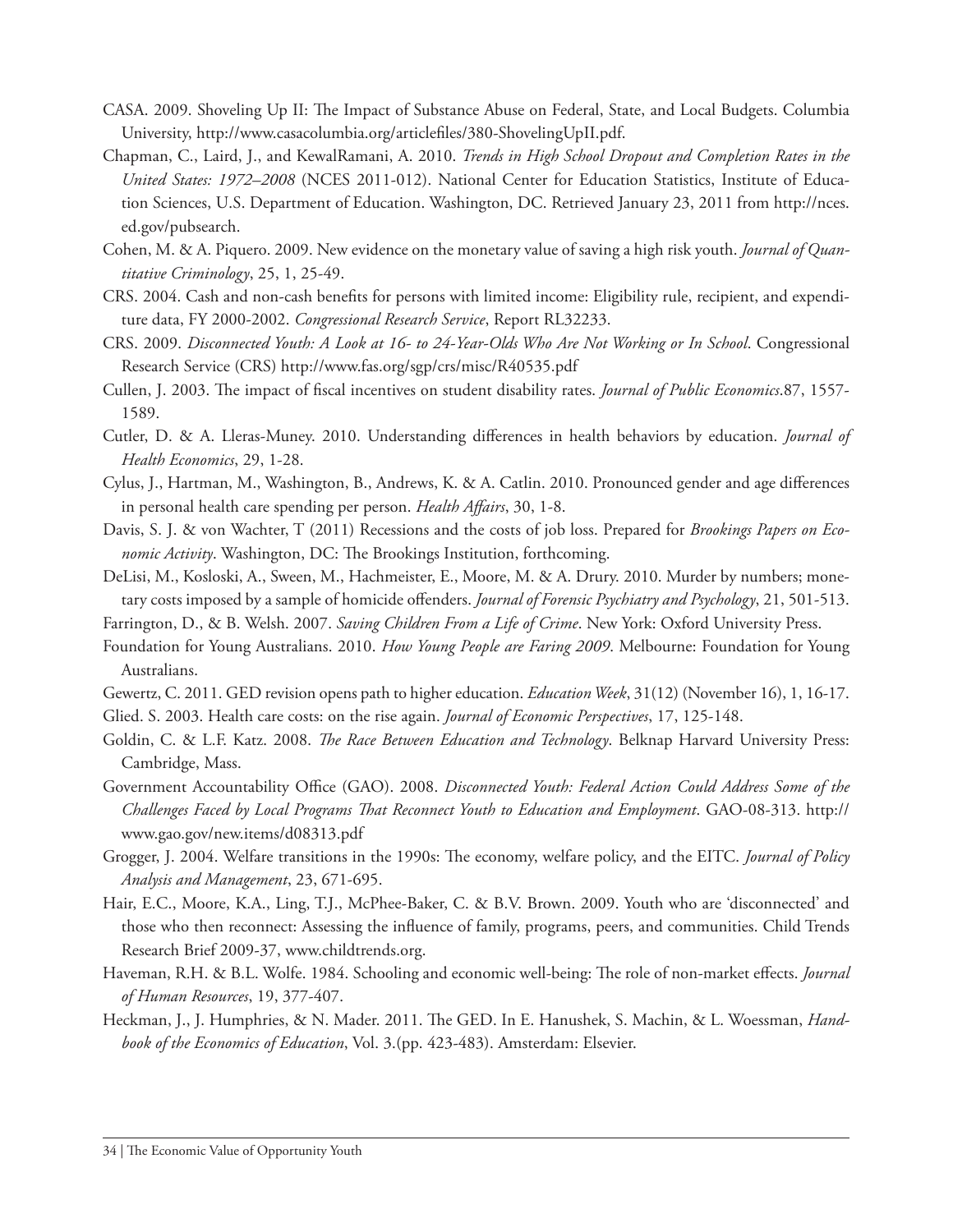- Hjalmarsson, R. 2008. Criminal justice system involvement and high school completion. *Journal of Urban Economics*, 63, 613-630.
- Hughes, K.A. 2006. Justice Expenditure and Employment in the United States, 2003. Bureau of Justice Statistics, NCJ212260. U.S. Department of Justice, Washington, DC.
- Iranzo, S. & G. Peri. 2009. Schooling externalities, technology, and productivity: Theory and Evidence from U.S. states. *Review of Economics and Statistics*, 91, 420-431.
- Isaacs, J., Steuerle, E., Rennane, S., & T. Macomber. (2010). *Kids' Share 2010*. Washington, DC: Brookings and Urban Institute.
- Julian, T.A. and R.A. Kominski. 2011. Education and Synthetic Work- Life Earnings Estimates. *American Community Survey Reports*, ACS-14. U.S. Census Bureau, Washington, DC.
- Kimbro, R.T., Bzostek, S., Goldman, N. & G. Rodriguez. 2008. Race, ethnicity, and the education gradient in health. *Health Affairs*, 27, 361-374.
- Kirsch, I., Braun, H., Yamamoto, K. & A. Sum. 2007. *America's Perfect Storm. Three Forces Facing Our Nation's Future*. ETS Policy Brief.
- Kost K., Henshaw .S and L. Carlin. 2010. U.S. Teenage Pregnancies, Births and Abortions: National and State Trends and Trends by Race and Ethnicity. Monograph, www.guttmacher.org/pubs/USTPtrends.pdf.
- Kreider, B. & J.V. Pepper. 2007. Disability and employment. *Journal of the American Statistical Association*, 102, 432-441.
- Lee, H., Harris, K.M., & P. Gordon-Larsen. 2009. Life course perspectives on the links between poverty and obesity during the transition to young adulthood. *Population Research and Policy Review*, 28, 505-532.
- Livsey, S. Sickmund, M. & A. Sladky. 2009. Juvenile Residential Facility Census, 2004: Selected Findings. Office of Justice Programs, www.ncjrs.gov/pdffiles1/ojjdp/222721.pdf
- Lochner, L. & E. Moretti. 2004. The effect of education on crime: Evidence from prison inmates, arrests, and selfreports. *American Economic Review*, 94, 155-189.
- Lochner, L. 2011. Non-production benefits of education: Crime, health, and good citizenship. NBER Working Paper, w16722.
- Ludwig, J. 2006. The cost of crime: Understanding the financial and human impact of criminal activity. Testimony, US Senate Committee on the Judiciary, September 19 2006.
- Lundberg, S. & R. Plotnick. 1995. Adolescent premarital childbearing: do economic incentives matter? *Journal of Labor Economics*. 13(2), 177-200.
- McMahon, W.W. 2006. Education finance policy: Financing the non-market and social benefits. *Journal of Education Finance*, 32, 264-284.
- Merlo, A. & K.I. Wolpin. 2009. The transition from school to jail: Youth crime and high school completion among black males. Working Paper, University of Pennsylvania.
- Miller, T.R., Cohen, M.A., & B. Wiersema. 1996. Victim Costs and Consequences: A New Look. National Institute of Justice Research Report, NCJ-155282.
- Montalvo, A.J. & A. O'Hara. *A Profile of the Idle Youth in the U.S.* (Presented at the Annual Meeting of the Population Associaiton of America, New Orleans, LA on April 17-19, 2008). U.S. Census Bureau, Housing and Household Economic Statistics Division. http://www.census.gov/hhes/www/ioindex/Profile-Idle-Youth-PAA08.ppt
- Moore, M.A., Boardman, A.E., Vining A.R., Weimer, D.L. & D.H. Greenberg. 2004. Just give me a number! Practical values for the social discount rate. *Journal of Policy Analysis and Management*, 23, 789-812.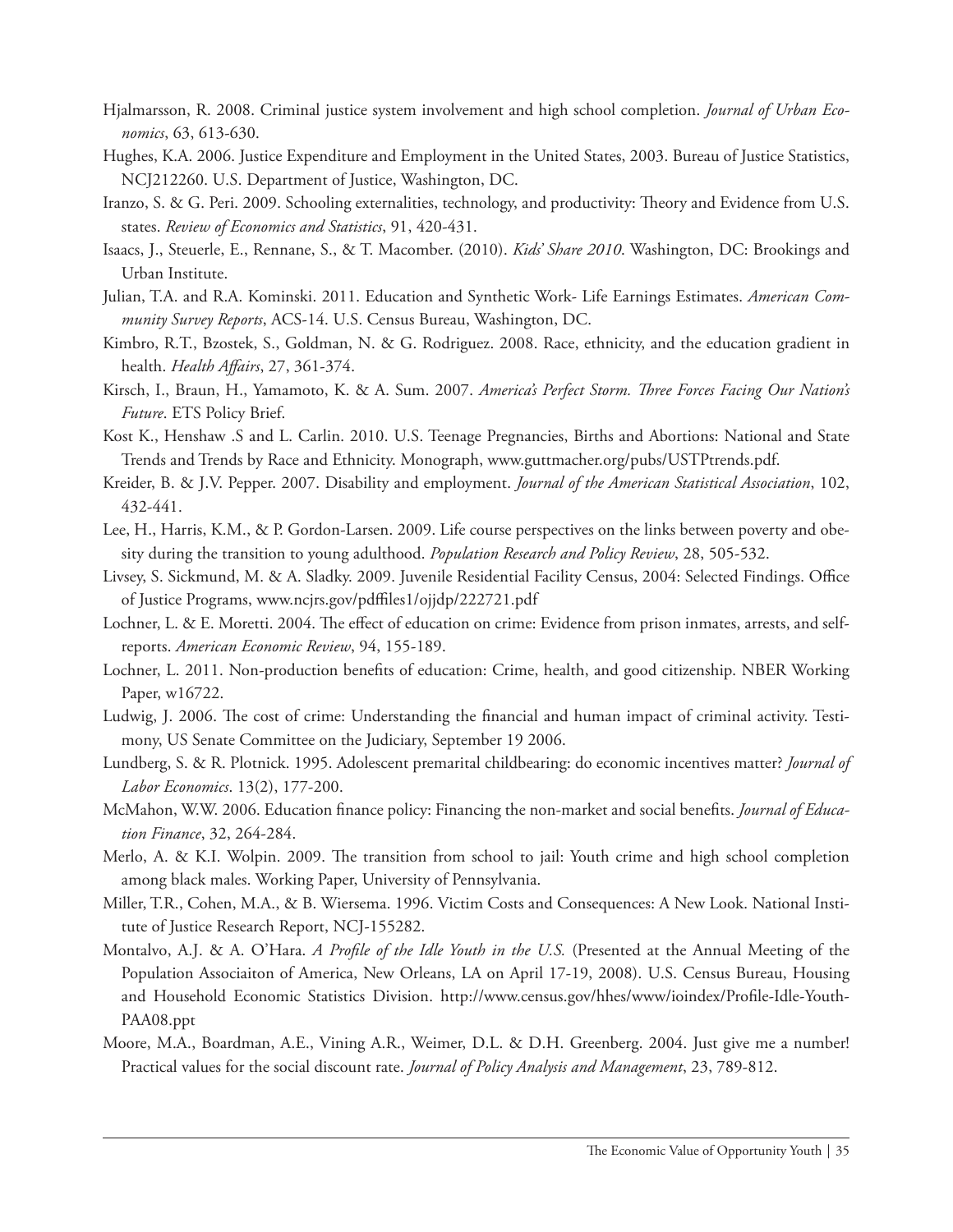- Moretti, E. 2004. Workers' Education, Spillovers, and Productivity: Evidence from Plant-Level Production Functions. *The American Economic Review*. v.94. n.3. p.656-690.
- Mroz, T. A. & T.H. Savage. 2006. The long-term effects of youth unemployment. *The Journal of Human Resources*, 41, 259-293.
- Muennig, P. 2007. Consequences in health status and costs. In CR Belfield & HM Levin (Eds.) *The Price We Pay: The Social and Economic Costs to the Nation of Inadequate Education*. Brookings Institution Press: Washington, DC.
- Muennig, P., Fiscella, K., Tancredi, D. & P. Franks. 2010. The relative health burden of selected social and behavioral risk factors in the United States: Implications for policy. *American Journal of Public Health*, 100, 1758- 1764.
- NCES. 2011. *Digest of Educational Statistics: 2010*. Institute for Educational Sciences, Washington, DC. Retrieved from http://nces.ed.gov/programs/digest/d10/
- OAS. 2008. Past Month Use of Selected Illicity Drugs among Young Adults Aged 18 to 25. Results from the 2007 National Survey on Drug Use and Health: National Findings (NSDUH Series H-34, DHHS Publication No. SMA 08-4343). Rockville, MD. http://oas.samhsa.gov/nsduh/2k7nsduh/2k7Results.cfm#Ack
- OECD. 2010. *Off to a Good Start? Jobs for Youth*. Organization for Economic Cooperation and Development, Paris, retrieved www.oecd.org/dataoecd/0/34/46717876.pdf.
- Oreopoulos, P. & K.G. Salvanes. 2011. Priceless: The non-pecuniary benefits of schooling. *Journal of Economic Perspectives*, 25, 159-184.
- Puzzanchera, C., Sladky, A. & W. Kang. 2010. Easy Access to Juvenile Populations: 1990-2009. Online. Available: http://www.ojjdp.gov/ojstatbb/ezapop/ Retrieved September 15, 2011
- Rouse, C. 2007. The earnings benefits from education. In C.R. Belfield & H.M. Levin (Eds.) *The Price We Pay: The Social and Economic Costs to the Nation of Inadequate Education*. Brookings Institution Press: Washington, DC.
- Schmitt, J and D Baker. 2006. Missing Inaction: Evidence of Undercounting of non-workers in the Current Population Survey. CEPR Monograph, http://www.cepr.net/documents/undercounting\_cps\_2006\_01.pdf
- Schoeni, R.F., Dow, W.H., Miller, W.D. & E.R. Pamuk. 2011. The economic value of improving the health of disadvantaged Americans. *American Journal of Preventive Medicine*, 40, 67-72.
- Sickmund, M., Sladky, T.J., Kang, W. & C. Puzzanchera. 2011. Easy Access to the Census of Juveniles in Residential Placement. Available: http://www.ojjdp.gov/ojstatbb/ezacjrp/
- Simpson, L., Owens, P.L., Zodet, M.W., Chevarley, F.M., Dougherty, D., Elixhauser, A., & McCormick, M.C. 2005. Health care for children and youth in the US. *Ambulatory Pediatrics*, 5, 6-65.
- Skoog, G.R., & J. Ciecka. 2010. Measuring years of inactivity, years in retirement, time to retirement, and age at retirement within the Markov model. *Demography*, 47, 609-28.
- Snyder, T.D., & S.A. Dillow. 2011. Digest of Education Statistics 2010 (NCES 2011-015). National Center for Education Statistics, Institute of Education Sciences, U.S. Department of Education. Washington, DC. http:// nces.ed.gov/pubs2011/2011015.pdf
- Sum, A. Khatiwade, I., McLaughlin, J. with S. Palma. 2009a. Fortunes of Connecticut Working Age Adults 16- 64 by Educational Attainment: Dire Straits for High School Dropouts. Monograph, Center for Labor Market Studies, Northeastern University, retrieved from www.capitalworkforce.org/youth\_jobs/documents/091109La borMarketImpact.pdf.
- Sum, A. Khatiwade, I., McLaughlin, J. with S. Palma. 2009b. Key Social, Income, Housing, Civic, Health and Incarcerations Consequences of Dropping Out of High School: Findings for Connecticut Adults in the 21st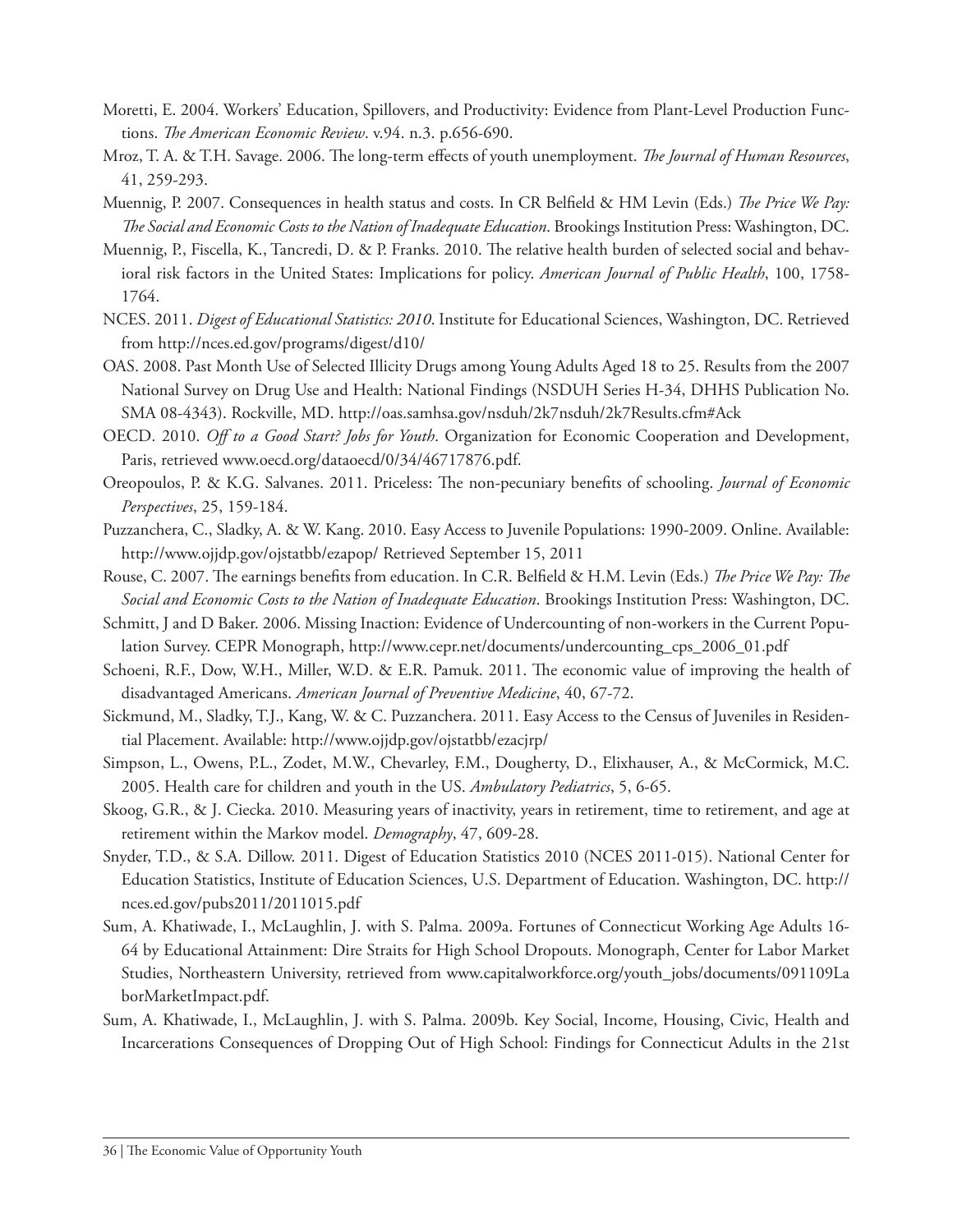Century. Monograph, Center for Labor Market Studies, Northeastern University, retrieved from www.opp.org/ docs/SocialImpacts.pdf.

- Swahn, M.H. & R.M Bossarte. 2009. Assessing and quantifying high risk: Comparing risky behaviors by youth in an urban, disadvantaged community with nationally representative youth. *Public Health Reports*, 124, 835-846.
- Sweeten, G. 2006. Who will graduate? Disruption of high school education by arrest and court involvement. *Justice Quarterly*, 23, 462-480.
- Trostel, P. 2010. The fiscal impacts of college attainment. *Research in Higher Education*, 51, 220-247.
- U.S. Department of Education. 2011. *Characteristics of GED Recipients in High School: 2002-06*. NCES 2012-025. Washington, DC: National Center for Education Statistics.
- Vericker, T., Pergamit, M, Macomber, J. & D. Kuehn. 2009. Vulnerable Youth and the Transition to Adulthood. ASPE Policy Brief (Washington DC: U.S. Department of Health and Human Services).
- Waldfogel, J, Garfinkel, I & B Kelly. 2007. Public assistance programs: How much could be saved with improved education? In CR Belfield & HM Levin (Eds.) *The Price We Pay: The Social and Economic Costs to the Nation of Inadequate Education*. Brookings Institution Press: Washington, DC.
- Walsemann, K.M., Geronimus, A.T., & G.C. Gee. 2008. Accumulating disadvantage over the life course Evidence from a longitudinal study investigating the relationship between educational advantage in youth and health in middle age. *Research on Aging*, 30, 169-199.
- West, H.C. & W. J. Sabol. 2010. Prisoners in 2009. U.S. Department of Justice, http://bjs.ojp.usdoj.gov/content/ pub/pdf/p09.pdf, Appendix Table 13
- Wong, S.T., Galbraith, A., Kim, S., & P.W. Newacheck. (2005) Disparities in the financial burden of children's healthcare expenditures. *Archives of Pediatric and Adolescent Medicine*, 159, 1008-1013.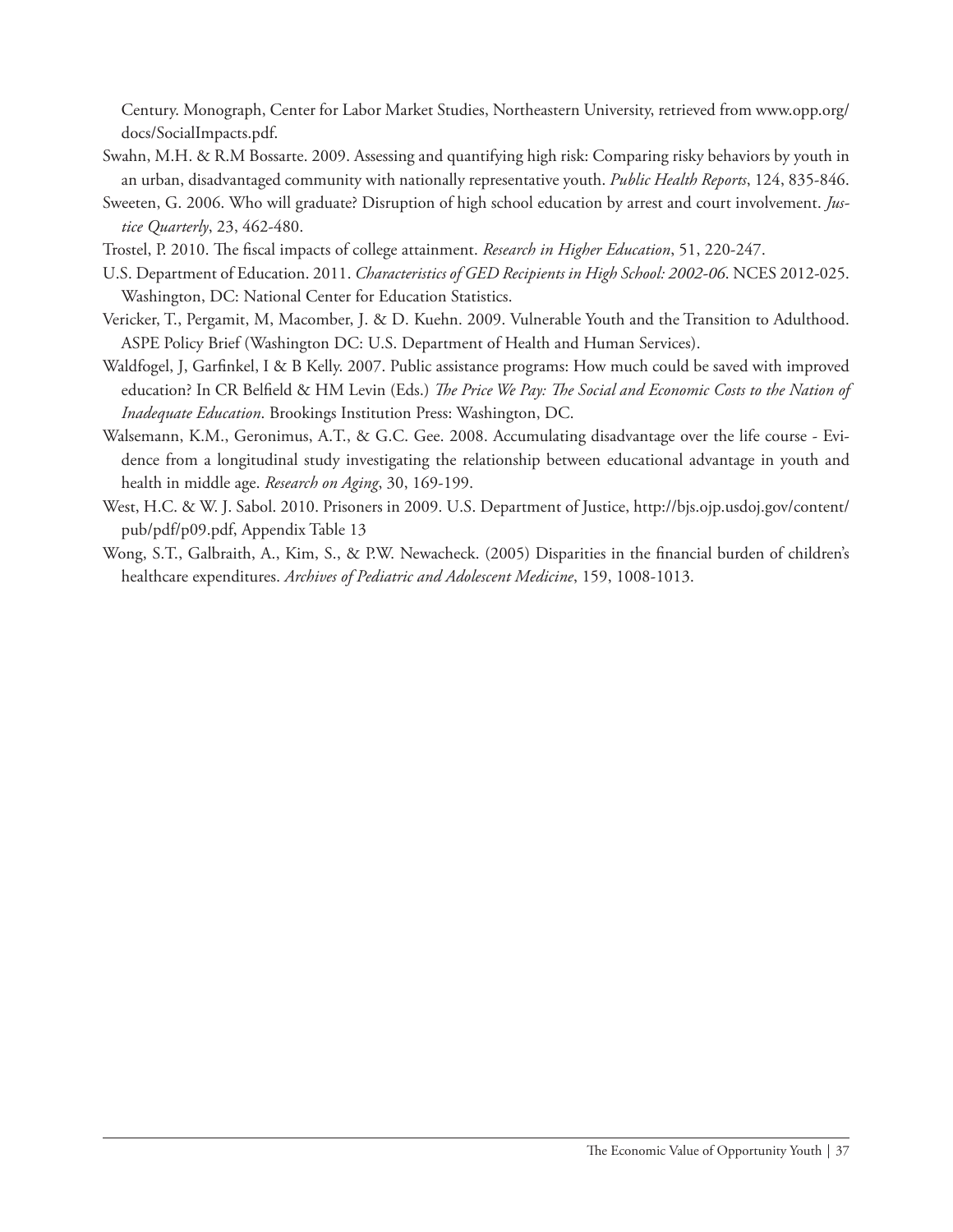# **appendix tables**

|                                        | Age 16-17 | Age 18-19 | Age 20-21 | Age 22-24 | <b>Cohort 16-24</b> |
|----------------------------------------|-----------|-----------|-----------|-----------|---------------------|
| Annual earnings                        |           |           |           |           |                     |
| Employed                               | \$3,985   | \$8,831   | \$15,690  | \$22,509  | \$13,838            |
| Opportunity Youth                      | \$918     | \$3,265   | \$6,756   | \$8,928   | \$5,407             |
| <b>Federal</b> taxes                   |           |           |           |           |                     |
| Employed                               | \$193     | \$606     | \$1,158   | \$1,961   | \$1,089             |
| Opportunity Youth                      | \$116     | \$179     | \$426     | \$728     | \$403               |
| <b>FICA</b>                            |           |           |           |           |                     |
| Employed                               | \$294     | \$674     | \$1,179   | \$1,729   | \$1,053             |
| Opportunity Youth                      | \$72      | \$256     | \$493     | \$676     | \$408               |
| <b>State taxes</b>                     |           |           |           |           |                     |
| Employed                               | \$54      | \$162     | \$318     | \$520     | \$292               |
| Opportunity Youth                      | \$31      | \$67      | \$128     | \$221     | \$124               |
| <b>Supplemental Security</b><br>Income |           |           |           |           |                     |
| Employed                               | \$27      | \$11      | \$25      | \$16      | \$19                |
| Opportunity Youth                      | \$128     | \$155     | \$236     | \$386     | \$244               |
| <b>Public assistance</b>               |           |           |           |           |                     |
| Employed                               | \$8       | \$2       | \$2       | \$2       | \$3                 |
| Opportunity Youth                      | \$22      | \$15      | \$6       | \$16      | \$15                |

#### **Appendix Table 1M — Opportunity Youth: Economic Status for Males**

*Source*: Current Population Survey (March release, pooled 2006-2010). *Notes:* Employed includes any amount of employment during the year. Opportunity Youth are either not in labor force or unemployed. Mean values reported. Federal and state tax liabilities after credits. Observations: employed, 30242; opportunity youth, 9305.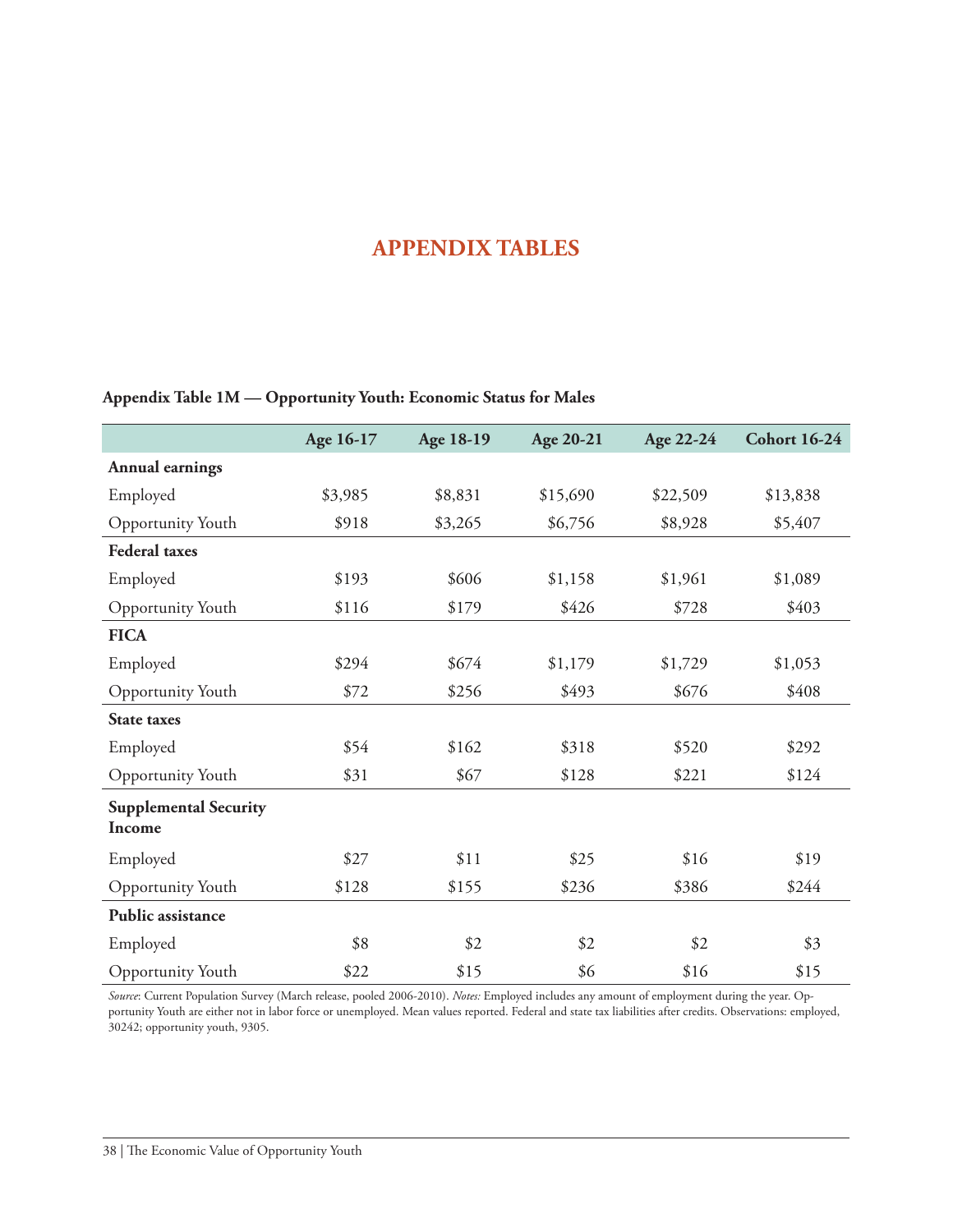|                                        | Age 16-17 | Age 18-19 | Age 20-21 | Age 22-24 | <b>Cohort 16-24</b> |
|----------------------------------------|-----------|-----------|-----------|-----------|---------------------|
| Annual earnings                        |           |           |           |           |                     |
| Employed                               | \$3,304   | \$7,005   | \$11,488  | \$18,237  | \$10,923            |
| Opportunity Youth                      | \$1,010   | \$2,267   | \$3,179   | \$3,919   | \$2,741             |
| <b>Federal taxes</b>                   |           |           |           |           |                     |
| Employed                               | \$144     | \$394     | \$710     | \$1,532   | \$788               |
| Opportunity Youth                      | \$46      | \$164     | \$264     | \$470     | \$262               |
| <b>FICA</b>                            |           |           |           |           |                     |
| Employed                               | \$251     | \$526     | \$857     | \$1,385   | \$825               |
| Opportunity Youth                      | \$67      | \$172     | \$242     | \$297     | \$206               |
| <b>State taxes</b>                     |           |           |           |           |                     |
| Employed                               | \$46      | \$118     | \$210     | \$439     | \$229               |
| Opportunity Youth                      | \$39      | \$37      | \$128     | \$221     | \$124               |
| <b>Supplemental Security</b><br>Income |           |           |           |           |                     |
| Employed                               | \$19      | \$11      | \$25      | \$16      | \$19                |
| Opportunity Youth                      | \$52      | \$155     | \$236     | \$386     | \$244               |
| <b>Public assistance</b>               |           |           |           |           |                     |
| Employed                               | \$7       | \$2       | \$2       | \$2       | \$3                 |
| Opportunity Youth                      | \$50      | \$15      | \$6       | \$16      | \$15                |
| WIC receipt (%)                        |           |           |           |           |                     |
| Employed                               | 0.1       | 3.3       | 7.0       | 8.5       | 5.1                 |
| Opportunity Youth                      | 6.0       | 14.8      | 24.2      | 24.6      | 18.2                |

#### **Appendix Table 1F — Opportunity Youth: Economic Status for Females**

*Source*: Current Population Survey (March release, pooled 2006-2010). *Notes:* Employed includes any amount of employment during the year. Opportunity Youth are either not in labor force or unemployed. Mean values reported. Federal and state tax liabilities after credits. Observations: employed, 30242; opportunity youth, 9305.

#### **Appendix Table 2 — Annual Government Expenditures on Crime**

|                    | <b>Total All Youth Ages 16-24</b> |
|--------------------|-----------------------------------|
| $($$ billions)     |                                   |
| Police protection  | \$40.7                            |
| Judicial and legal | \$19.5                            |
| Corrections        | \$14.9                            |
| TOTAL              | \$75.1                            |

*Notes:* Justice Expenditure and Employment Extracts 2007, Table 1, NCJ 231540; Criminal Justice Expenditure and Employment Extracts Program (CJEE). Youth burden calculated based on proportion of crimes committed by youth (FBI UCR 2009, Table 38) and incarceration proportion of youth based on group quarters residence (ACS, 2008). Opportunity youth burden based on proportion of crimes committed by OY from NLSY97. 2011 dollars.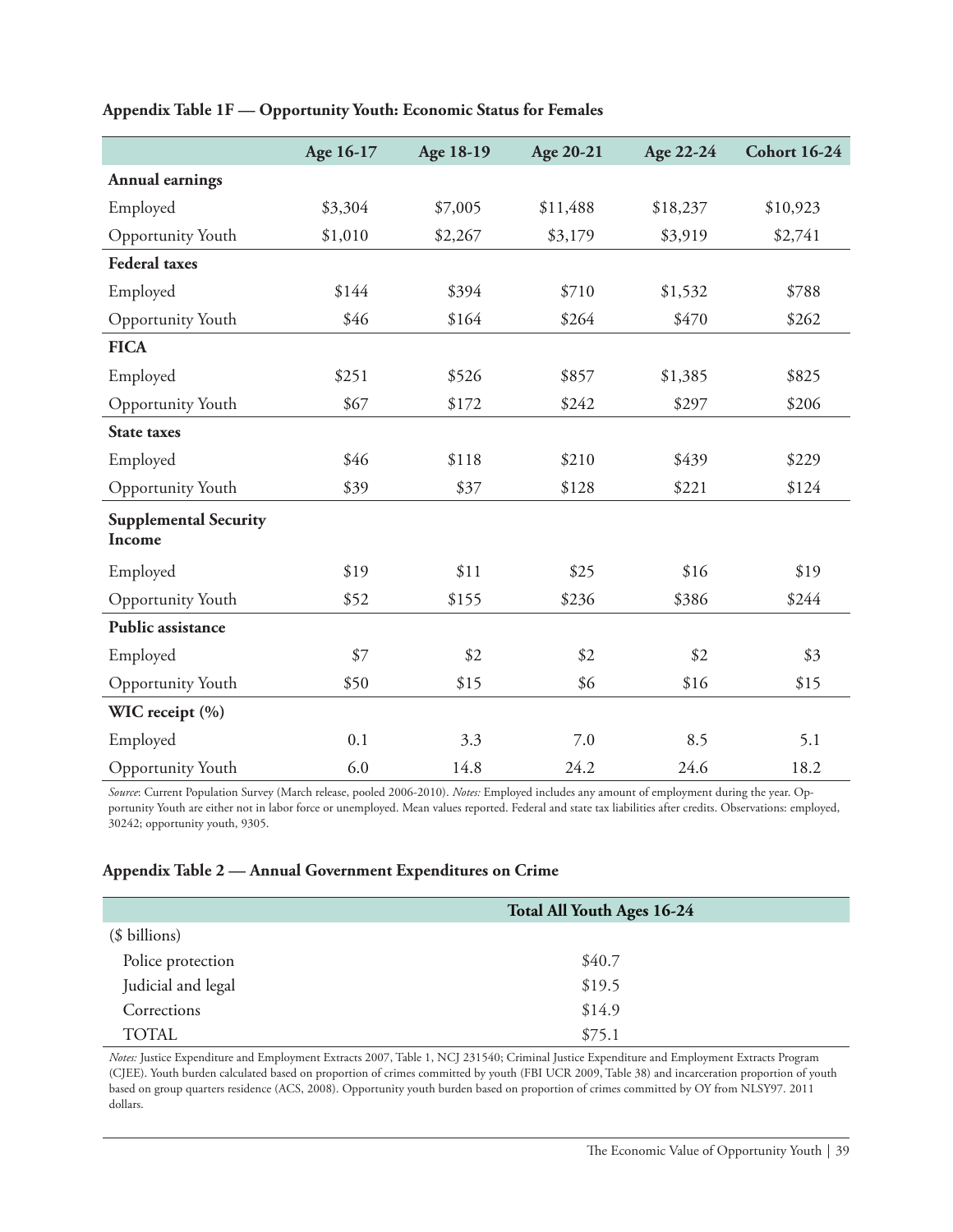#### **Appendix Table 3 — Victim Costs of Crime**

|                                                                |                |                            | All youth ages 16-24             |                                              |
|----------------------------------------------------------------|----------------|----------------------------|----------------------------------|----------------------------------------------|
|                                                                | <b>Arrests</b> | <b>Offense</b><br>Multiple | <b>Victim costs</b><br>per crime | <b>Total victim</b><br>costs<br>(\$ billion) |
| Murder and non-negligent                                       |                |                            |                                  |                                              |
| manslaughter                                                   | 4573           | 1                          | \$5,315,805                      | \$24.31                                      |
| Driving under the influence                                    | 336964         | $\mathfrak{2}$             | \$32,546                         | \$21.93                                      |
| Other assaults                                                 | 363633         | 2.85                       | \$16,996                         | \$17.61                                      |
| Aggravated assault                                             | 117826         | 2.85                       | \$43,390                         | \$14.57                                      |
| All other offenses (except traffic)                            | 1081810        | 2                          | \$3,616                          | \$7.82                                       |
| Sex offenses (excl. forcible rape/<br>prostitution)            | 18622          | 2.85                       | \$121,142                        | \$6.43                                       |
| Prostitution and commercialized vice                           | 16112          | $\mathfrak{2}$             | \$157,304                        | \$5.07                                       |
| Drug abuse violations                                          | 642913         | $\overline{2}$             | \$3,616                          | \$4.65                                       |
| Forcible rape                                                  | 6458           | 2.85                       | \$157,304                        | \$2.90                                       |
| Liquor laws                                                    | 334475         | $\mathfrak{2}$             | \$3,616                          | \$2.42                                       |
| Offenses against the family and<br>children                    | 19282          | $\mathfrak{2}$             | \$59,667                         | \$2.30                                       |
| Disorderly conduct                                             | 215678         | $\overline{2}$             | \$3,616                          | \$1.56                                       |
| Robbery                                                        | 56263          | 1.4                        | \$14,465                         | \$1.14                                       |
| Drunkenness <sup>a</sup>                                       | 135553         | $\mathfrak{2}$             | \$3,616                          | \$0.98                                       |
| Larceny-theft                                                  | 492157         | 2.9                        | \$669                            | \$0.95                                       |
| Vandalism <sup>a</sup>                                         | 100559         | 2.05                       | \$3,616                          | \$0.75                                       |
| Arson                                                          | 3072           | 2.85                       | \$67,840                         | \$0.59                                       |
| Weapons; carrying, possessing, etc. <sup>a</sup>               | 63295          | 2                          | \$3,616                          | \$0.46                                       |
| Fraud <sup>a</sup>                                             | 41465          | 2.9                        | \$3,616                          | \$0.43                                       |
| Curfew and loitering law violations <sup>a</sup>               | 46067          | 2                          | \$3,616                          | \$0.33                                       |
| Burglary                                                       | 125215         | 1                          | \$2,531                          | \$0.32                                       |
| Motor vehicle theft                                            | 28733          | 1.5                        | \$6,690                          | \$0.29                                       |
| Stolen property; buying, receiving,<br>possessing <sup>a</sup> | 37441          | $\mathfrak{2}$             | \$3,616                          | \$0.27                                       |
| Forgery and counterfeiting <sup>a</sup>                        | 21201          | $\mathfrak{2}$             | \$3,616                          | \$0.15                                       |
| Vagrancy <sup>a</sup>                                          | 7762           | $\mathfrak{2}$             | \$3,616                          | \$0.06                                       |
| Embezzlement <sup>a</sup>                                      | 5851           | $\mathfrak{2}$             | \$3,616                          | \$0.04                                       |
| Gambling <sup>a</sup>                                          | 4003           | $\mathfrak{2}$             | \$3,616                          | \$0.03                                       |
| Suspicion <sup>a</sup>                                         | 454            | $\mathfrak{2}$             | \$3,616                          | \$0.00                                       |
| <b>TOTAL</b>                                                   | 4327433        |                            |                                  | \$118.4                                      |

*Notes:* Offense multiples adjusted from Farrington et al (2003) bounded at 1. Victim costs from Miller et al. (1996) expressed in 2011 dollars. Crimes denoted <sup>a</sup> are assumed to have costs equal to robbery without injury. Arrests from Table 38, UCR, FBI.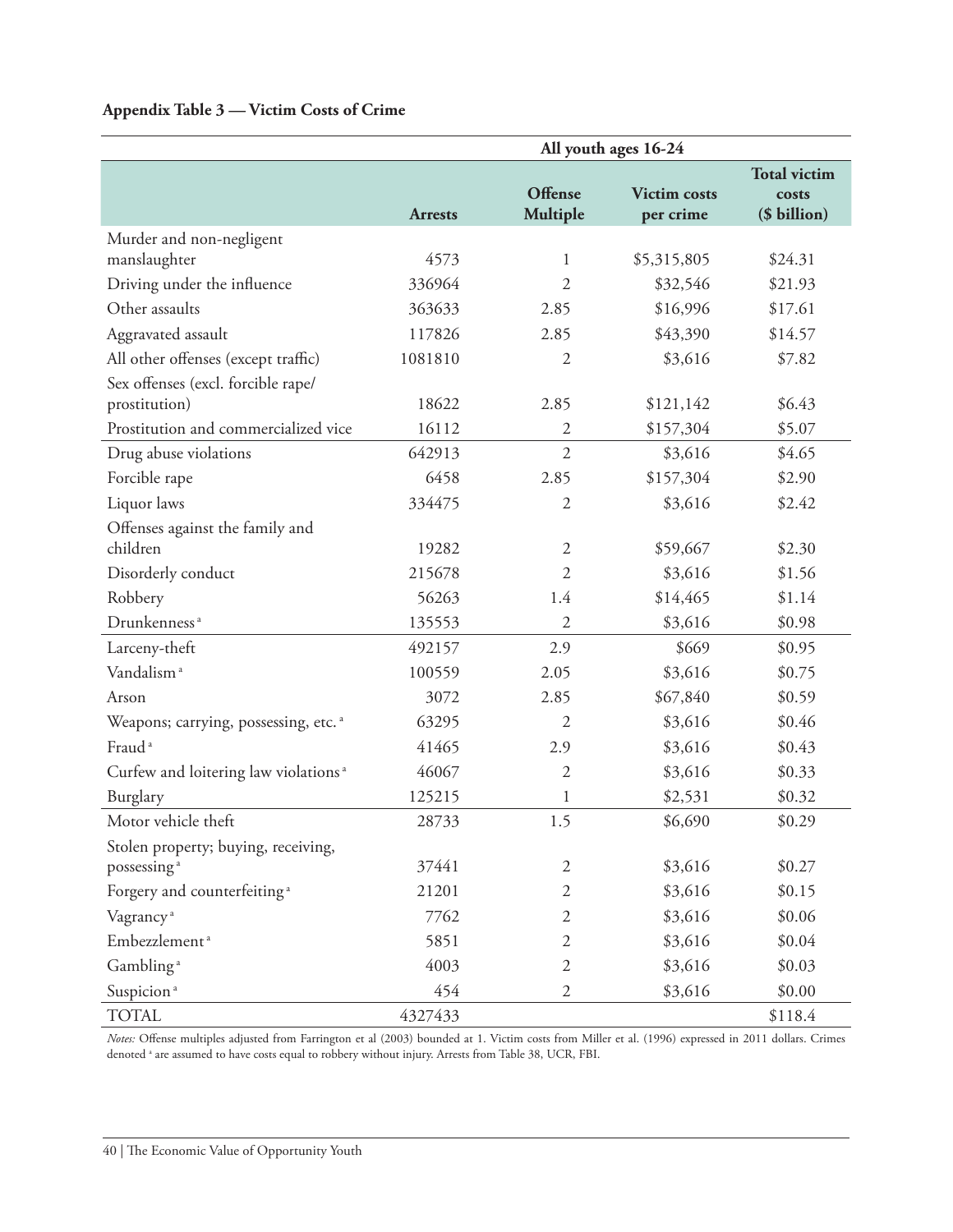#### **Appendix Table 4 — Health Disparities by Opportunity Youth Status**

|                                                   | <b>Total</b><br>All Youth Ages 16-24 | Opportunity<br>Youth |
|---------------------------------------------------|--------------------------------------|----------------------|
| Spent time in mental hospital in past 5 years     | 2.2%                                 | 3.1%                 |
| Attended drug/alcohol treatment in past 12 months | 2.6%                                 | 3.0%                 |
| Used marijuana more than 3 times a week           | 8.4%                                 | 11.4%                |
| Medicaid receipt                                  | 5.3%                                 | 17.8%                |
| No health insurance                               | 20.9%                                | 37.1%                |

*Notes:* Add Health data, wave 3 (unweighted).

#### **Appendix Table 5 — Social Supports (\$ millions)**

| \$ millions                                          | Total of all youth ages 16-24 |
|------------------------------------------------------|-------------------------------|
| Department of Labor <sup>a</sup>                     | 2927.68                       |
| Department of Health and Human Services <sup>b</sup> | 294.56                        |
| Department of Education <sup>c</sup>                 | 375.2                         |
| Department of Justice <sup>d</sup>                   | 201.6                         |
| Total                                                | \$3,799.04                    |

Source: GAO (2008). Notes: 2011 dollars based on 2006 appropriations. Notes: Federal grant programs that include state and local funding. <sup>a</sup> Job Corps, WIA Youth Activities, Youth Build, Youth Offender Grants. <sup>b</sup> Chafee Foster Care Independence Program, Runaway and Homeless Youth Program. ʿ Adult Education Basic Grants to States, excluding amounts to persons aged 25+, Workplace and Community Transition Training for Incarcerated Youth, Education for Homeless Children and Youth, Title I-D programs. <sup>d</sup> Part E Programs of OJJDP, Title II B State Formula Grants.

#### **Appendix Table 6 — Monte Carlo Simulation of Immediate Fiscal Burden**

|                   | Mean      | <b>SD</b> |
|-------------------|-----------|-----------|
| Baseline estimate | \$150,640 |           |
| Taxes $(T)$       | \$98,780  | \$12,120  |
| Crime $(C_{p})$   | \$9,230   | \$4,600   |
| Health $(H_E)$    | \$38,880  | \$5,750   |
| Welfare $(W_F)$   | \$3,750   | \$810     |

*Notes:* Distribution of tax payments based on distribution of incomes (Appendix Tables 1M and 1F).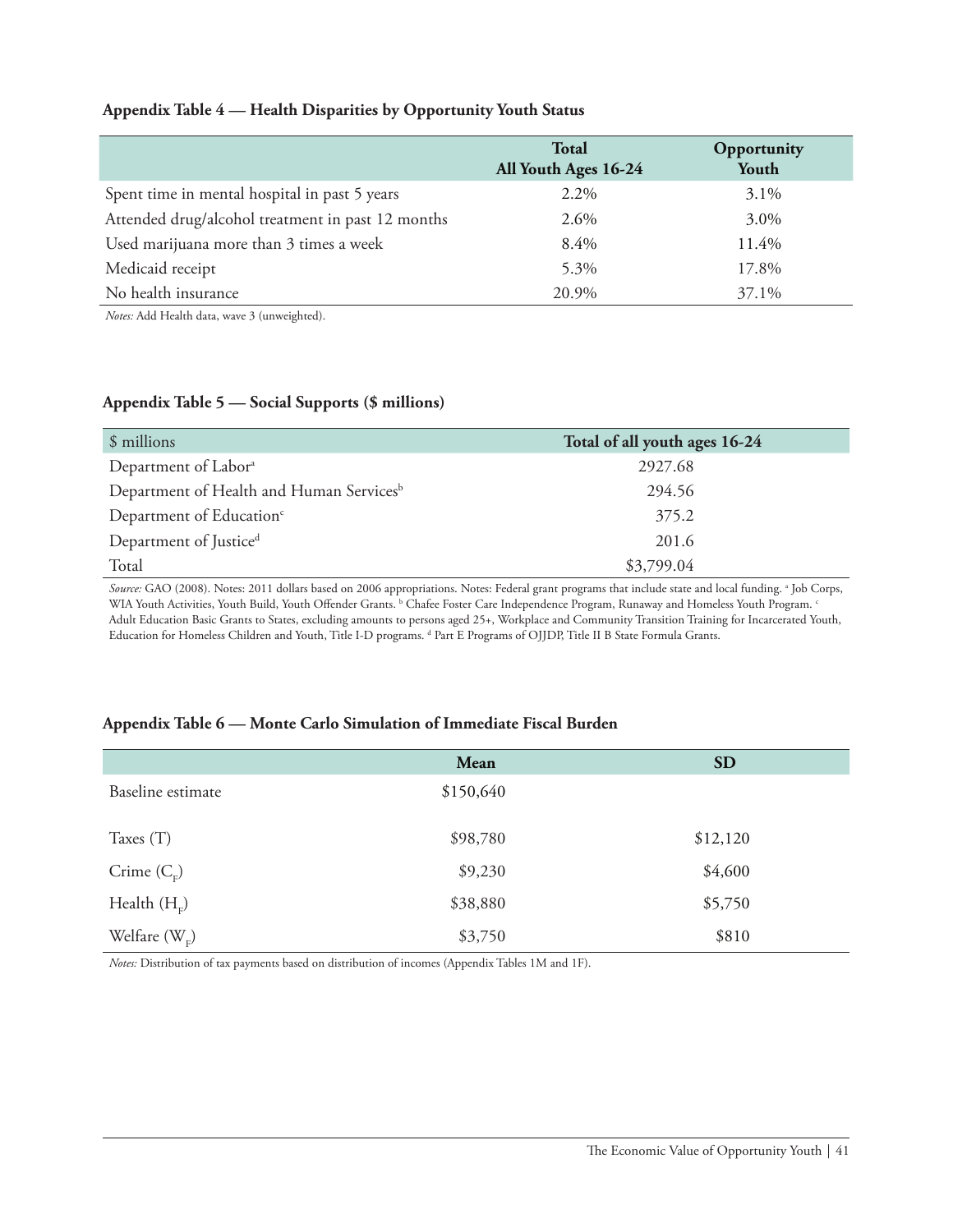# **appendix figuRES**



22 23 24

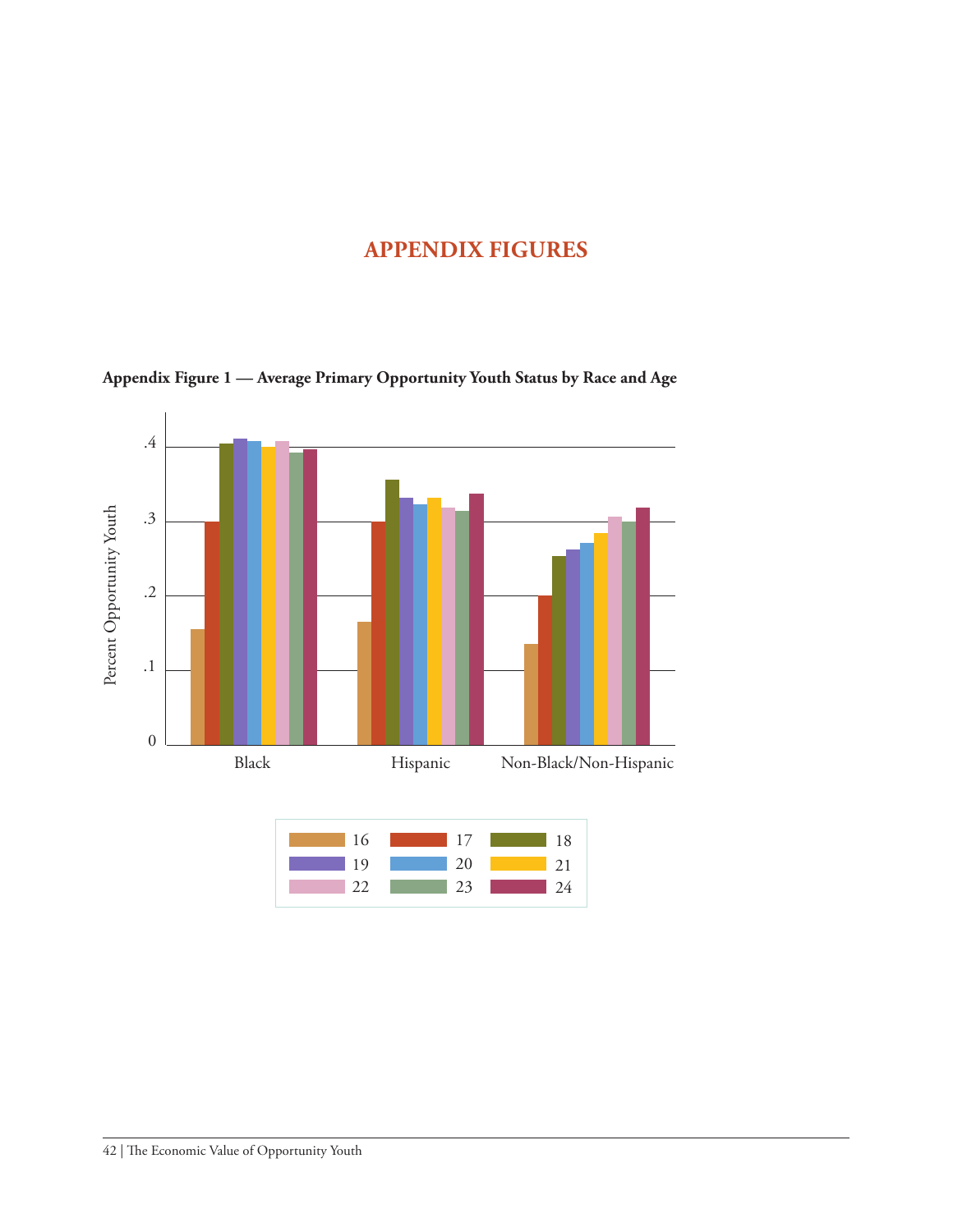

19 20 21 22 23 24

#### **Appendix Figure 2 — Average Primary Opportunity Youth Status by Gender and Age**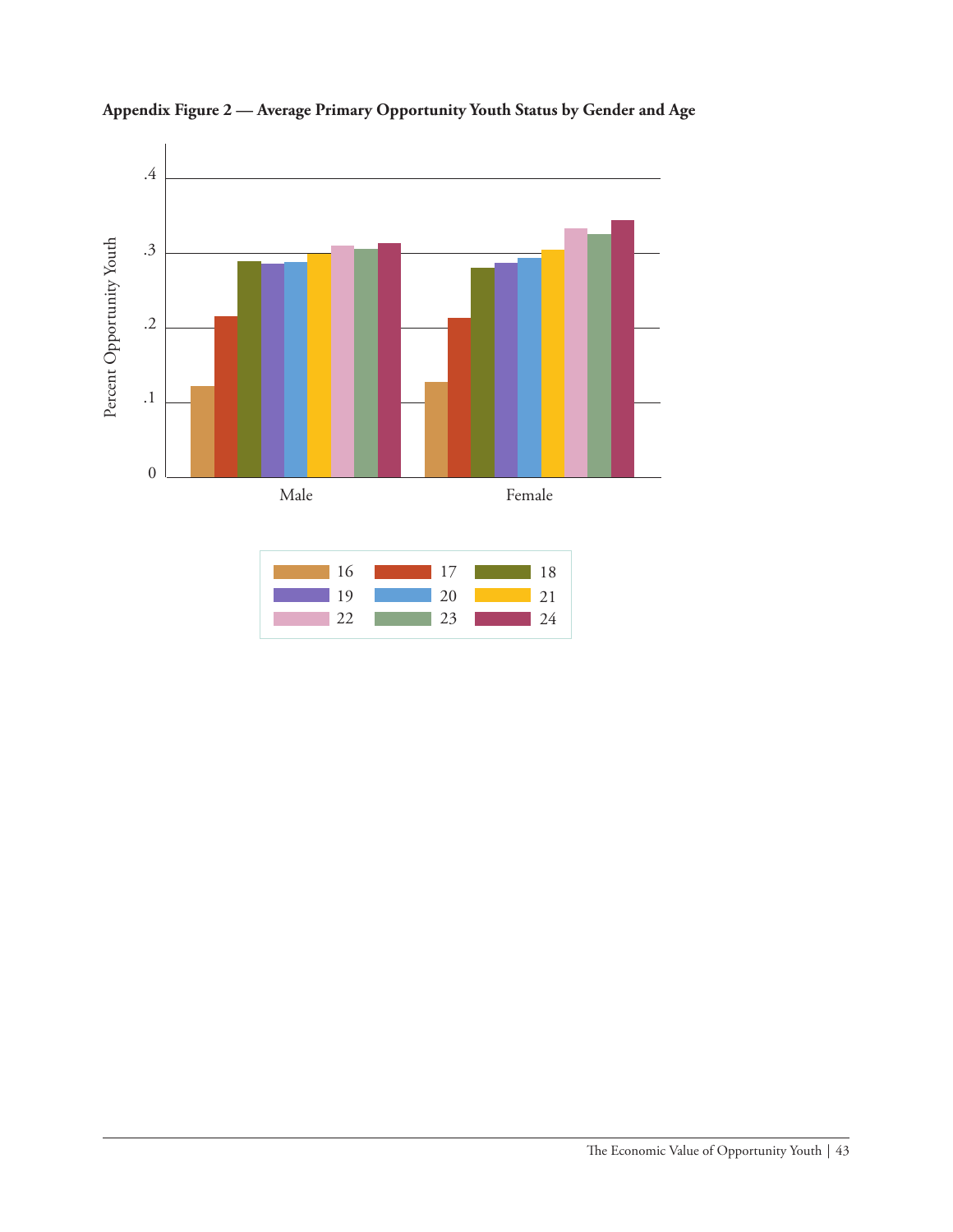

#### **Appendix Figure 3 — Percent Employed Full-time: Adults aged 25-28**

#### **Appendix Figure 4 — Arrests: Rates for adults aged 25-28**